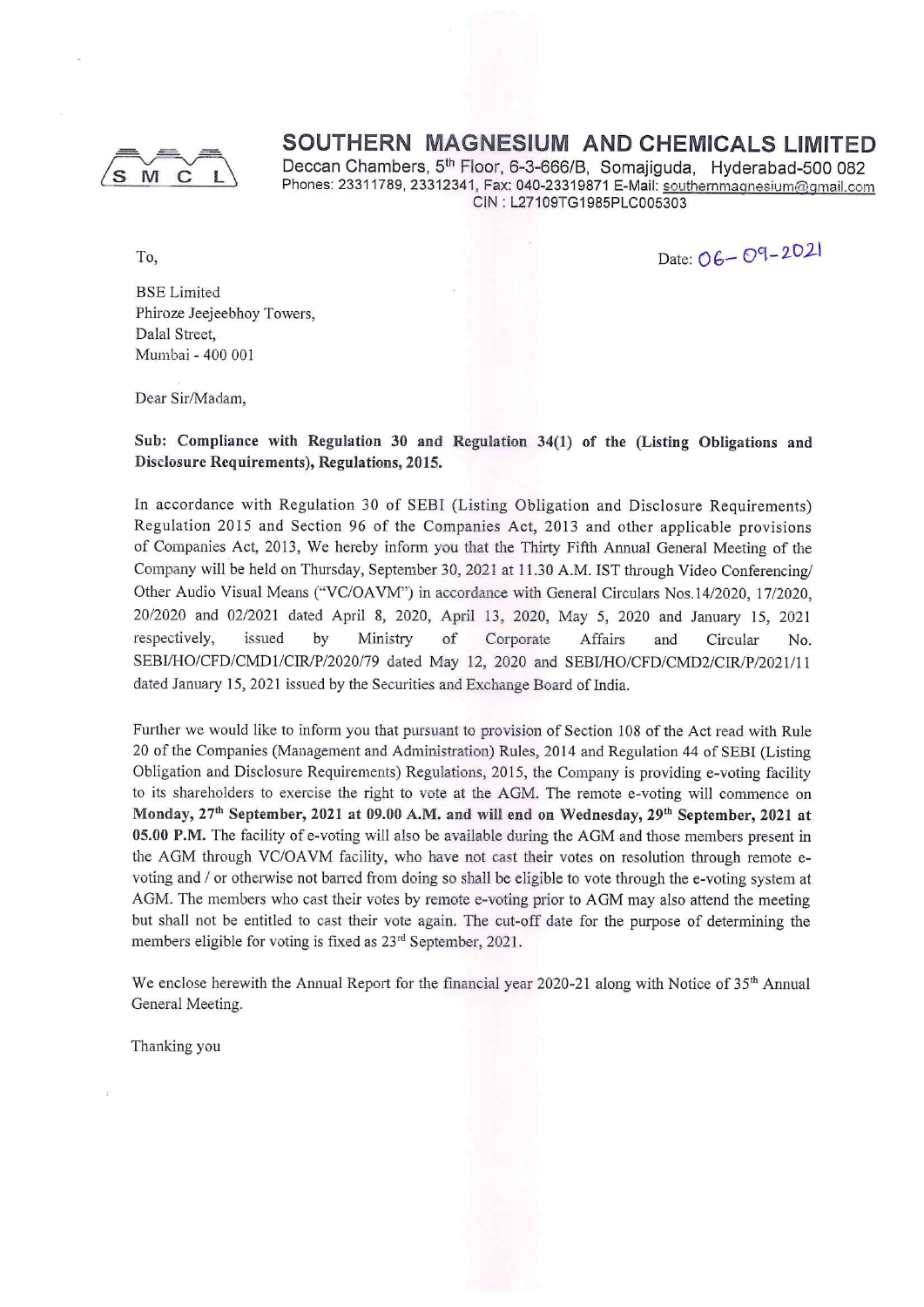

Deccan Chambers, 5<sup>th</sup> Floor, 6-3-666/B, Somajiguda, Hyderabad-500 08 Phones: 23311789, 23312341, Fax: 040-23319871 E-Mail: southernmagnesium@gmail.com CIN : L27109TG1985PLC005303

Yours faithfully,

# For SOUTHERN MAGNESIUM AND CHEMICALS LIMITED

 $N$ 

N Rajender Prasa Jt. Managing Director & CFO (DIN: 00145659)

Encl: as above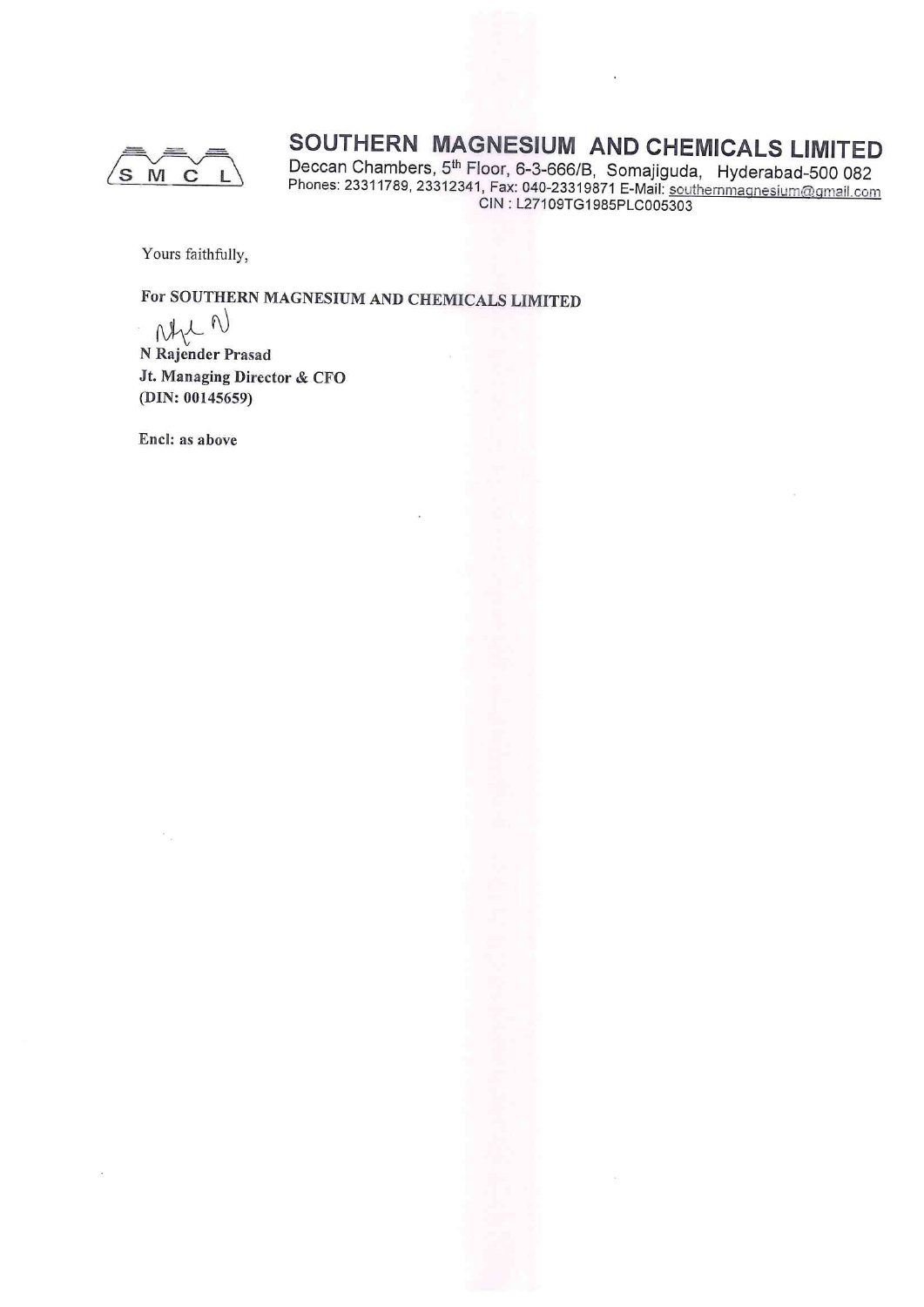# **SOUTHERN MAGNESIUM AND CHEMICALS LIMITED (CIN NO.L27109TG1985PLC005303)**



**35th ANNUAL REPORT 2020 - 2021**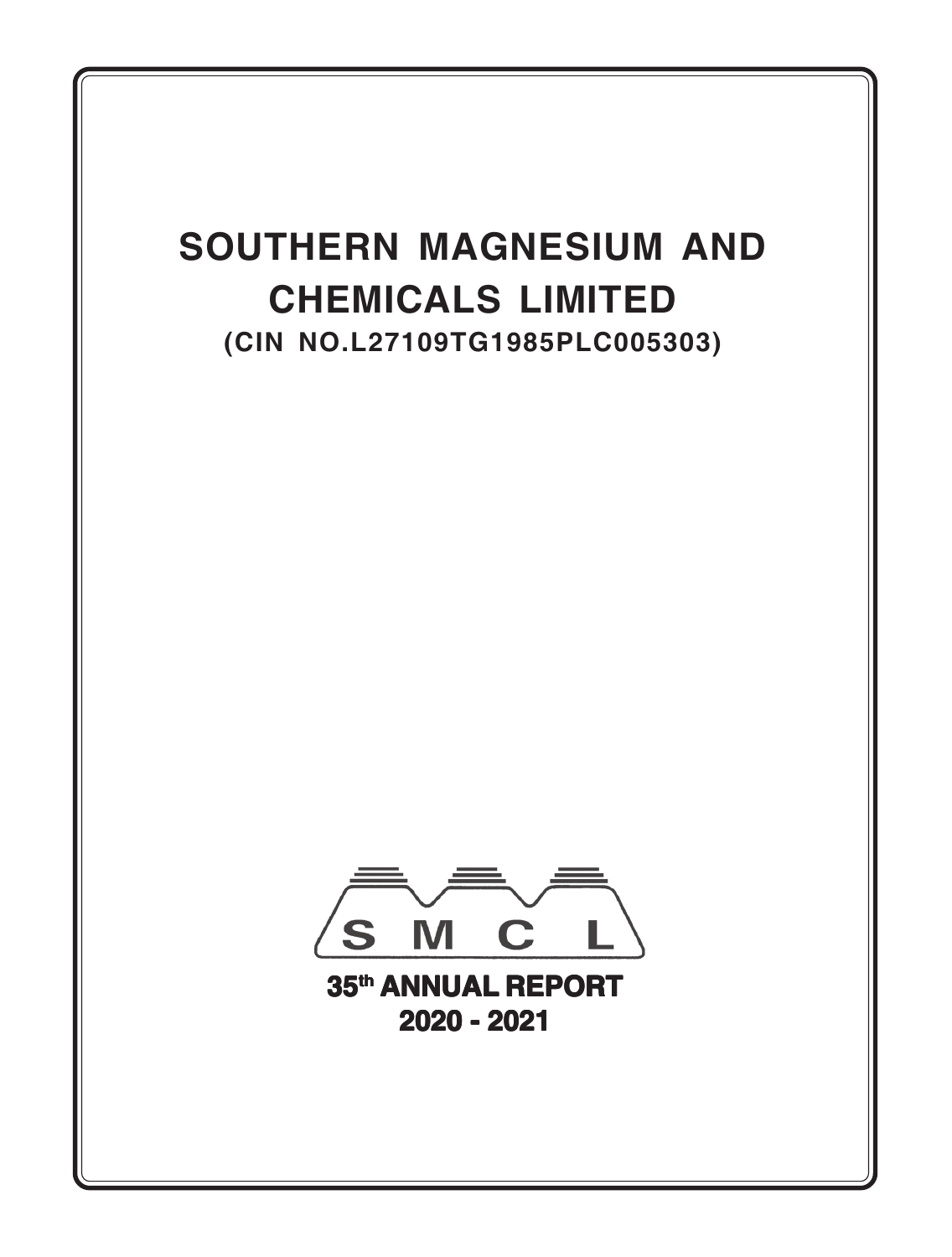

# **CORPORATE INFORMATION**

|                           | <b>BOARD OF DIRECTORS &amp; KMP:</b>                    |                                                                                                                                                  |    |
|---------------------------|---------------------------------------------------------|--------------------------------------------------------------------------------------------------------------------------------------------------|----|
|                           | Mr. N. RAVI PRASAD                                      | Managing Director and CEO                                                                                                                        |    |
| Mr. N. RAJENDER PRASAD    |                                                         | Joint Managing Director and CFO                                                                                                                  |    |
| Mrs. PADMAVATHI KOLLIPARA |                                                         | <b>APIDC Nominee Director</b>                                                                                                                    |    |
|                           | Mr. K. ESHWARAIAH                                       | Independent Director                                                                                                                             |    |
|                           | Mr.V. S. S. PRAKASH                                     | Independent Director                                                                                                                             |    |
|                           | Mr. G. RAGHAVENDRA RAO                                  | Independent Director                                                                                                                             |    |
|                           | <b>COMPANY SECRETARY:</b>                               | Mrs. Sneha Sridayal Soni                                                                                                                         |    |
|                           | <b>REGISTERED OFFICE:</b>                               | Deccan Chambers, 5 <sup>th</sup> Floor,<br>6-3-666/B, Somajigua, Hyderabad - 500 082<br>Ph: 040-23311789, Fax No: 040-23319871                   |    |
|                           | <b>AUDITORS:</b>                                        | Brahmayya & Co.<br>Chartered Accountants, Hyderabad                                                                                              |    |
|                           | <b>INTERNAL AUDITORS:</b>                               | K.S. Rao & Co.<br>Chartered Accountants, Hyderabad                                                                                               |    |
|                           | <b>SECRETARIAL AUDITORS:</b>                            | Mr. P.A.P Murthy,<br>Practicing Company Secretary, Hyderabad.                                                                                    |    |
|                           | <b>BANKERS:</b>                                         | Union Bank of India, Somajiguda, Hyderabad                                                                                                       |    |
| <b>WORKS:</b>             |                                                         | Gowripatnam, West Godavari District                                                                                                              |    |
|                           | <b>LISTED AT:</b>                                       | <b>BSE Limited</b>                                                                                                                               |    |
|                           | <b>REGISTRAR &amp;</b><br><b>SHARE TRANSFER AGENTS:</b> | Aarthi Consultants Private Limited,<br>1-2-285, Domalguda, Hyderabad-500029<br>Ph.Nos.040-27638111/27634445<br>Email: info@aarthiconsultants.com |    |
|                           |                                                         | <b>CONTENTS</b>                                                                                                                                  |    |
| 1.                        | Notice of Annual General Meeting                        |                                                                                                                                                  | 1. |
| 2.                        | Directors' Report                                       |                                                                                                                                                  | 9  |
| 3.                        | Management's Discussion and Analysis                    |                                                                                                                                                  | 21 |
| 4.                        | <b>Auditor's Report</b>                                 |                                                                                                                                                  | 23 |

5. Annexure to Auditor's Report 26 6. Balance Sheet 29 7. Profit and Loss Account 30 and 30 and 30 and 30 and 30 and 30 and 30 and 30 and 30 and 30 and 30 and 30 and 30 and 30 and 30 and 30 and 30 and 30 and 30 and 30 and 30 and 30 and 30 and 30 and 30 and 30 and 30 and 30 and 8. Cash Flow Statement 32 9. Notes to Accounts 33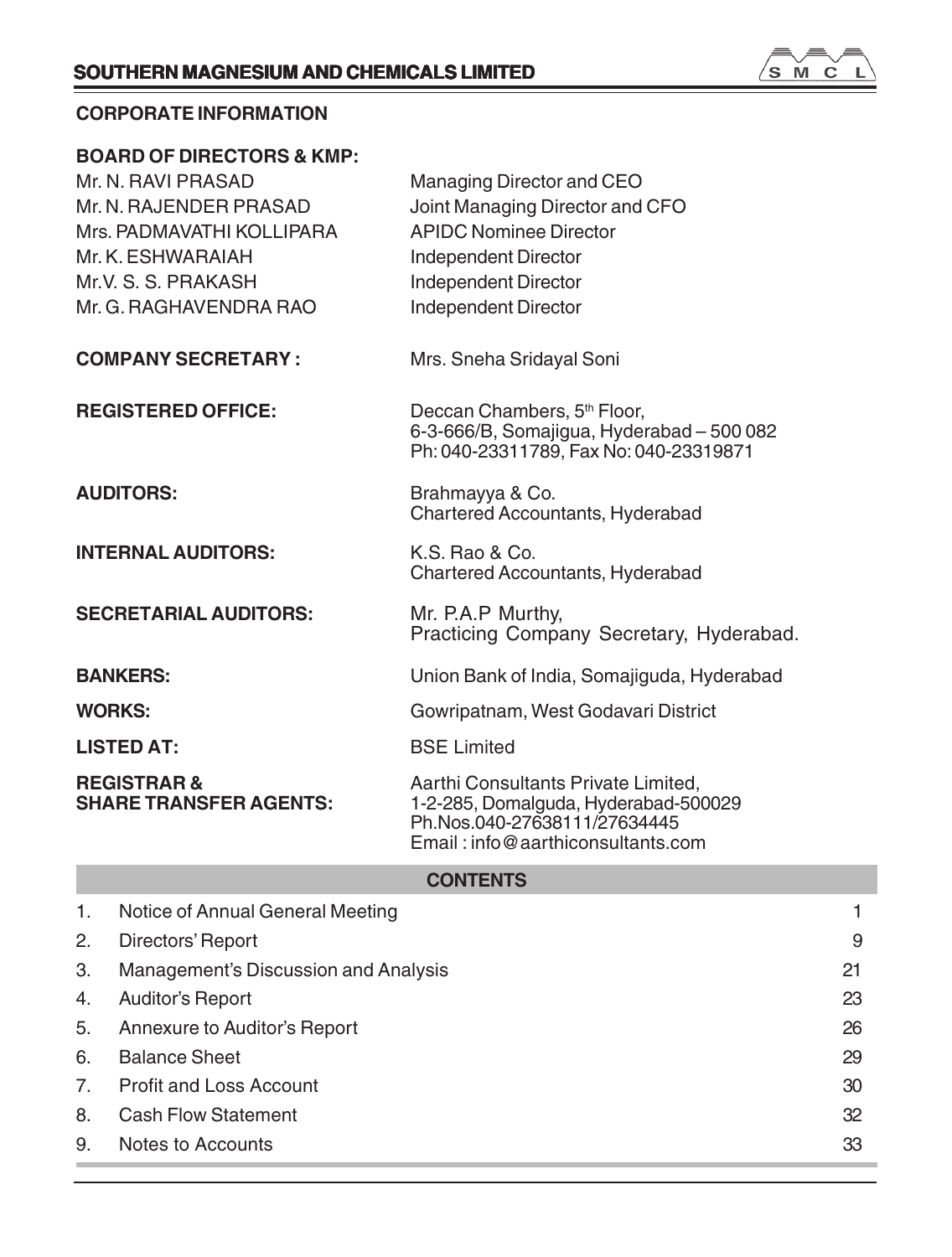

# **NOTICE**

**NOTICE IS HEREBY GIVEN THAT THE 35th ANNUAL GENERAL MEETING OF THE MEMBERS OF SOUTHERN MAGNESIUM AND CHEMICALS LIMITED WILL BE HELD ON THURSDAY, 30th SEPTEMBER, 2021 AT 11:30 A.M. THROUGH VIDEO CONFERENCING ("VC") / OTHER AUDIO VISUAL MEANS ("OAVM") TO TRANSACT THE FOLLOWING BUSINESS:**

# **ORDINARY BUSINESS:**

**1.** To receive, consider and adopt the Audited Financial Statements of the company including Balance Sheet as at March 31, 2021, statement of Profit & Loss for the year and Cash Flow Statement for the year ended on that date together with the Schedules and Notes attached thereto, along with the Reports of Auditors and Directors thereon.

# **For and on Behalf of the Board of Directors of Southern Magnesium and Chemicals Limited**

# **Place : Hyderabad Date : 11-08-2021**

**N. RAJENDER PRASAD JT. MANAGING DIRECTOR & CFO (DIN: 00145659)**

# **NOTES**

- 1. In view of the prevailing COVID-19 pandemic situation across the country, the Ministry of Corporate Affairs ("MCA") vide circular Nos.14/2020 dated 8<sup>th</sup>April, 2020, Circular No.17/2020 dated 13<sup>th</sup> April, 2020, Circular No. 20/2020 dated 05<sup>th</sup> May, 2020 and Circular No.02/2021 dated 13<sup>th</sup> January, 2021 read with Circular nos. SEBI/HO/CFD/CMD1/CIR/P/2020/79 and SEBI/HO/CFD/CMD2/CIR/P/2021/ 11, dated May 12, 2020 and January 15, 2021, respectively issued by the Securities and Exchange Board of India (hereinafter collectively referred to as "the Circulars") company is permitted to hold the Annual General Meeting ("AGM" or "Meeting") through VC / OAVM, without the physical presence of the Members at a common venue. In compliance with the provisions of the Companies Act, 2013 ("Act"), SEBI (Listing Obligations and Disclosure Requirements) Regulations, 2015 ("SEBI Listing Regulations") and Circulars, the AGM of the Company is being held through VC / OAVM.
- 2. Pursuant to the provisions of the Act, a Member entitled to attend and vote at the AGM is entitled to appoint a proxy to attend and vote on his/her behalf and the proxy need not be a Member of the Company. Since this AGM is being held pursuant to the Circulars on AGM through VC / OAVM, physical attendance of Members has been dispensed with. Accordingly, the facility for appointment of proxies by the Members will not be available for this AGM and hence the Proxy Form and Attendance Slip are **not annexed** to this Notice.
- 3. Pursuant to the provisions of Section 108 of the Companies Act, 2013 read with Rule 20 of the Companies (Management and Administration) Rules, 2014 (as amended) and Regulation 44 of SEBI (Listing Obligations & Disclosure Requirements) Regulations 2015 (as amended), and MCA Circulars dated April 08, 2020, April 13, 2020, May 05, 2020 and January 13, 2021 the Company is providing facility of remote e-voting to its Members in respect of the business to be transacted at the AGM. For this purpose, the Company has entered into an agreement with Central Depository Services (India) Limited (CDSL) for facilitating voting through electronic means, as the authorized e-Voting's agency. The facility of casting votes by a member using remote e-voting as well as the e-voting system on the date of the AGM will be provided by CDSL.
- 4. The Members can join the AGM in the VC/OAVM mode 15 minutes before and after the scheduled time of the commencement of the Meeting by following the procedure mentioned in the Notice. The facility of participation at the AGM through VC/OAVM will be made available to at least 1000 members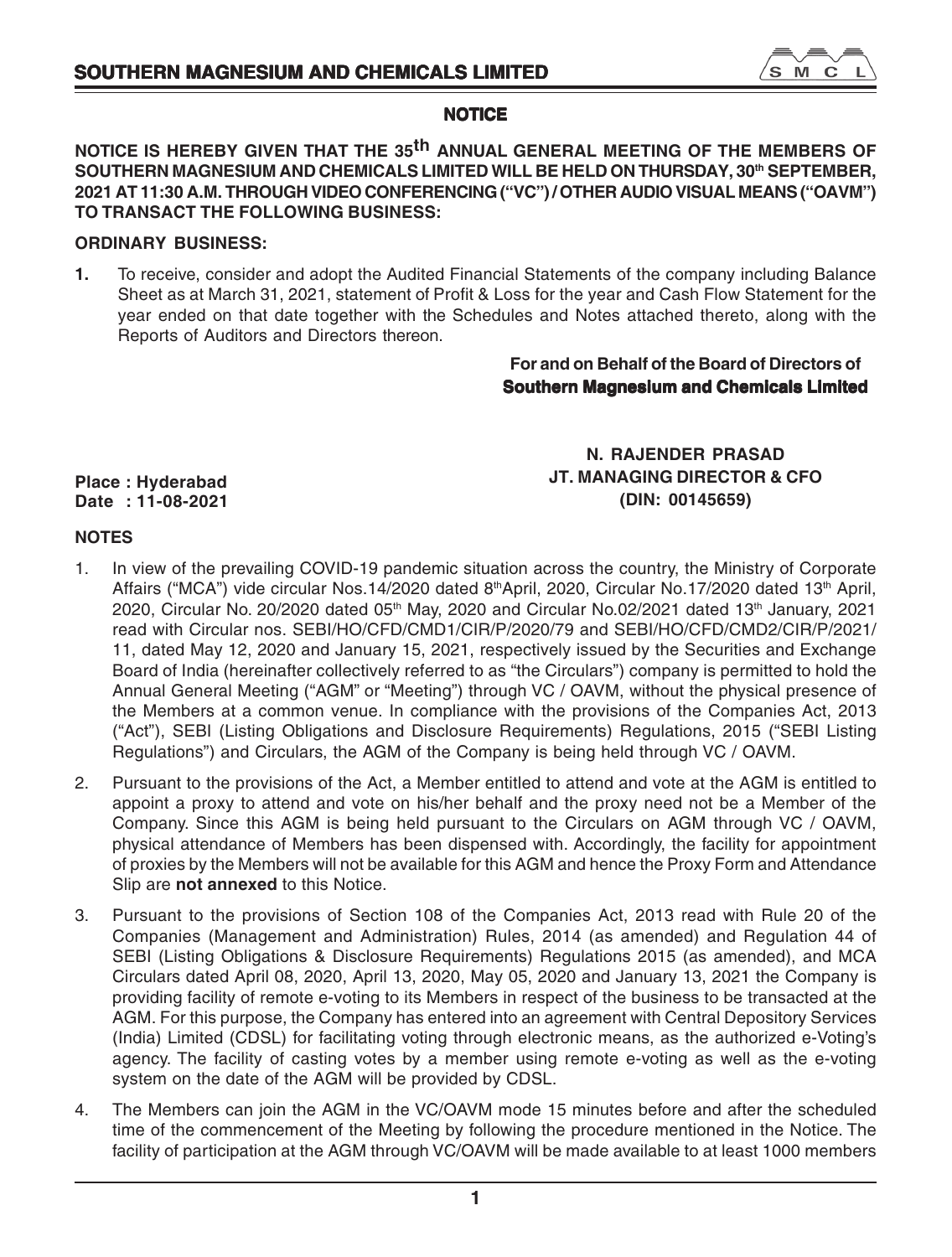on first come first served basis. This will not include large Shareholders (Shareholders holding 2% or more shareholding), Promoters, Institutional Investors, Directors, Key Managerial Personnel, the Chairpersons of the Audit Committee, Nomination and Remuneration Committee and Stakeholders Relationship Committee, Auditors etc. who are allowed to attend the AGM without restriction on account of first come first served basis.

- 5. The attendance of the Members attending the AGM through VC/OAVM will be counted for the purpose of ascertaining the quorum under Section 103 of the Companies Act, 2013.
- 6. Corporate members intending to authorize their representatives to attend the Meeting are requested to send a scanned certified copy of the board resolution (pdf/jpeg format) authorizing their representative to attend and vote on their behalf at the Meeting. The said Resolution/Authorization shall be sent to the Scrutinizer by email through its registered email address to dhr300@gmail.com with a copy marked to helpdesk.evoting@cdslindia.com.
- 7. The Register of Members and Share Transfer Books of the Company will be closed from 24.09.2021 to 30.09.2021 (both days inclusive).
- 8. In terms of the Listing Regulations, securities of listed companies can only be transferred in dematerialized form with effect from 1 April 2019. In view of the above, Members are advised to dematerialize shares held by them in physical form. The ISIN in respect of equity shares is **INE308N01012**.
- 9. Members holding shares in physical form are requested to notify immediately any change in their address along with address proof, i.e., Electricity /Telephone Bill, Driving License or a copy of passport and Bank particulars to the company or its Registrar & Share Transfer Agent and in case their shares are held in dematerialized form, this information should be passed on directly to their respective Depository Participants and not to the company/RTA without delay.
- 10. As part of its "green initiative in Corporate Governance", MCA allows paperless compliances including service of a notice/document by companies to their Members through electronic mode. Therefore, members are requested to update their e-mail IDs with the Company who have not provided earlier in order to enable the company to follow the instructions of MCA and full fill the initiatives taken by Government of India in this regard in future correspondence to members.
- 11. In compliance with the aforesaid MCA Circulars and SEBI Circular dated May 12, 2020 and January 15, 2021 Notice of the AGM along with the Annual Report 2020-21 is being sent only through electronic mode to those Members whose email addresses are registered with the Company/ Depositories. Members may note that the Notice of AGM and Annual Report 2020-21 will also be available on the Company's website www.southernmagnesium.com, website of CDSL (www.evotingindia.com) and on the websites of the Stock Exchange, i.e., BSE Limited (www.bseindia.com).
- 12. The Statutory Registers and the documents pertaining to the items of business to be transacted at the AGM are available for inspection in electronic mode. The shareholders may write an e-mail to southernmagnesium@gmail.com and the Company shall respond suitably.
- 13. The Meeting shall be deemed to be held at the registered office of the Company at 6-3-666/B Deccan Chambers, 5th Floor, Somajiguda, Hyderabad, Telangana, 500082. Since the AGM will be held through VC / OAVM, the route map to the venue is not annexed to this Notice.
- 14. SEBI has mandated the submission of permanent account number (PAN) by every participant in securities market. Members holding shares in electronic form are therefore, requested to submit their PAN to their depository participants with whom they are maintaining their demat accounts. Members holding shares in physical form should submit their PAN to the Company or its RTA.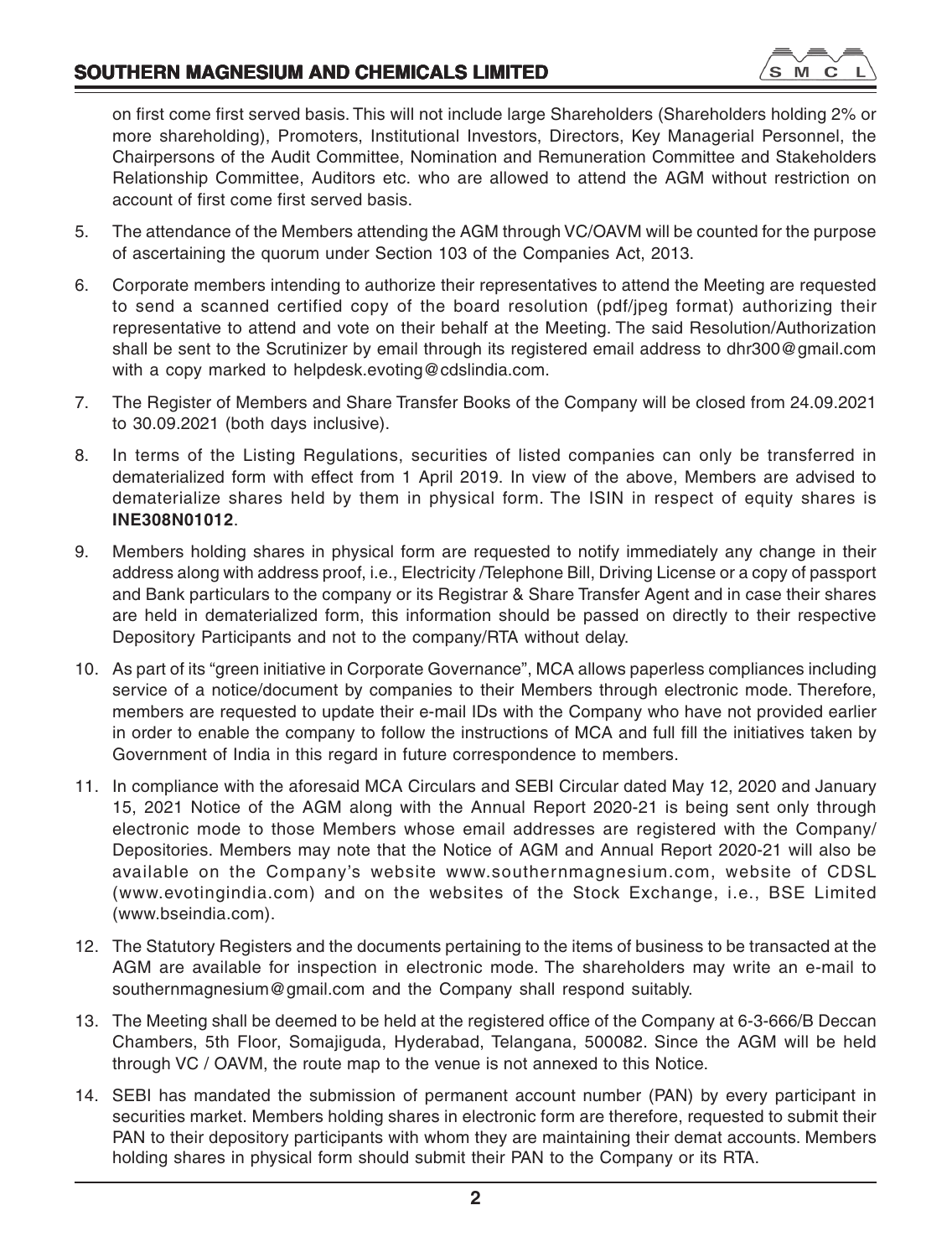

- 15. As per the provisions of Section 72 of the Act, the facility for making nomination is available for the Members in respect of the shares held by them. Members who have not yet registered their nomination are requested to register the same by submitting Nomination Form No. SH-13. Members are requested to submit the said details to the Company/ RTA in case shares are held in physical form and to their depository participants in case the shares are held by them in electronic form.
- 16. In case of joint holders attending the Meeting, the Member whose name appears as the first holder in the order of names as per the Register of Members of the Company will be entitled to vote at the AGM.

# **A. THE INSTRUCTIONS FOR SHAREHOLDERS FOR REMOTE E-VOTING ARE AS UNDER:**

- I. In compliance with provisions of Section 108 of the Companies Act, 2013, Rule 20 of the Companies (Management and Administration) Rules, 2014 as amended by the Companies (Management and Administration) Amendment Rules, 2015 and Regulation 44 of SEBI (Listing Obligations and Disclosure Requirements), Regulations, 2015, the Members are provided with the facility to cast their vote electronically, through the e-voting services provided by Central Depository Services (India) Limited (CDSL) on all the resolutions set forth in this Notice. The instructions for e-voting are given herein below.
- II. The remote e-voting period commences on Monday, September 27, 2021 (9:00 A.M IST) and ends on Wednesday, September 29, 2021 (5:00 P.M IST). During this period, Members holding shares either in physical form or in dematerialized form, as on Thursday, September 23, 2021 i.e. cutoff date, may cast their vote electronically. The e-voting module shall be disabled by CDSL for voting thereafter. Those Members, who will be present in the AGM through VC/OAVM facility and have not cast their vote on the Resolutions through remote e-voting and are otherwise not barred from doing so, shall be eligible to vote through e-voting system during the AGM.
- III. The Members who have cast their vote by remote e-voting prior to the AGM may also attend/ participate in the AGM through VC/OAVM but shall not be entitled to cast their vote again.
- IV. The voting rights of Members shall be in proportion to their shares in the paid-up equity share capital of the Company as on the cut-off date.
- V. Pursuant to SEBI Circular No. **SEBI/HO/CFD/CMD/CIR/P/2020/242 dated 09.12.2020,** under Regulation 44 of Securities and Exchange Board of India (Listing Obligations and Disclosure Requirements) Regulations, 2015, listed entities are required to provide remote e-voting facility to its shareholders, in respect of all shareholders' resolutions. However, it has been observed that the participation by the public non-institutional shareholders/retail shareholders is at a negligible level.

Currently, there are multiple e-voting service providers (ESPs) providing e-voting facility to listed entities in India. This necessitates registration on various ESPs and maintenance of multiple user IDs and passwords by the shareholders.

In order to increase the efficiency of the voting process, pursuant to a public consultation, it has been decided to enable e-voting to **all the demat account holders**, **by way of a single login credential, through their demat accounts/ websites of Depositories/ Depository Participants**. Demat account holders would be able to cast their vote without having to register again with the ESPs, thereby, not only facilitating seamless authentication but also enhancing ease and convenience of participating in e-voting process.

VI In terms of SEBI circular no. **SEBI/HO/CFD/CMD/CIR/P/2020/242 dated December 9, 2020** on e-Voting facility provided by Listed Companies, Individual shareholders holding securities in demat mode are allowed to vote through their demat account maintained with Depositories and Depository Participants. Shareholders are advised to update their mobile number and email Id in their demat accounts in order to access e-Voting facility.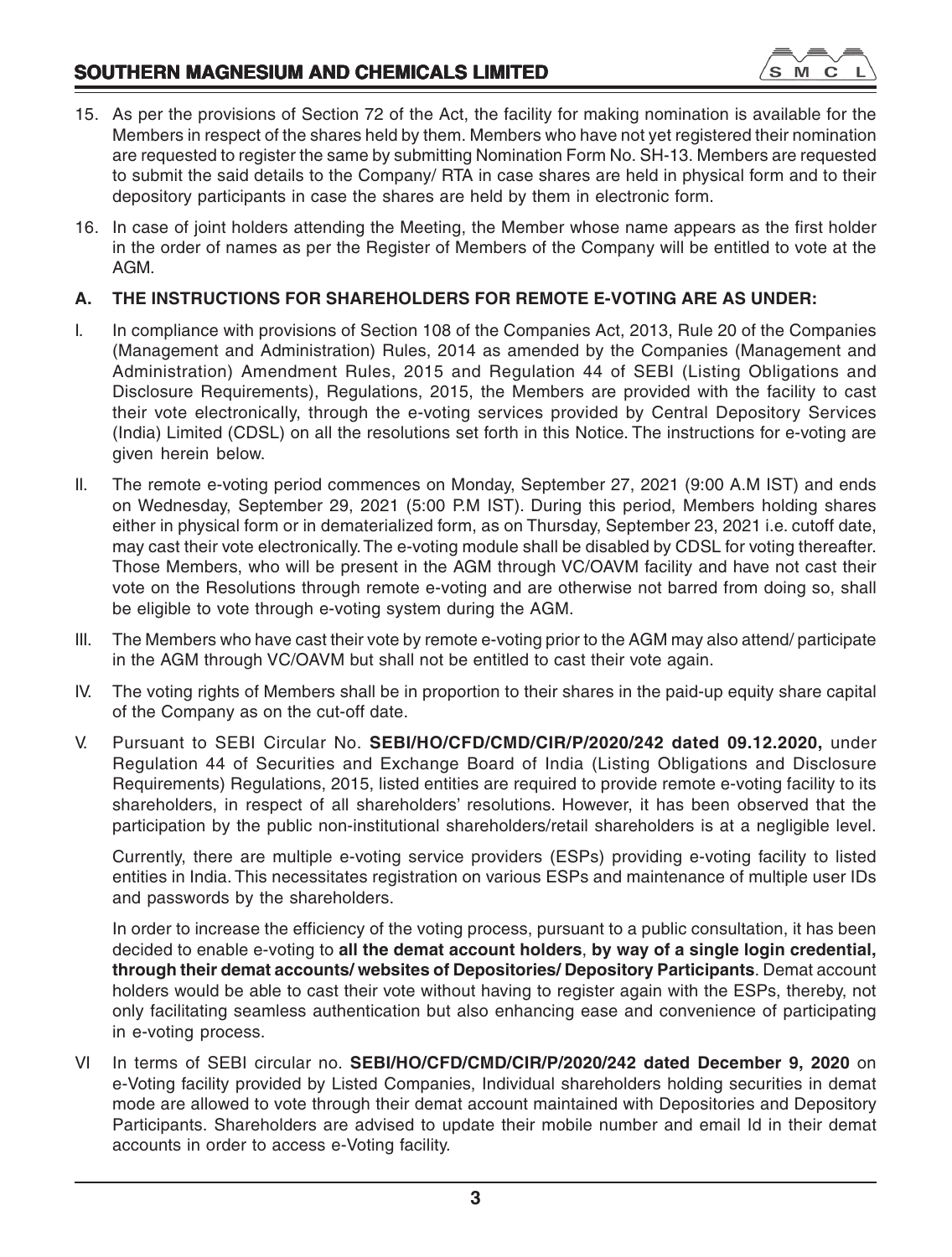

Pursuant to abovesaid SEBI Circular**,** Login method for e-Voting and joining virtual meetings**for Individual shareholders holding securities in Demat mode CDSL/NSDL** is given below:

| <b>Type of shareholders</b>                                              | <b>Login Method</b>                                                                                                                                                                                                                                                                                                                                                                                                                                                                                                                                                                                                                                                                                                                                                                                                                                                                                                  |  |  |
|--------------------------------------------------------------------------|----------------------------------------------------------------------------------------------------------------------------------------------------------------------------------------------------------------------------------------------------------------------------------------------------------------------------------------------------------------------------------------------------------------------------------------------------------------------------------------------------------------------------------------------------------------------------------------------------------------------------------------------------------------------------------------------------------------------------------------------------------------------------------------------------------------------------------------------------------------------------------------------------------------------|--|--|
| Individual Shareholders<br>holding securities in<br>Demat mode with CDSL | 1) Users who have opted for CDSL Easi / Easiest facility, can login<br>through their existing user id and password. Option will be made<br>available to reach e-Voting page without any further<br>authentication. The URL for users to login to Easi / Easiest are<br>https://web.cdslindia.com/myeasi/home/login or visit<br>www.cdslindia.com and click on Login icon and select New<br>System Myeasi.                                                                                                                                                                                                                                                                                                                                                                                                                                                                                                            |  |  |
|                                                                          | 2) After successful login the Easi / Easiest user will be able to see<br>the e-Voting option for eligible companies where the evoting is<br>in progress as per the information provided by company. On<br>clicking the evoting option, the user will be able to see e-Voting<br>page of the e-Voting service provider for casting your vote during<br>the remote e-Voting period or joining virtual meeting & voting<br>during the meeting. Additionally, there is also links provided to<br>access the system of all e-Voting Service Providers i.e. CDSL/<br>NSDL/KARVY/LINKINTIME, so that the user can visit the e-Voting<br>service providers' website directly.                                                                                                                                                                                                                                                |  |  |
|                                                                          | 3) If the user is not registered for Easi/Easiest, option to register is<br>available at https://web.cdslindia.com/myeasi/Registration/<br>EasiRegistration                                                                                                                                                                                                                                                                                                                                                                                                                                                                                                                                                                                                                                                                                                                                                          |  |  |
|                                                                          | 4) Alternatively, the user can directly access e-Voting page by<br>providing Demat Account Number and PAN No. from a e-Voting<br>link available on www.cdslindia.com home page or click on<br>https://evoting.cdslindia.com/Evoting/EvotingLogin. The system<br>will authenticate the user by sending OTP on registered Mobile<br>& Email as recorded in the Demat Account. After successful<br>authentication, user will be able to see the e-Voting optionwhere<br>the evoting is in progress and also able to directly access the<br>system of all e-Voting Service Providers.                                                                                                                                                                                                                                                                                                                                    |  |  |
| Individual Shareholders<br>holding securities in<br>demat mode with NSDL | If you are already registered for NSDL IDeAS facility, please<br>1)<br>visit the e-Services website of NSDL. Open web browser by<br>typing the following URL: https://eservices.nsdl.com either on a<br>Personal Computer or on a mobile. Once the home page of e-<br>Services is launched, click on the "Beneficial Owner" icon under<br>"Login" which is available under 'IDeAS' section. A new screen<br>will open. You will have to enter your User ID and Password.<br>After successful authentication, you will be able to see e-Voting<br>services. Click on "Access to e-Voting" under e-Voting services<br>and you will be able to see e-Voting page. Click on company<br>name or e-Voting service provider name and you will be re-<br>directed to e-Voting service provider website for casting your<br>vote during the remote e-Voting period or joining virtual meeting<br>& voting during the meeting. |  |  |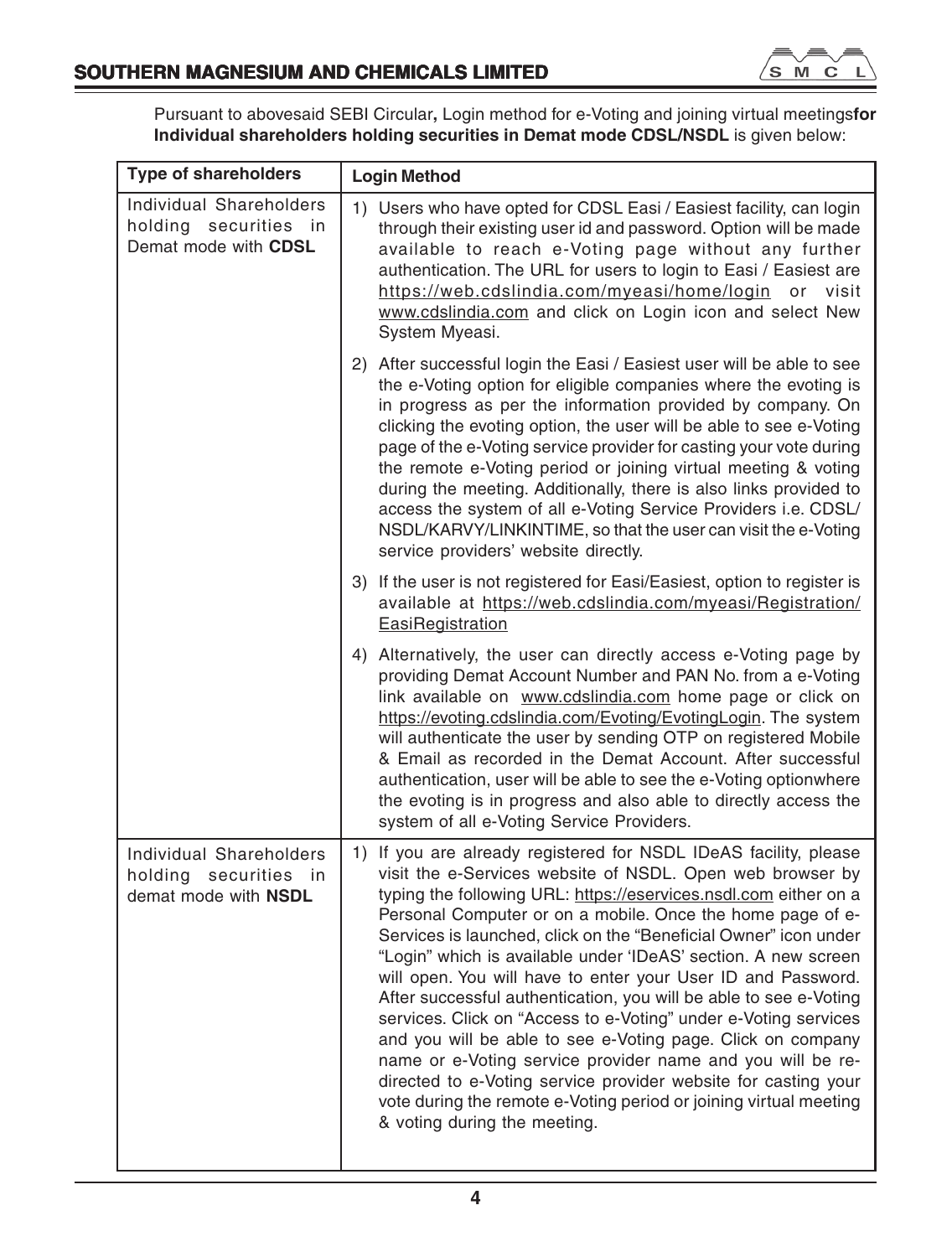

| <b>Type of shareholders</b>                                                                                                     | <b>Login Method</b>                                                                                                                                                                                                                                                                                                                                                                                                                                                                                                                                                                                                                                                                                                                                                                                                                                                                             |
|---------------------------------------------------------------------------------------------------------------------------------|-------------------------------------------------------------------------------------------------------------------------------------------------------------------------------------------------------------------------------------------------------------------------------------------------------------------------------------------------------------------------------------------------------------------------------------------------------------------------------------------------------------------------------------------------------------------------------------------------------------------------------------------------------------------------------------------------------------------------------------------------------------------------------------------------------------------------------------------------------------------------------------------------|
|                                                                                                                                 | 2) If the user is not registered for IDeAS e-Services, option to register<br>is available at https://eservices.nsdl.com. Select "Register Online"<br>for IDeAS "Portal or click at https://eservices.nsdl.com/<br>SecureWeb/IdeasDirectReg.jsp                                                                                                                                                                                                                                                                                                                                                                                                                                                                                                                                                                                                                                                  |
|                                                                                                                                 | 3) Visit the e-Voting website of NSDL. Open web browser by typing<br>the following URL: https://www.evoting.nsdl.com/ either on a<br>Personal Computer or on a mobile. Once the home page of e-<br>Voting system is launched, click on the icon "Login" which is<br>available under 'Shareholder/Member' section. A new screen will<br>open. You will have to enter your User ID (i.e. your sixteen digit<br>demat account number hold with NSDL), Password/OTP and a<br>Verification Code as shown on the screen. After successful<br>authentication, you will be redirected to NSDL Depository site<br>wherein you can see e-Voting page. Click on company name or<br>e-Voting service provider name and you will be redirected to e-<br>Voting service provider website for casting your vote during the<br>remote e-Voting period or joining virtual meeting & voting during<br>the meeting |
| Individual Shareholders<br>(holding securities in<br>mode)<br>demat<br>login<br>through their Depository<br><b>Participants</b> | You can also login using the login credentials of your demat<br>account through your Depository Participant registered with<br>NSDL/CDSL for e-Voting facility. After Successful login, you will<br>be able to see e-Voting option. Once you click on e-Voting option,<br>you will be redirected to NSDL/CDSL Depository site after<br>successful authentication, wherein you can see e-Voting feature.<br>Click on company name or e-Voting service provider name and<br>you will be redirected to e-Voting service provider website for<br>casting your vote during the remote e-Voting period or joining<br>virtual meeting & voting during the meeting.                                                                                                                                                                                                                                     |

**Important note:** Members who are unable to retrieve User ID/ Password are advised to use Forget User ID and Forget Password option available at abovementioned website.

| Helpdesk for Individual Shareholders holding securities in demat mode for any technical issues |
|------------------------------------------------------------------------------------------------|
| related to login through Depository i.e. CDSL and NSDL                                         |

| Login type                                                               | <b>Helpdesk details</b>                                                                                                                                                               |
|--------------------------------------------------------------------------|---------------------------------------------------------------------------------------------------------------------------------------------------------------------------------------|
| Individual Shareholders<br>holding securities in<br>Demat mode with CDSL | Members facing any technical issue in login can contact CDSL<br>helpdesk by sending a request at<br>helpdesk.evoting@cdslindia.com or contact at 022- 23058738<br>and 22-23058542-43. |
| Individual Shareholders<br>holding securities in<br>Demat mode with NSDL | Members facing any technical issue in login can contact NSDL<br>helpdesk by sending a request at evoting@nsdl.co.in or call at toll<br>free no.: 1800 1020 990 and 1800 22 44 30      |

VIILogin method for e-Voting and joining virtual meetings for **Physical shareholders and shareholders other than individual holding in Demat form**

- i. The shareholders should log on to the e-voting website www.evotingindia.com.
- ii. Click on "Shareholders" tab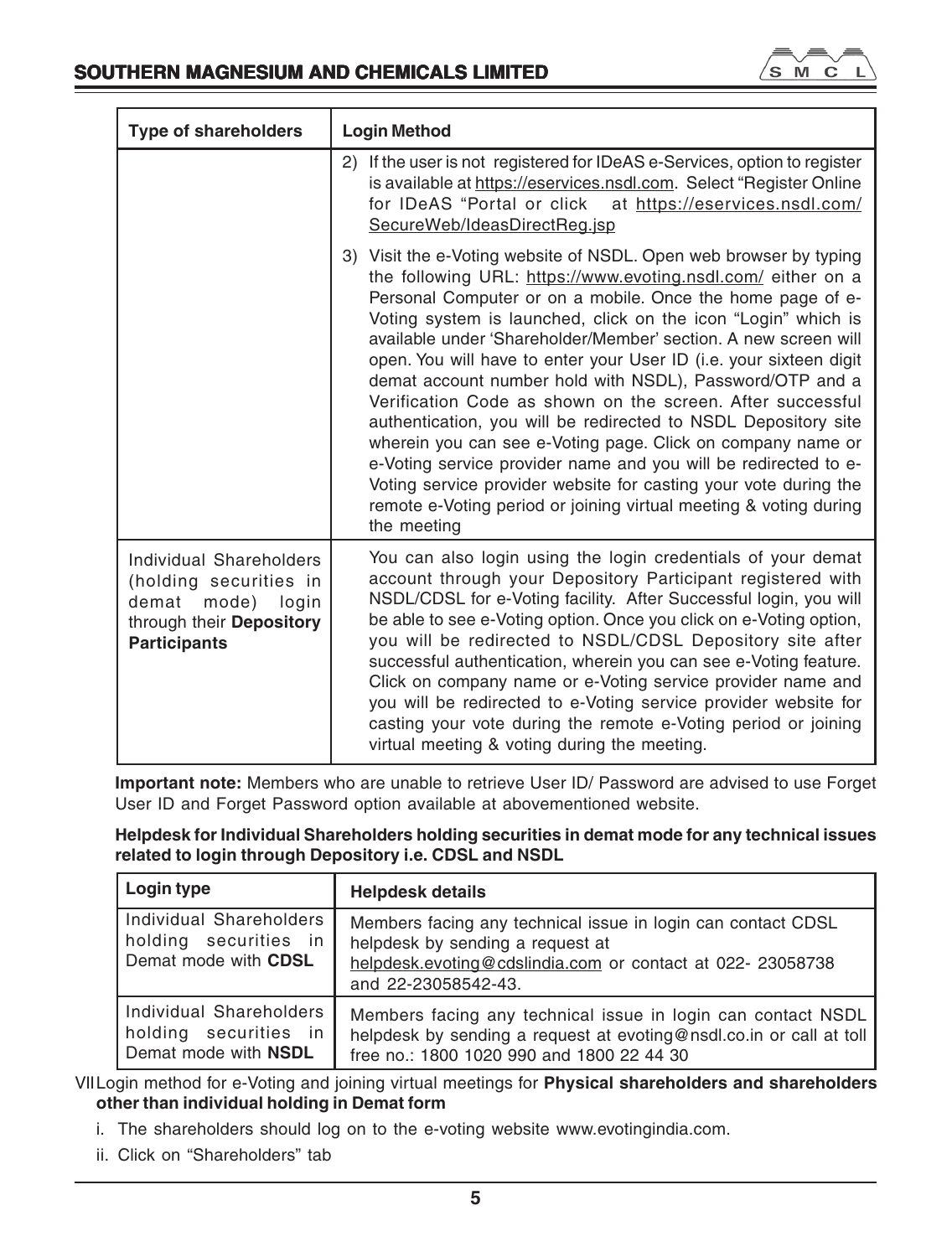

# iii. Now enter your User ID

- a. For CDSL: 16 digits beneficiary ID,
- b. For NSDL: 8 Character DP ID followed by 8 Digits Client ID,
- c. Members holding shares in Physical Form should enter Folio Number registered with the Company.
- iv. Next enter the Image Verification as displayed and Click on Login.
- v. If you are holding shares in demat form and had logged on to www.evotingindia.com and voted on an earlier voting of any company, then your existing password is to be used.
- vi. If you are a first time user follow the steps given below:

# **For physical shareholders and other individual shareholders holding shares in Demat.**

| <b>PAN</b>                   | Enter your 10 digit alpha-numeric PAN issued by Income Tax Department (Applicable for both<br>demat shareholders as well as physical shareholders)                                     |  |  |
|------------------------------|----------------------------------------------------------------------------------------------------------------------------------------------------------------------------------------|--|--|
|                              | Members who have not updated their PAN with the Company/Depository Participant are<br>requested to use the sequence number sent by Company/ RTA or contact Company/RTA.                |  |  |
| Dividend<br>Bank<br>Details  | Enter the Dividend Bank Details or Date of Birth (in dd/mm/yyyy format) as recorded in your<br>demat account or in the company records in order to login.                              |  |  |
| OR Date<br>of Birth<br>(DOB) | If both the details are not recorded with the depository or company please enter the member<br>id / folio number in the Dividend Bank details field as mentioned in instruction (iii). |  |  |

- vii. After entering these details appropriately, click on "SUBMIT" tab.
- viii. Members holding shares in physical form will then directly reach the Company election screen. However, members holding shares in demat form will now reach 'Password Creation' menu wherein they are required to mandatorily enter their login password in the new password field. Kindly note that this password is to be also used by the demat holders for voting for resolutions of any other company on which they are eligible to vote, provided that company opts for e-voting through CDSL platform. It is strongly recommended not to share your password with any other person and take utmost care to keep your password confidential.
- ix. For Members holding shares in physical form, the details can be used only for e-voting on the resolutions contained in this Notice.
- x. Click on the EVSN for the relevant <Company Name> on which you choose to vote.
- xi. On the voting page, you will see "RESOLUTION DESCRIPTION" and against the same the option "YES/NO" for voting. Select the option YES or NO as desired. The option YES implies that you assent to the Resolution and option NO implies that you dissent to the Resolution.
- xii. Click on the "RESOLUTIONS FILE LINK" if you wish to view the entire Resolution details.
- xiii. After selecting the resolution you have decided to vote on, click on "SUBMIT". A confirmation box will be displayed. If you wish to confirm your vote, click on "OK", else to change your vote, click on "CANCEL" and accordingly modify your vote.
- xiv. Once you "CONFIRM" your vote on the resolution, you will not be allowed to modify your vote.
- xv. You can also take a print of the votes cast by clicking on "Click here to print" option on the Voting page.
- xvi. If a demat account holder has forgotten the changed password then Enter the User ID and the image verification code and click on Forgot Password & enter the details as prompted by the system.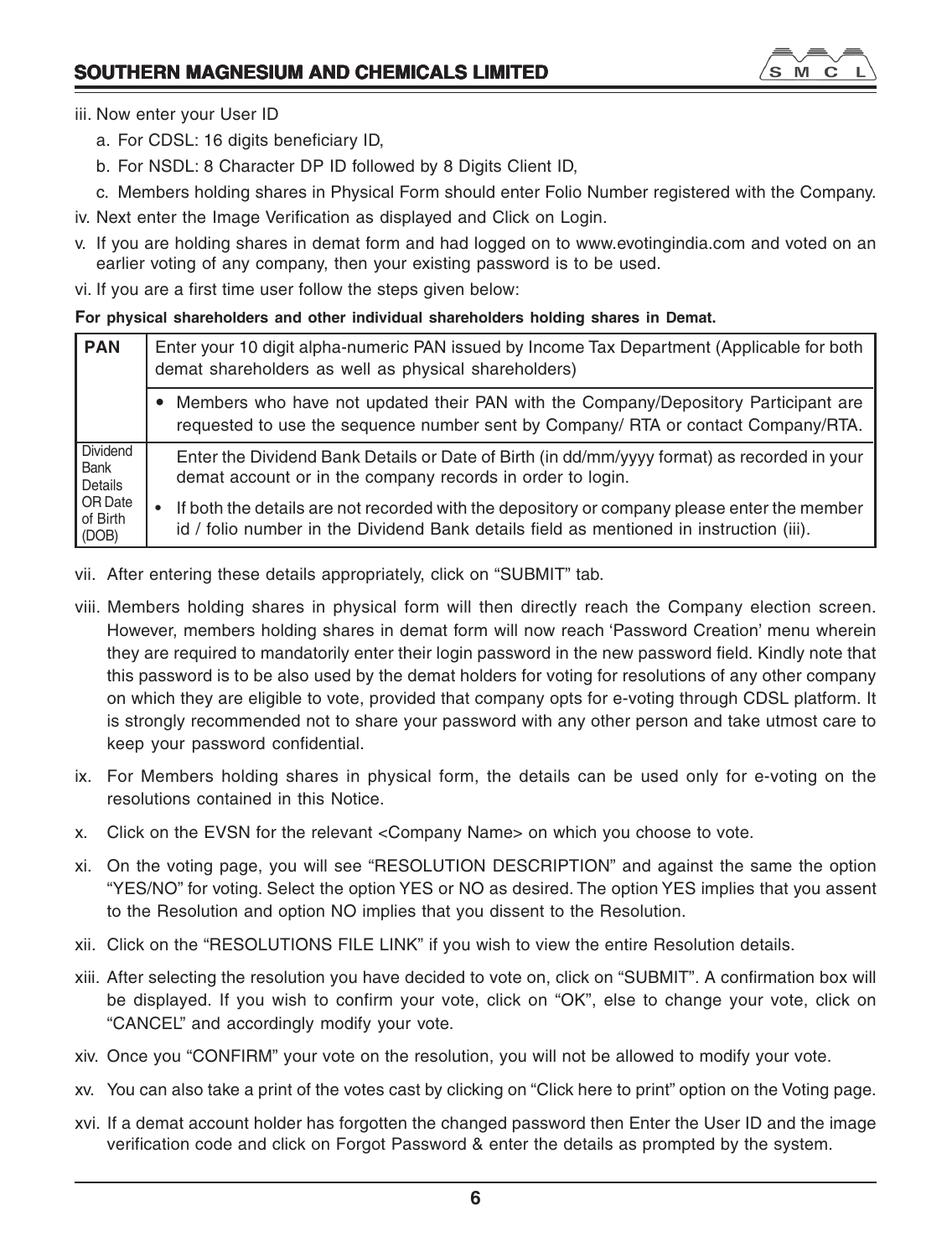

# **B. INSTRUCTIONS FOR SHAREHOLDERS FOR E-VOTING DURING THE AGM ARE AS UNDER:-**

- i. The procedure for e-Voting on the day of the AGM is same as the instructions mentioned above for Remote e-voting.
- ii. Only those shareholders, who are present in the AGM through VC/OAVM facility and have not casted their vote on the Resolutions through remote e-Voting and are otherwise not barred from doing so, shall be eligible to vote through e-Voting system available during the AGM.
- iii. If any Votes are cast by the shareholders through the e-voting available during the AGM and if the same shareholders have not participated in the meeting through VC/ OAVM facility, then the votes cast by such shareholders shall be considered invalid as the facility of e-voting during the meeting is available only to the shareholders attending the meeting.
- iv. Shareholders who have voted through Remote e-Voting will be eligible to attend the AGM. However, they will not be eligible to vote at the AGM.

# **C. NOTE FOR NON – INDIVIDUAL SHAREHOLDERS AND CUSTODIANS**

- i. Non-Individual shareholders (i.e. other than Individuals, HUF, NRI etc.) and Custodian are required to log on to www.evotingindia.com and register themselves as Corporates.
- ii. A scanned copy of the Registration Form bearing the stamp and sign of the entity should be emailed to helpdesk.evoting@cdslindia.com.
- iii. After receiving the login details a Compliance User should be created using the admin login and password. The Compliance User would be able to link the account(s) for which they wish to vote on.
- iv. The list of accounts linked in the login should be mailed to helpdesk.evoting@cdslindia.com and on approval of the accounts they would be able to cast their vote.
- v. A scanned copy of the Board Resolution and Power of Attorney (POA) which they have issued in favour of the Custodian, if any, should be uploaded in PDF format in the system for the scrutinizer to verify the same.
- vi. Alternatively Non-Individual shareholders are required to send the relevant Board Resolution/Authority letter etc. together with attested specimen signature of the duly authorized signatory who are authorized to vote, to the Scrutinizer at the email address dhr300@gmail.com and to the Company at the email address viz; southernmagnesium@gmail.com. If they have voted from individual tab & not uploaded same in the CDSL e-voting system for the scrutinizer to verify the same.

# **D. PROCESS FOR THOSE SHAREHOLDERS WHOSE EMAIL ADDRESSES ARE NOT REGISTERED WITH THE DEPOSITORIES FOR OBTAINING LOGIN CREDENTIALS FOR E-VOTING:**

- i. For Physical shareholders- please provide necessary details like Folio No., Name of shareholder, scanned copy of the share certificate (front and back), PAN (self attested scanned copy of PAN card), AADHAR (self attested scanned copy of Aadhar Card) by email to Company/RTA email id.
- ii. For Demat shareholders -, Please update your email id & mobile no. with your respective Depository Participant (DP)
- iii. For Individual Demat shareholders Please update your email id & mobile no. with your respective Depository Participant (DP) which is mandatory while e-Voting & joining virtual meetings through Depository.

# **E. INSTRUCTIONS FOR SHAREHOLDERS ATTENDING THE AGM THROUGH VC/OAVM ARE AS UNDER:**

i. Shareholder will be provided with a facility to attend the AGM through VC/ OAVM through the CDSL e-Voting system. Shareholders may access the same at https:// www.evotingindia.com under shareholders/ members login by using the remote e-voting credentials. The link for VC/OAVM will be available in shareholder/members login where the EVSN of Company will be displayed.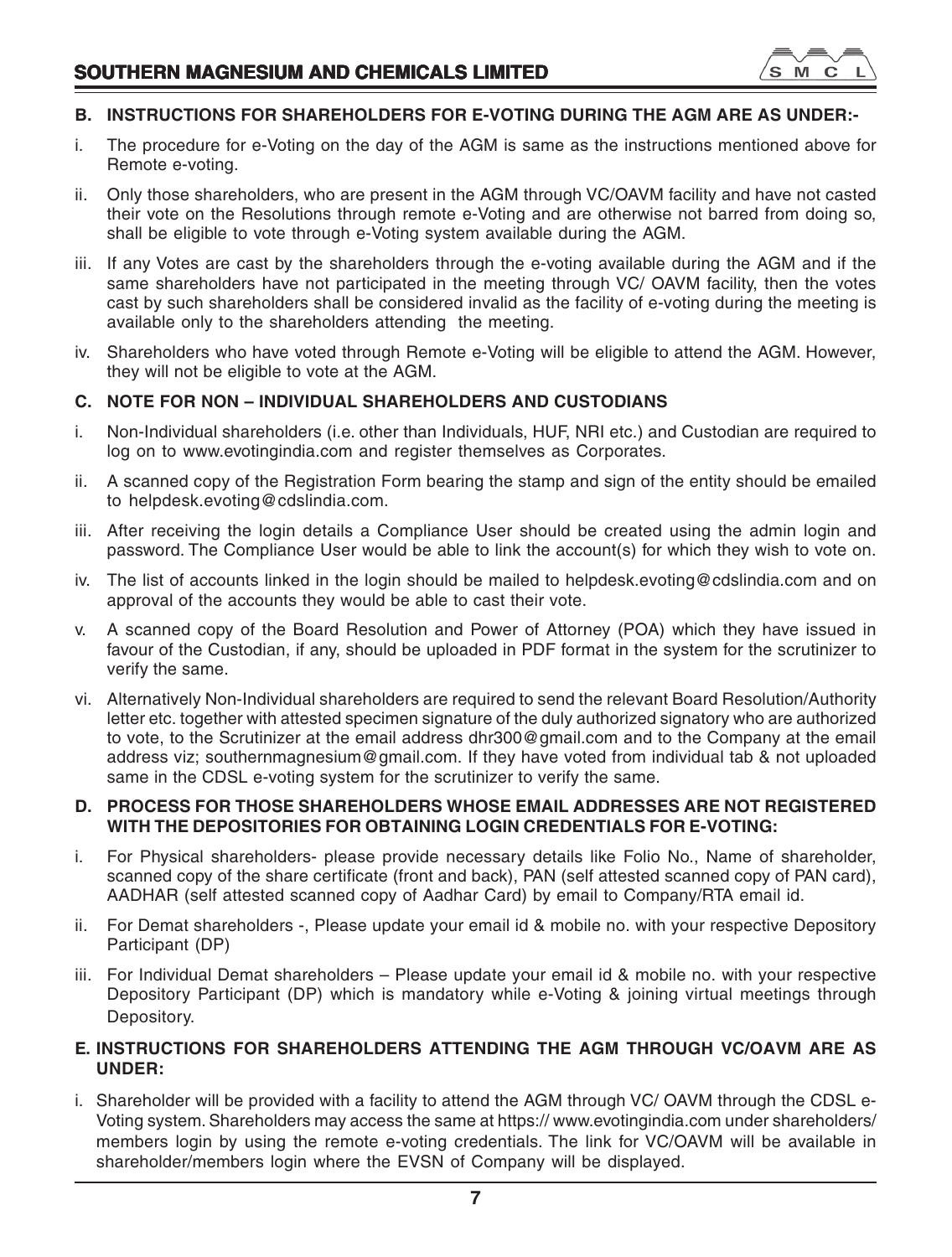- ii. Shareholders are encouraged to join the Meeting through Laptops/iPads for better experience.
- iii. Further shareholders will be required to allow Camera and use Internet with a good speed to avoid any disturbance during the meeting.
- iv. Please note that Participants Connecting from Mobile Devices or Tablets or through Laptop connecting via Mobile Hotspot may experience Audio/Video loss due to Fluctuation in their respective network. It is therefore recommended to use Stable Wi-Fi or LAN Connection to mitigate any kind of aforesaid glitches.
- v. Shareholders who would like to express their views/ask questions during the meeting may register themselves as a speaker by sending their request in advance at least 5 days prior to meeting mentioning their name, demat account number/ folio number, email id, mobile number at company email id viz; southernmagnesium@gmail.com. The shareholders who do not wish to speak during the AGM but have queries may send their queries in advance 5 days prior to meeting mentioning their name, demat account number/folio number, email id, mobile number at southernmagnesium@gmail.com. These queries will be replied to by the company suitably by email.
- vi. Those shareholders who have registered themselves as a speaker will only be allowed to express their views/ask questions during the meeting.
- 17. In case you have any queries or issues regarding e-voting, you may refer the Frequently Asked Questions ("FAQs") and e-voting manual available at www.evotingindia.com, under help section or write an email to helpdesk.evoting@cdslindia.com or call-022-23058738 and 022-23058542/43.
- 18. All grievances connected with the facility for voting by electronic means may be addressed to Mr. Rakesh Dalvi, Sr. Manager, (CDSL, ) Central Depository Services (India) Limited, A Wing, 25th Floor, Marathon Futurex, Mafatlal Mill Compounds, N M Joshi Marg, Lower Parel (East), Mumbai – 400013 or send an email to helpdesk.evoting@cdslindia.com or call 022-23058542/43.
- 19. The Company has appointed Ms. Shaik Razia or failing her, Mr. Mohit Kumar Goyal, Partners of D. Hanumanta Raju & Co., Company Secretaries, as the Scrutinizer to scrutinize the e-voting process. The Scrutinizer shall, immediately after the conclusion of voting at the AGM, first count the votes cast during the AGM, thereafter unblock the votes cast through remote e-voting and make, not later than 2 working days of the conclusion of the AGM, a consolidated Scrutinizer's Report of the total votes cast in favour or against, if any, and submit the same to the Chairman or to a person authorised by him.
- 20. The Results declared along with the Scrutinizer's Report shall be placed on the Company's website www.southernmagnesium.com and on the website of CDSL not later than 2 working days of the conclusion of the AGM of the Company and shall also be communicated to BSE Limited. Subject to receipt of requisite number of votes, the Resolutions shall be deemed to be passed on the date of the Meeting, i.e. September 30, 2021.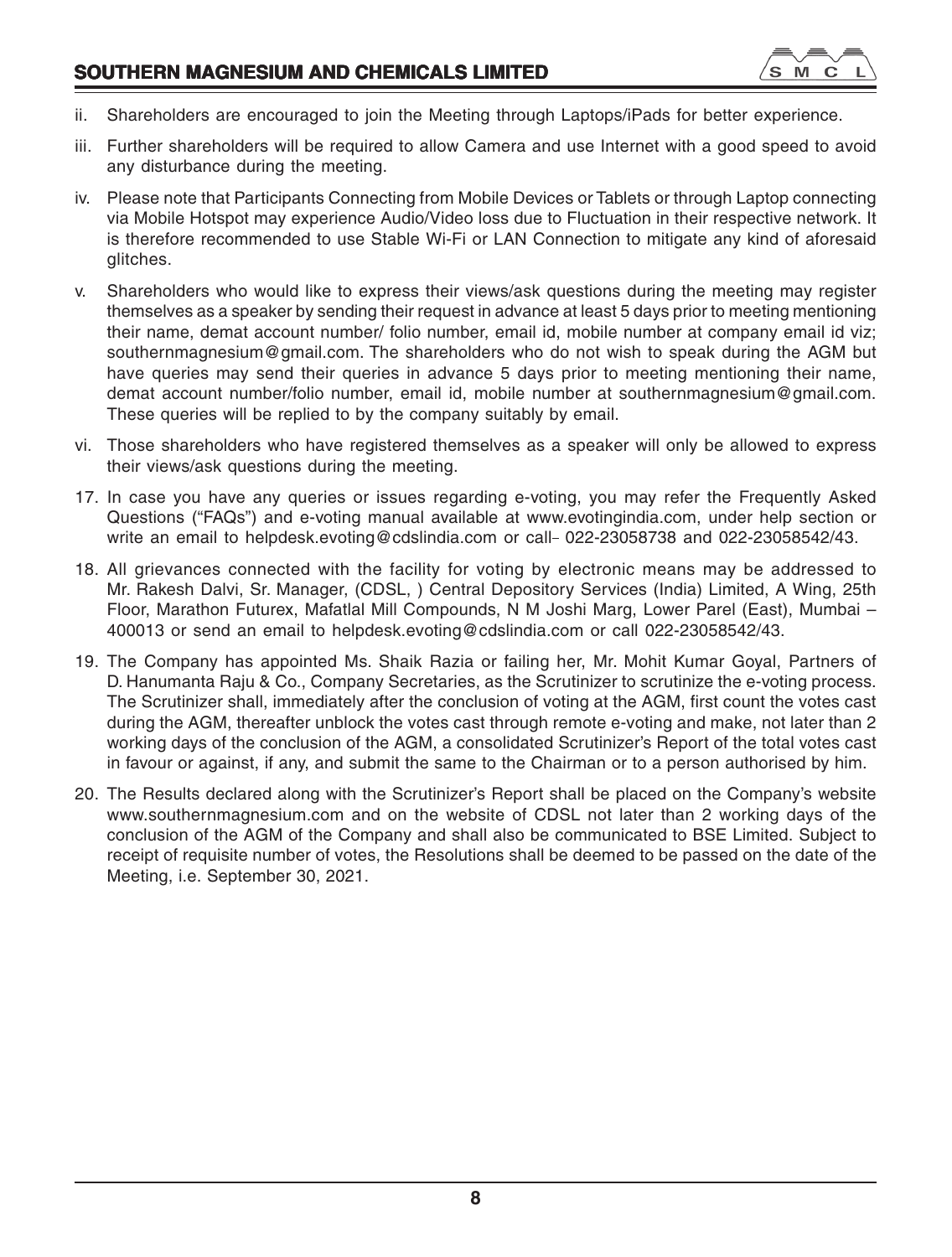# **DIRECTORS' REPORT**

**To**

**The Members,**

# **SOUTHERN MAGNESIUM AND CHEMICALS LIMITED, LIMITED**

Your Directors hereby present the 35<sup>th</sup> Annual Report of your Company together with the Audited Financial Statements and the Auditors' Report of your Company for the financial year ended, 31<sup>st</sup> March, 2021. The summarized financial results for the year ended 31<sup>st</sup> March, 2021 are as under::

# **FINANCIAL REPORT / OPERATIONS: (Rs. In Lakhs)**

| <b>Particulars</b>                                  | <b>Current Year</b><br>As on 31,03,2021 | <b>Previous Year</b><br>As on 31.03.2020 |
|-----------------------------------------------------|-----------------------------------------|------------------------------------------|
| Net Sales / Income from Operations                  | 201.24                                  | 158.56                                   |
| Other income                                        | 2.58                                    | 2.77                                     |
| <b>Expenses</b>                                     | 215.47                                  | 195.73                                   |
| <b>Exceptional items</b>                            |                                         |                                          |
| Net Profit $(+)$ / (Loss) before Tax for the Period | (11.65)                                 | (34.39)                                  |
| Tax Expenses/Deferred Tax                           | (2.41)                                  | (11.30)                                  |
| Net Profit $(+)$ / (Loss) for the Period            | (9.24)                                  | (23.09)                                  |

# **REVIEW OF OPERATIONS:**

During the period, revenue of the Company has increased to Rs.201.24 Lakhs as compared from Rs. 158.56 Lakhs of the previous year. The Company has suffered a loss of Rs.9.24 Lakhs in the current year against loss of Rs.23.09 lakhs in the previous year.

The unpredicted outbreak of Corona Virus (COVID-19) resulted into a sudden announcement of the nationwide lockdown effective from 23<sup>rd</sup> March 2020. The region where the factory is situated had minimal impact of COVID -19. The operations of the company w.r.t production and sales are not affected materially. We have taken all necessary action to safeguard the health of workers by following the guidelines as issued from time to time by the Government of India and the State Government. There is no major impact on receivables and overall business operations of the company. Company has been paying salaries to all employees and no deductions were made. Even during lockdown period the company was able to execute/ fulfill orders and was supplying its products as and when orders were placed with the company.

So, the impact of COVID-19 is minimal over the Company's performance, Financials, internal control system and demand for our products continues to be same as in past.

Meanwhile, since the situation is continuously evolving, the impact assessed may be different from the current situation today and the Management will continue to monitor any material changes arising due to the impact of this pandemic on financial and operational performance of the Company and take necessary measures to address the situation.

# **DIRECTORS' RESPONSIBILITY STATEMENT**

The Board of Directors hereby confirms and declares that:

- (a) In the preparation of the annual accounts for the year ended  $31<sup>st</sup>$  March 2021, the applicable accounting standards had been followed.
- (b) The directors had selected such accounting policies and applied them consistently and made judgments and estimates that are reasonable and prudent so as to give a true and fair view of the state of affairs of the Company at the end of the financial year and of the statement of profit and loss of the Company for that period;
- (c) The directors had taken proper and sufficient care for the maintenance of adequate accounting records in accordance with the provisions of this Act for safeguarding the assets of the Company and for preventing and detecting fraud and other irregularities;

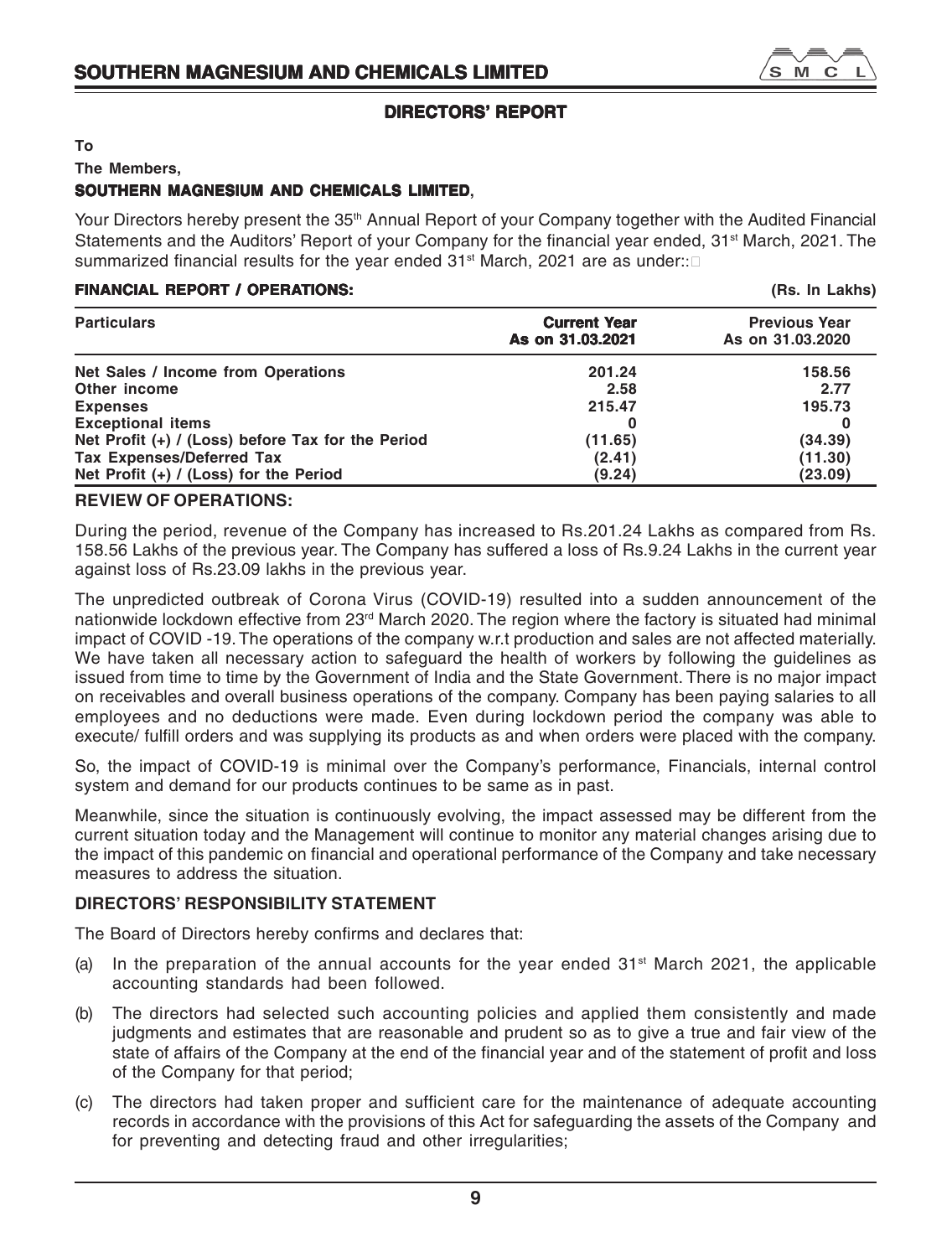

- (d) The directors had prepared the annual accounts for the year ended  $31<sup>st</sup>$  March, 2021 on a going concern basis; and
- (e) The directors had laid down internal financial controls to be followed by the company and that such internal financial controls are adequate and were operating effectively.
- (f) The directors have devised proper systems to ensure compliance with the provisions of all applicable laws and that such systems were adequate and operating effectively.

# **DISCLOSURES UNDER SECTION 134 OF THE COMPANIES ACT, 2013**

# **1. State of affairs of the company**:

The Company deals in the business of Magnesium Metal and related goods. During the year, the Company has seen increase in terms of the Sales. However, the Company has suffered a loss of Rs.9.24 Lakhs which is reflected in the financial results of the Company.

# **2. Amounts, if any, carried to reserves:**

The Board of Directors of your Company has decided not to transfer any amount to the Reserves for the year under review.

# **3. Dividend:**

The Company has not declared any dividend during the year under review.

# **4. Inter - Corporate deposits:**

- (i) The details relating to deposits are as follows: The Company has Inter Corporate Deposits, the details of which are given below.
	- (a) Accepted during the year Nil
	- (b) Remained unpaid or unclaimed as at the end of the year Nil
	- (c) Whether there has been any default in repayment of deposits or payment of interest thereon during the year and if so, number of such cases and the total amount involved at the beginning of the year; - Nil

Maximum outstanding during the year; Rs.23,90,000/-

Outstanding at the end of the year; - Rs.21,98,000/-

(ii) The details of deposits which are not in compliance with the requirements of the Act- Nil

# **5. Share Capital:**

The authorised share capital of the Company consists of 40,00,000 equity shares of Rs.10 each and 10,00,000 - 5% redeemable cumulative preference shares of Rs.10 each aggregating to Rs.5 crores.

The paid-up share capital of the Company is Rs.3,00,00,000 divided into 30,00,000 equity shares of Face Value Rs. 10 each. During the year under review, the Company has not issued any shares with differential voting rights nor granted stock options nor sweat equity.

# **6. Deposits**

The Company has not accepted any deposits covered under Chapter V of the Companies Act, 2013.

# **7. Number of meetings of the Board**

Secretarial Standards as applicable have been complied with. The intervening gap between the Meetings was within the period prescribed under the Companies Act, 2013 and Securities and Exchange Board of India (Listing Obligation and Disclosure Requirements) Regulations, 2015, as amended from time to time. Further, 5 (Five) meetings of the board were held during the year as per the details given below: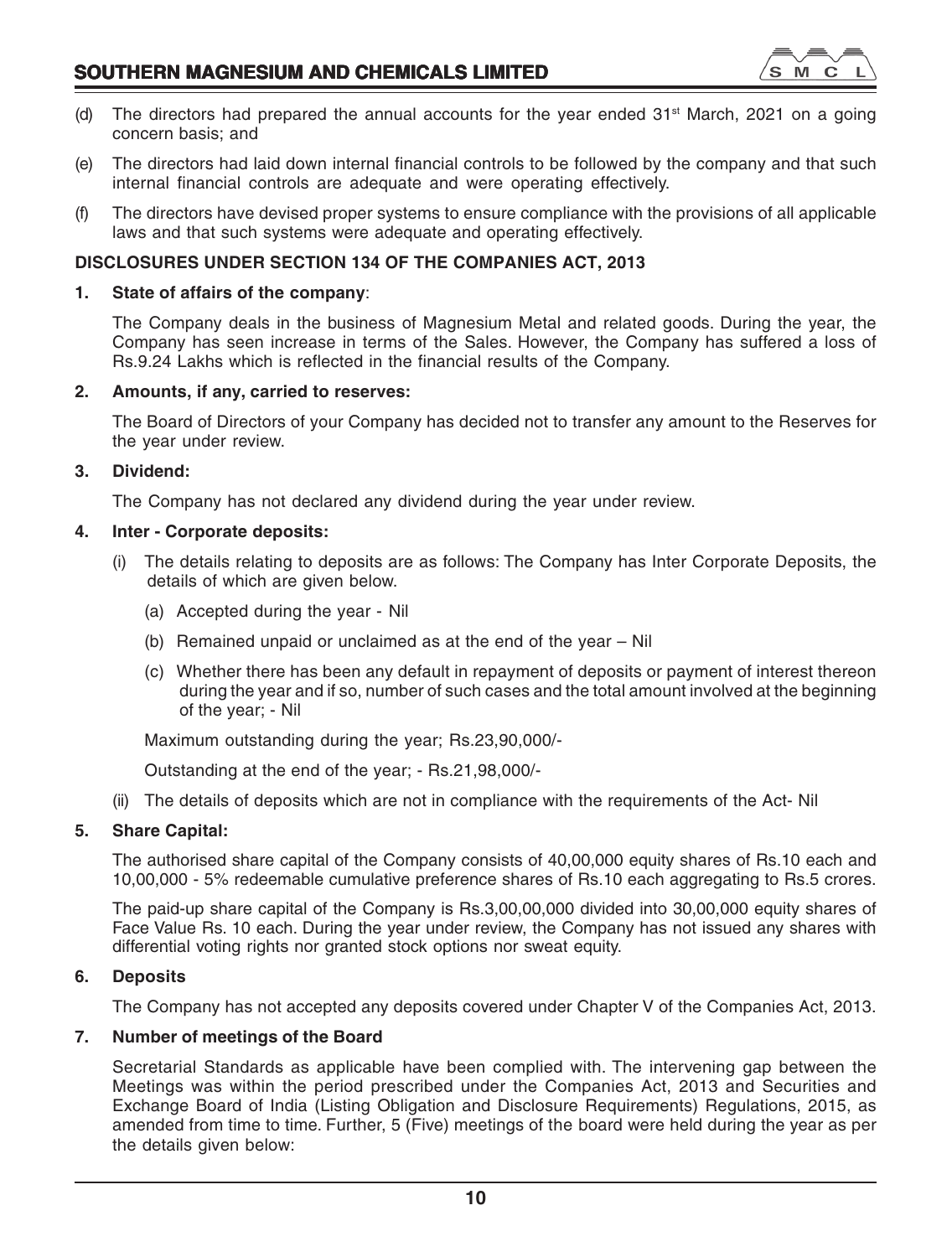

's **M** 

| <b>S. No.</b> | Name of the Director      | <b>Number of meetings</b><br>Which director was<br>entitled to attend | No. of meetings<br>attended | $%$ of<br><b>Attendance</b> |
|---------------|---------------------------|-----------------------------------------------------------------------|-----------------------------|-----------------------------|
|               | Mr. N. Ravi Prasad        |                                                                       | 5                           | 100                         |
| 2             | Mr. N. Rajender Prasad    | 5                                                                     | 5                           | 100                         |
| 3             | Mr. G. Raghavendra Rao    |                                                                       | 5                           | 100                         |
| 4.            | Mr. V. S. S. Prakash      |                                                                       | 5                           | 100                         |
| 5.            | Mr. K. Eshwaraih          | 5                                                                     | 5                           | 100                         |
| 6.            | Mrs. Padmavathi Kollipara | 5                                                                     |                             | 40                          |

# **8. Material changes and commitments, if any, affecting the financial position of the company which have occurred between the end of financial year of the company to which the financial statements relate and the date of the report:**

There are no material changes and commitments affecting the financial position of the Company which occurred between the end of the financial year to which these financial statements relate and the date of this report.

# **9. Board Evaluation:**

The board of directors has carried out an annual evaluation of its own performance, Board Committees and individual directors pursuant to the provisions of the Act and the corporate governance requirements to the extent applicable as prescribed by Securities and Exchange Board of India ("SEBI").

The performance was evaluated by the Board after seeking inputs from all the directors on the basis of the criteria such as the Board composition and structure, effectiveness of board processes, information and functioning, etc.

The performance of the committees was evaluated by the board after seeking inputs from the committee members on the basis of the criteria such as the composition of committees, effectiveness of committee meetings, etc.

The Board and the Nomination and Remuneration Committee ("NRC") reviewed the performance of the individual directors on the basis of the criteria such as the contribution of the individual director to the board and committee meetings like preparedness of the issues to be discussed, meaningful and constructive contribution and inputs in meetings, etc.

In a separate meeting of Independent Directors, performance of Non- Independent directors, performance of the Board as a whole taking into account the views of Executive Directors and Non-Executive Directors was considered. The same was discussed in the board meeting that followed the meeting of the Independent Directors, at which the performance of Board, its committee and individual directors was also discussed.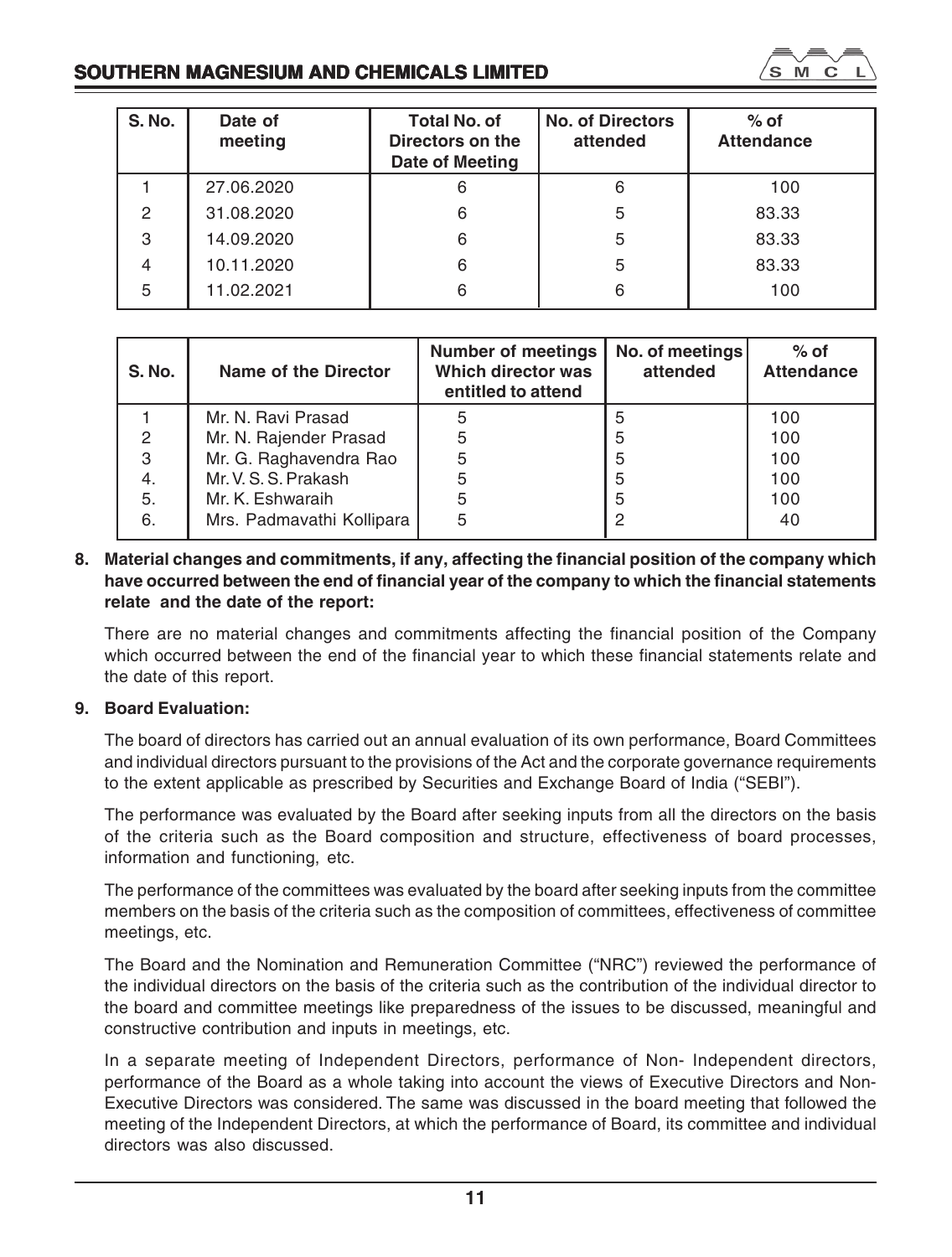

# **10. Policy on Directors' appointment and remuneration and others details:**

The company's policy on Directors appointment and remuneration and other matters provided in section 178 of the Companies Act are as under:

Nomination and Remuneration Policy of Southern Magnesium and Chemicals Limited is as under.

# **INTRODUCTION**

The Remuneration Policy of Southern Magnesium and Chemicals Limited (the "Company") is aligned with the compensation philosophy of its competitors which is to pay competitively and reward performance. To achieve this philosophy, total compensation is based on employee's role, market value of job and employees contributions.

This Policy is designed to attract, motivate, and retain talent by creating a congenial work environment, encouraging initiatives, personal growth and team work, and inculcating a sense of belonging and involvement, besides offering appropriate remuneration packages and retirement benefits.

The policy reflects the Company's objectives for good corporate governance as well as sustained long term value creation for shareholders.

This Remuneration Policy applies to Directors and senior management including its Key Managerial Personnel (KMP) of the Company.

# **1. DEFINITIONS**

Act means the Companies Act, 2013 and Rules framed there under, as amended from time to time.

**"Board"** means Board of Directors of the Company.

**"Committee"** means Nomination and Remuneration Committee constituted by the Board

**"Directors"** mean Directors of the Company.

"Key Managerial Personnel" **means**

- Chief Executive Officer or the Managing Director or Manager or Whole-time director;
- Chief Financial Officer:
- Company Secretary; and such other officer as may be prescribed by the Companies Act, 2013.

**"Executive Directors"** mean Managing Director/ Joint Managing Director and Whole Time Director, if any.

**"Senior Management"** means personnel of the company who are members of senior leadership typically vice presidents or equivalent and higher position levels.

# **2. GUIDING PRINICIPLE**

The guiding principle is that the remuneration and the other terms of employment should effectively help in attracting and retaining talented employees.

While designing remuneration packages, industry's best practices, cost of living and potential of employees are also taken into consideration.

# **3. POLICY RELATING TO THE REMUNERATION FOR THE WHOLE-TIME DIRECTOR, KMP AND SENIOR MANAGEMENT PERSONNEL**

# **General:**

**a)** The remuneration package of KMP will be determined by the Committee and recommended to Board for approval. In addition, the approval of the shareholders of the Company and Central Government, wherever required, will be obtained for the remuneration package of Executive Directors. The remuneration package of other senior management personnel will be recommended by Managing Director and Jt. Managing Director and be submitted to Committee for approval.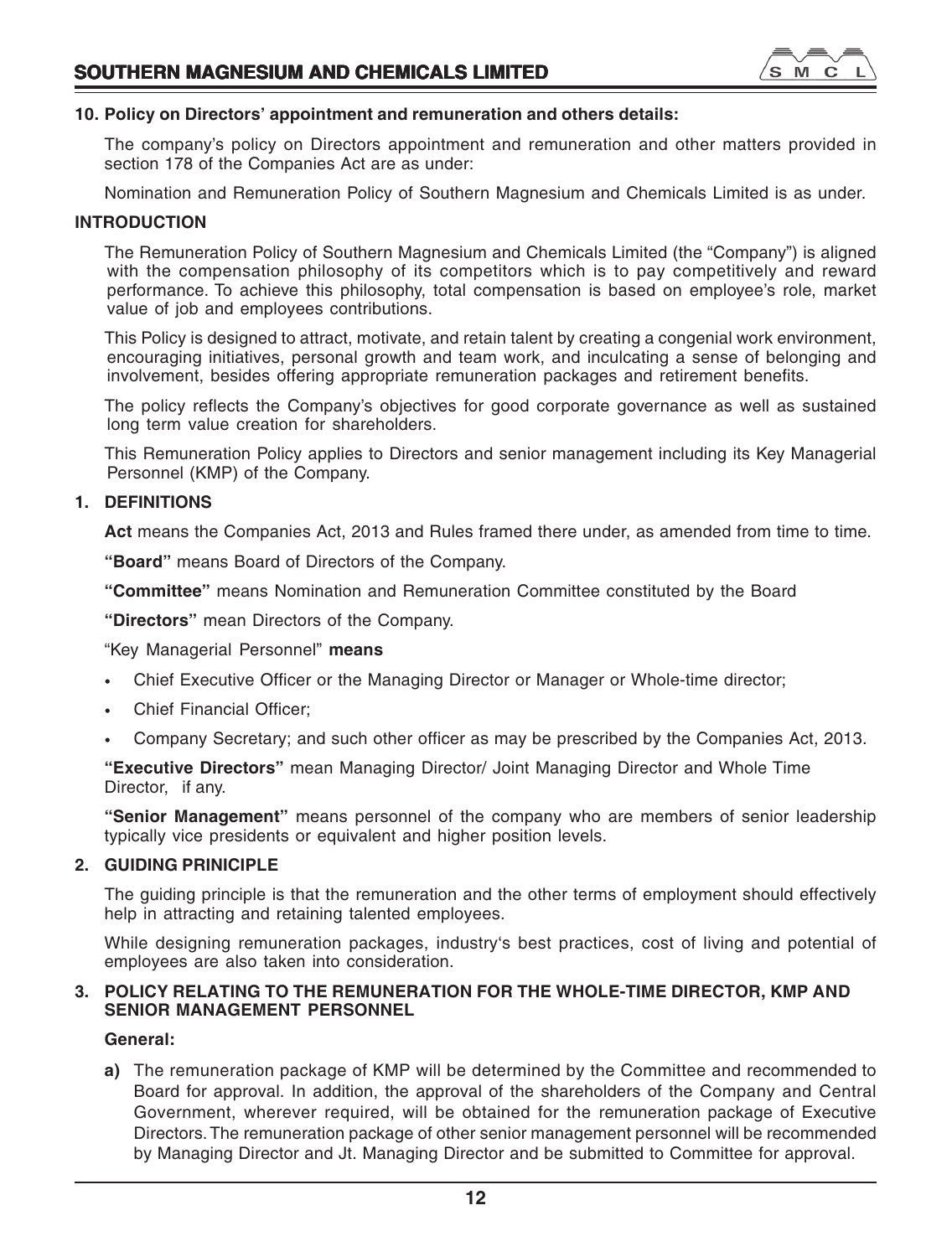

- **b)** The remuneration package of Executive Directors shall be in accordance with the percentage / slabs / conditions laid down in the Act.
- **c)** Increments to the existing remuneration package of Executive Directors may be recommended by the Committee to the Board which should be within the slabs approved by the Shareholders.

Where any insurance is taken by the Company on behalf of its Directors, Executive Directors, Whole-time Director, Chief Executive Officer, Chief Financial Officer, the Company Secretary and any other employees for indemnifying them against any liability, the premium paid on such insurance shall not be treated as part of the remuneration payable to such personnel.

# **4. REMUNERATION TO EXECUTIVE DIRECTORS KMP AND SENIOR MANAGEMENT PERSONNEL:**

# **Pay and Allowances:**

The Executive Directors, KMP and Senior Management Personnel shall be eligible for a monthly remuneration as may be approved by the Committee or Board on the recommendation of the Committee. The remuneration comprises of basic pay and allowances in addition to perquisites such as contribution to Provident Fund, Gratuity, group life insurance, group medical insurance etc.

# **Minimum Remuneration:**

If, in any financial year, the Company has no profits or its profits are inadequate, the Company shall pay remuneration to its Executive Directors in accordance with the provisions of Schedule V of the Act and other applicable provisions.

# **Provisions for excess remuneration:**

If any Whole-time Director draws or receives, directly or indirectly by way of remuneration any such sums in excess of the limits prescribed under the Act or without the sanction of the Central Government, where required, he / she shall refund such sums to the Company and until such sum is refunded, hold it in trust for the Company. The Company shall not waive recovery of such sum refundable to it unless permitted by the Central Government.

# **5. Remuneration to Independent Directors:**

# **Remuneration/Commission:**

The remuneration/commission shall be fixed as per the slabs and conditions mentioned in the Act.

# **a) Sitting Fees:**

Independent Director may receive remuneration by way of fees for attending meetings of Board or Committee thereof. Provided that the amount of such fees shall not exceed the amount fixed by the Board from time to time.

# **b) Commission:**

Commission may be paid within the monetary limit approved by shareholders, subject to the limit not exceeding 1% of the profits of the Company computed as per the applicable provisions of the Act.

# **c) Stock Options:**

An Independent Director shall not be entitled to any stock options of the Company.

# **d) Expenses for attending meetings**

The expenses incurred by the Independent Directors for attending the meetings of Board of Directors and Committees of the Board shall be reimbursed by the Company or alternatively the Company may provide air tickets, lodging facility and conveyance to the Independent Directors.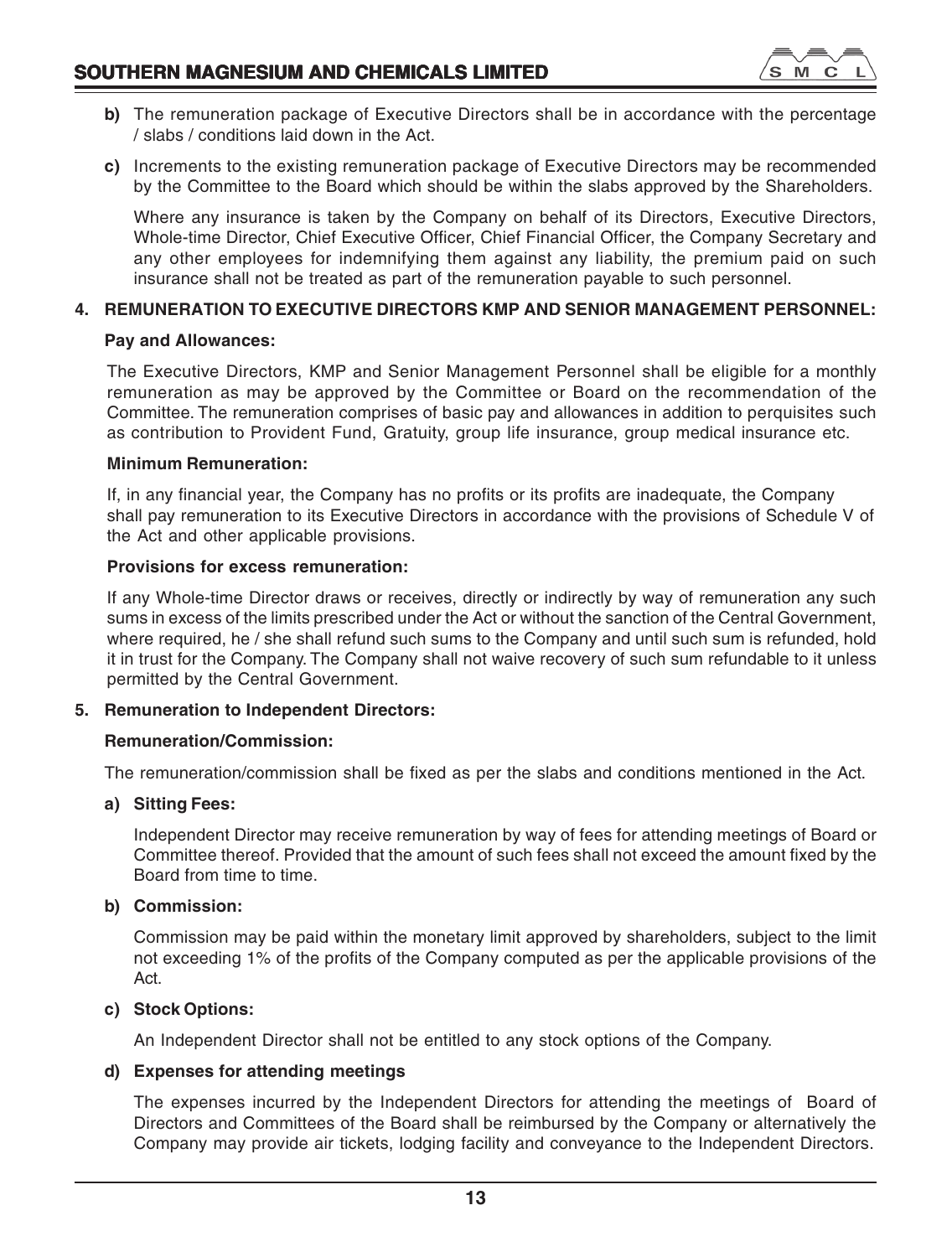

# **6. Disclosure of information**

Information on the total remuneration of Board of Directors, Whole time Directors and KMP/senior management personnel is disclosed in the annual financial statements/ Annual Report as per statutory requirements.

# **7. Application of the Remuneration Policy**

This Remuneration Policy shall continue to guide all future employment of Directors, Senior Management including Key Managerial Personnel.

# **8. Performance evaluation criteria for Independent Directors:**

The Board of Directors evaluates the performance of independent directors on yearly basis.

# **a. All pecuniary relationship or transactions of the non-executive directors**

The Company has paid Rs. 2,500/- as fees for attending Board meetings to Mr. Eshwariah Kaparthi (Non-Executive- Independent Director) during the financial year ended on March 31, 2021.

# **9. Disclosure with respect to remuneration:**

No other element of remuneration package is paid to the Non-Executive Directors except payment of sitting fees to the Independent Non Executive Director as disclosed above.

The Company did not issue any stock options during the year.

# **11. Audit Committee:**

The Composition of **Audit Committee** as on March 31, 2021 is as follows:

| Name                   | Category                            | Designation |
|------------------------|-------------------------------------|-------------|
| Mr. G. Raghavendra Rao | Independent Non- Executive Director | Chairperson |
| Mr. V. S. S. Prakash   | Independent Non- Executive Director | Member      |
| Mr. K. Eshwaraih       | Independent Non- Executive Director | Member      |
| Mr. N. Rajender Prasad | Jt. Managing Director and CFO       | Member      |

Five meetings of the committee were held during the year as per the details given below:

| S. No. | Date of meeting | <b>Total No. of Directors</b><br>on the Date of Meeting | No. of Directors<br>attended | $%$ of<br><b>Attendance</b> |
|--------|-----------------|---------------------------------------------------------|------------------------------|-----------------------------|
|        | 27.06.2020      |                                                         |                              | 100%                        |
|        | 31.08.2020      |                                                         |                              | 100%                        |
|        | 14.09.2020      |                                                         |                              | 100%                        |
|        | 10.11.2020      |                                                         |                              | 100%                        |
|        | 11.02.2021      |                                                         |                              | 100%                        |

All members of Audit Committee are financially literate and have accounting and related financial management expertise.

All the recommendations made by the Committees of Board including the Audit Committee were accepted and approved by the Board.

# **12. Stakeholder Relationship Committee:**

The Composition of **Stakeholder relationship committee** as on March 31, 2021 is as follows:

| Name                   | Category                            | <b>Designation</b> |
|------------------------|-------------------------------------|--------------------|
| Mr. G. Raghavendra Rao | Independent Non- Executive Director | Chairperson        |
| Mr. V. S. S. Prakash   | Independent Non- Executive Director | Member             |
| Mr. K. Eshwaraih       | Independent Non- Executive Director | Member             |
| Mr. N. Rajender Prasad | Jt. Managing Director and CFO       | Member             |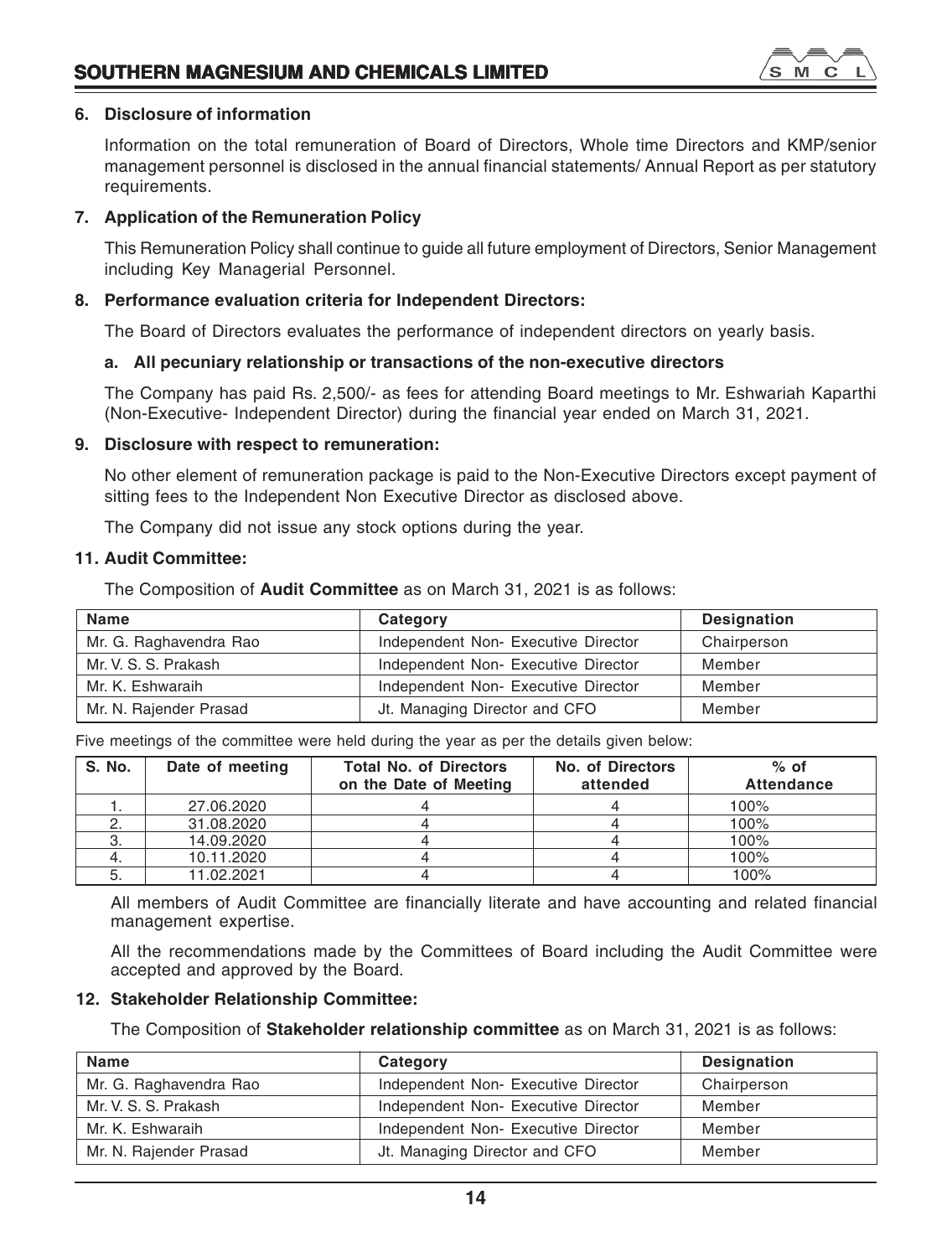

Two meetings of the committee were held during the year as per the details given below:

| <b>S. No.</b> | Date of meeting | <b>Total No. of Directors</b><br>on the Date of Meeting | No. of Directors<br>attended | $%$ of<br>Attendance |
|---------------|-----------------|---------------------------------------------------------|------------------------------|----------------------|
|               | 14.08.2020      |                                                         |                              | 100                  |
|               | 11.02.2021      |                                                         |                              | 100                  |

# **13. Nomination and remuneration Committee:**

The Composition of **Nomination and remuneration Committee** as on March 31, 2021 is as follows:

| Name                   | Category                            | <b>Designation</b> |
|------------------------|-------------------------------------|--------------------|
| Mr. G. Raghavendra Rao | Independent Non-Executive Director  | Chairperson        |
| Mr. V. S. S. Prakash   | Independent Non- Executive Director | Member             |
| Mr. K. Eshwaraih       | Independent Non-Executive Director  | Member             |
| Mr. N. Rajender Prasad | Jt. Managing Director and CFO       | Member             |

One meetings of the committee were held during the year as per the details given below:

| <b>S. No.</b>   |            | <b>Total No. of Directors</b> | No. of Directors | $%$ of     |
|-----------------|------------|-------------------------------|------------------|------------|
| Date of meeting |            | on the Date of Meeting        | attended         | Attendance |
|                 | 14.08.2020 |                               |                  | 100        |

# **14. Internal Financial Control Systems and their Adequacy**

The details in respect of internal financial control and their adequacy are included in the Management Discussion and Analysis which forms part of this report.

# **15. Declaration by Independent Directors:**

The Company has received necessary declaration from Independent Directors under Section 149(7) of the Companies Act, 2013, that they meets criteria of Independence laid down in Section 149(6) of the Companies Act, 2013 and Regulation 16(1)(b) of the Listing Regulations and have complied with the Code for Independent Directors prescribed in Schedule IV to the Companies Act, 2013.

# **16. Risk Management:**

The Board of the company regularly reviewed and has adopted measures to frame, implement and monitor the risk management plan for the company. The Board is responsible for reviewing the risk management plan and ensuring its effectiveness. The audit committee has additional oversight in the area of financial risks and controls. Major risk indentified, if any, by the business functions are systematically addressed through mitigating actions on a continuing basis.

# **17. Particulars of Loans, Guarantees or Investments under Section 186 of the Companies Act, 2013:**

There were no loans, guarantees or investments made by the Company under Section 186 of the Companies Act, 2013 during the year under review.

# **18. Particulars of contracts or arrangements made with related parties:**

No transactions/contracts/arrangements of the nature as specified in Sec.188 (1) of the Companies Act, 2013 were entered by the company during the year under review with related party/parties.

During the year, the Company had not given Loans and Advances in the nature of Loans to firm/ companies in which directors are interested.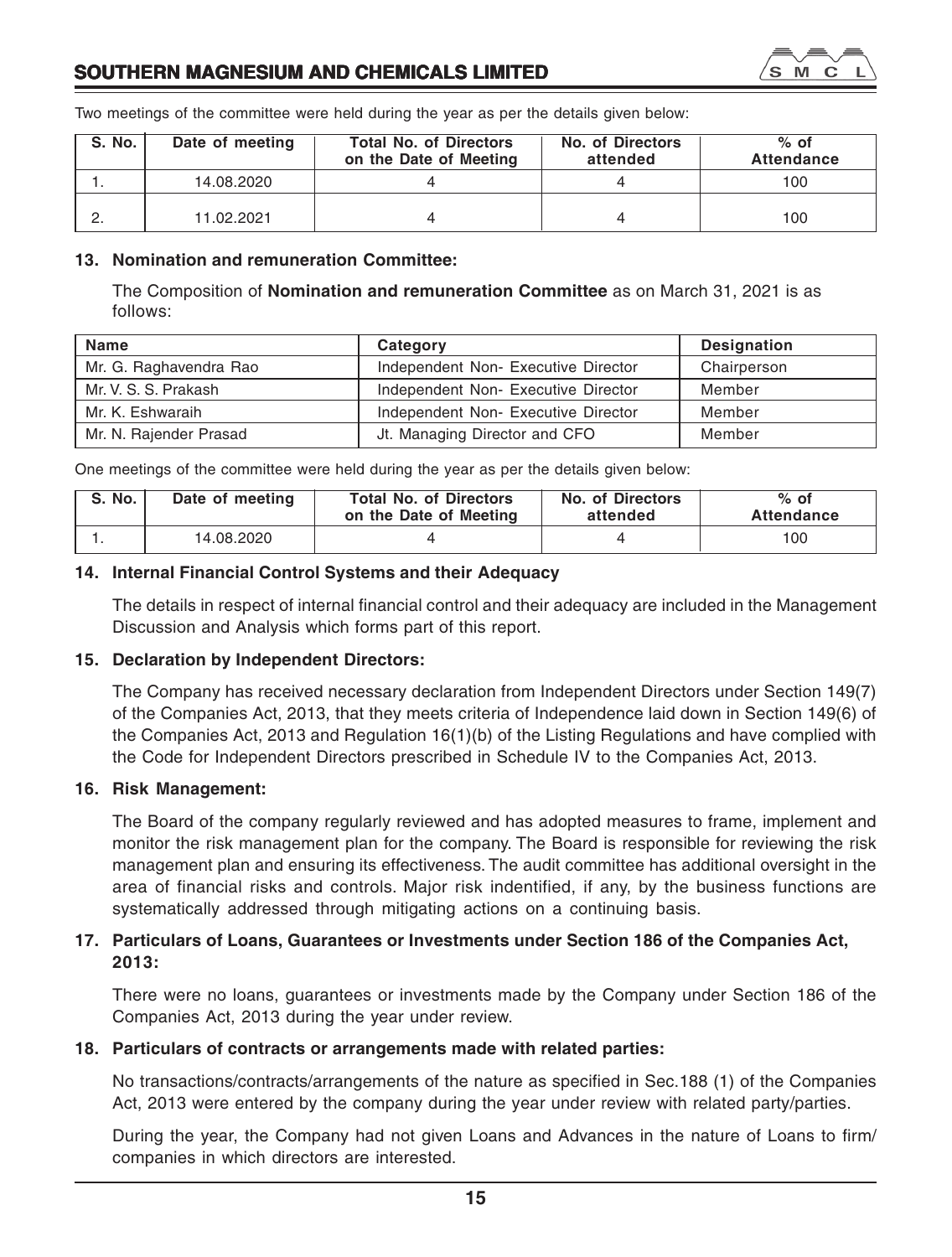

# **19. The change in the nature of business, if any:**

There was no change in the nature of Business.

**20. The details of directors or key managerial personnel who were appointed or have resigned during the year**:

There was no appointment or resignation of any director or Key Managerial Personnel during the period under review.

**21. The names of companies which have become or ceased to be its Subsidiaries, joint ventures or associate companies during the year**:

The Company does not have any Subsidiary, Joint venture or associate company which have become or ceased to be its Subsidiaries, joint ventures or associate company during the year.

**22. The details of significant and material orders passed by the regulators or courts or tribunals impacting the going concern status and company's operations in future:**

There are no significant material orders passed by the regulators or courts or tribunals impacting the going concern status of the Company and its future operations.

# **23. Particulars of Employees:**

The information required under section 197 of the act read with rule 5(1) of the Companies (Appointment and Remuneration of Managerial Personnel) Rules 2014, are given below:

a. The ratio of remuneration of each director to the median remuneration of the employees of the company for the financial year:

| Non Executive Directors         | Ratio to median remuneration |
|---------------------------------|------------------------------|
| Mr. Raghavendra Rao Griddalur   | ΝA                           |
| Mr. Surya Sesha Prakash Valluru | ΝA                           |
| Mr. Kaparthi Eshwaraih          | ΝA                           |
| Mrs. Padmavathi Kollipara       | ΝA                           |
|                                 |                              |

| Executive Directors    | Ratio to median remuneration |
|------------------------|------------------------------|
| Mr. N. Ravi Prasad     | 17.63 : 1                    |
| Mr. N. Rajender Prasad | 17.29:1                      |

b. The percentage increase or decrease in remuneration of each Director, Chief Executive Officer, Chief Financial Officer, Company Secretary in the financial year:

| Director, chief executive officer,<br>chief financial officer, company secretary | % of increase in remuneration<br>in the financial year |
|----------------------------------------------------------------------------------|--------------------------------------------------------|
| Mr. N. Ravi Prasad -MD and CEO                                                   | 23.570                                                 |
| Mr. N. Rajender Prasad – Jt.MD and CFO                                           | 11.640                                                 |
| Ms. Sneha S Soni                                                                 | ΝA                                                     |
|                                                                                  |                                                        |

- c. The percentage increase in median remuneration of employees in the financial year: 13.314%
- d. The number of permanent employees on the rolls of the company:23
- e. Average percentile increase already made in the salaries of employees other than the managerial personnel in the last financial year and its comparison with the percentile increase in the managerial remuneration and justification thereof and point out if there are any exceptional circumstances for increase in the managerial remuneration:

Average increase in salaries of employees other than managerial personnel in 2020-21 was 6.98%

Average increase in salaries of managerial personnel in 2020-21 is 17.362%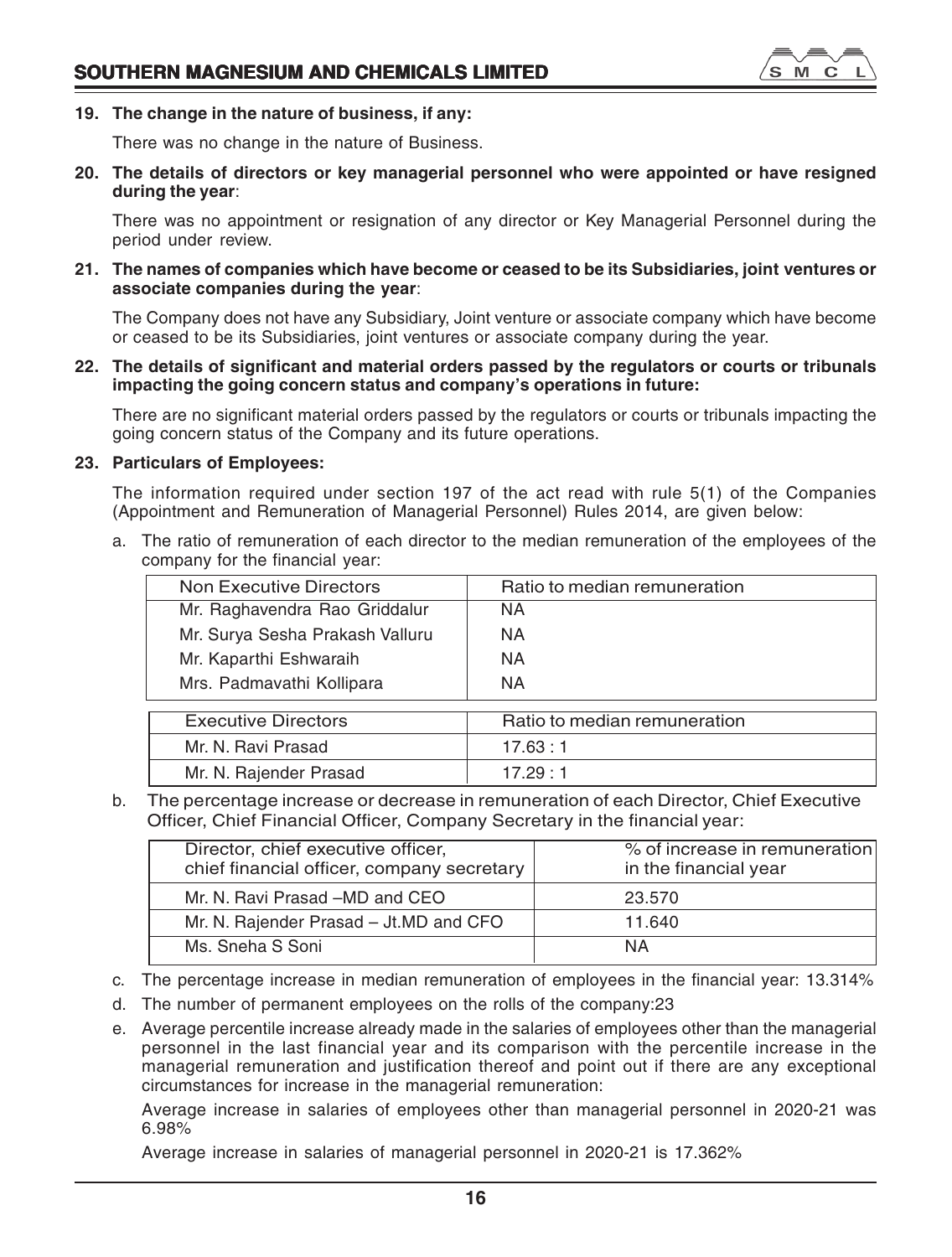

f. Affirmation that the remuneration is as per the remuneration policy of the company:

The Company affirms remuneration is as per the Remuneration policy of the company.

g. Further information required pursuant to Section 197 read with Rule 5(2) of the Companies (Appointment and Remuneration of Managerial Personnel) Rules, 2014 in respect of employees of the Company, is available at the registered office of the company. If any Member is interested in obtaining this information or a copy thereof, such Member may write to the Company at the Registered Office in this regard.

# **24. The details about the policy developed and implemented by the company on corporate social responsibility initiatives taken during the year**:

The Company has not developed and implemented any Corporate Social Responsibility initiatives as the said provisions are not applicable.

# **25. Disclosure as per Sexual Harassment of Women at Work Place (Prevention, Prohibition and Redressal) Act, 2013:**

Your company has zero tolerance for sexual harassment at work place and has adopted a policy on prevention, prohibition and Redressal of sexual harassment at work place in line with the provision of Sexual Harassment of Women at Work Place (Prevention, Prohibition and Redressal) Act, 2013 and rules framed there under.

An Internal Complaints Committee ("ICC") has been set up by the senior management (with women employees constituting the majority). The ICC is responsible for redressal of complaints related to sexual harassment and follows the guidelines provided in the Policy.

No complaints have been received by the company on sexual harassment during the financial year 2020-2021.

# **26. Disclosure Requirements:**

As per Regulation 15 of SEBI (LODR), 2015, corporate governance report with certificate from Practicing Company Secretary thereon is **not** applicable to the company. Management Discussion and Analysis as required is attached hereunder and forms part of this report.

The company has formulated a whistle blower policy. A copy of the same is made available at the registered office of the company and also at the website of the company. The provisions of this policy are in line with the provisions of section 177(9) of the Act.

Your Company has a vigil mechanism to deal with instances of fraud and mismanagement, if any. The Whistle Blower Policy enables reporting of unethical behavior, actual or suspected fraud or violation of the Company's code of conduct or ethics policy, to the management. The vigil mechanism also ensures strict confidentiality is maintained and provides adequate safeguards against victimization of employees who avail of the mechanism and also provided for direct access to the Chairman of the Audit committee in exceptional cases.

# **27. Details in respect of Frauds reported by Auditors under 143(12) of Companies Act 2013**

During the period under review there were no instances of Fraud reported by the Auditors in the Company.

# **28. Auditors:**

Company has appointed M/s. Brahmayya & Co., Chartered Accountants (Firm Registration No. 000513S) Hyderabad, as Statutory Auditors of the Company at its AGM held on 29.09.2017 to hold office as statutory auditor for a period of five years and being eligible they continue to hold office.

# **29. Auditors Report:**

During the period under review no qualification/reservations/adverse remarks have been made by the Statutory Auditor. The Report provided by them as attached is self-explanatory.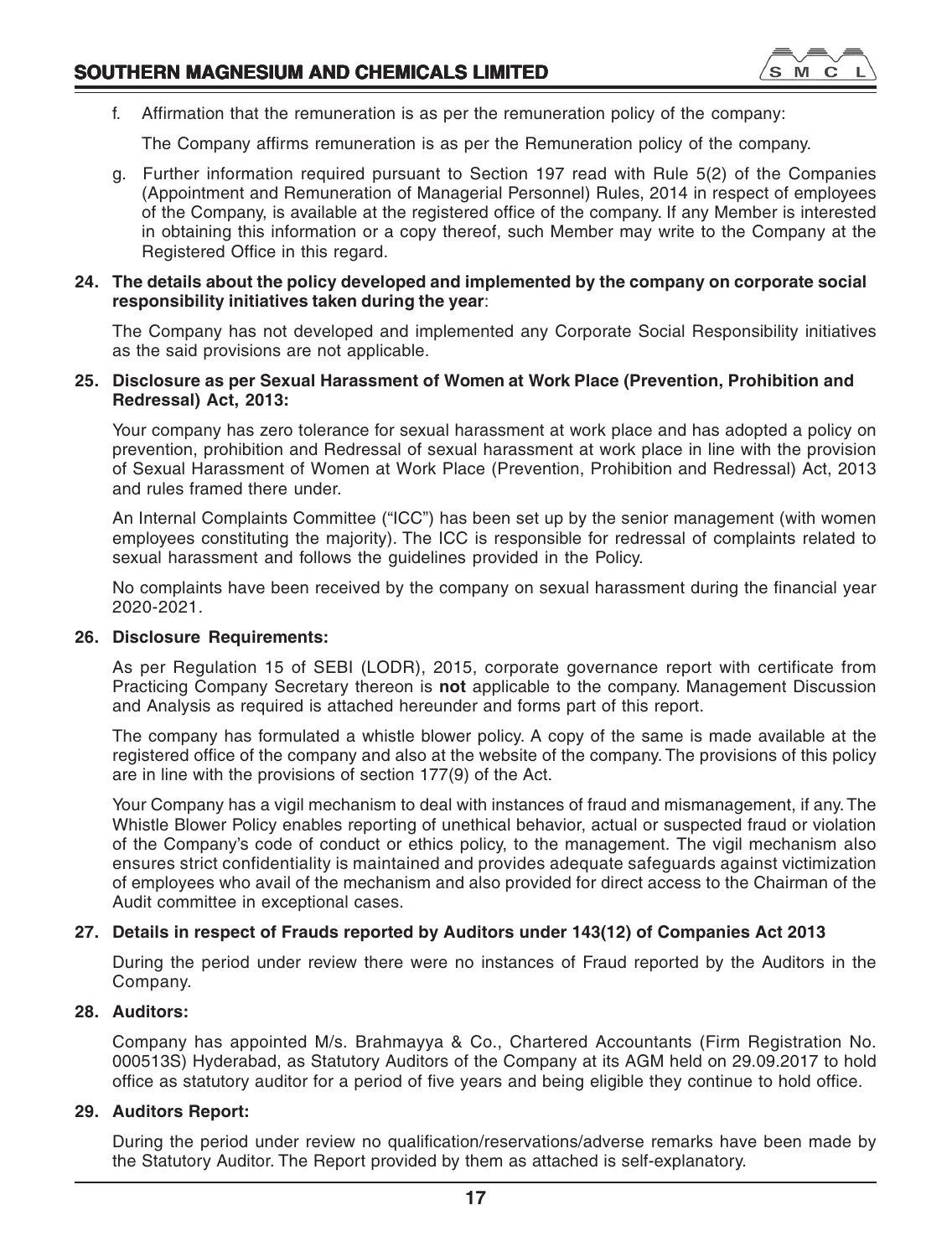

# **30. Secretarial Auditors' Report:**

The company has appointed Mr. P.A.P Murthy, Practising Company Secretary, Hyderabad as the Secretarial Auditor of the company to undertake audit as per the provisions of section 204 of the Companies Act, 2013 and the report of the secretarial auditor is annexed to this report. Management's reply to the observations, comments and qualifications made by the secretarial auditor are as under:

# *1. As required under Regulation 31(2) of Securities and Exchange Board of India (Listing Obligations and Disclosure Requirements) Regulations, 2015, hundred percent of the shareholding of promoters and promoters group in not in dematerialized form.*

The board of directors of the company is discussing the matter with the promoters and has requested them from time to time to complete de-materialization of their share holding immediately.

# **31. Annual Return Web Link:**

Pursuant to the provisions of Section 92 and Section 134 of the Companies Act, 2013, as amended from time to time, the Annual Return as on March 31, 2021 in form MGT-7 is available on the Company's website www.http://southernmagnesium.com/images/Annual%20Reports/ Annual%20Report%202020-21.pdf.

# **32. Conservation of energy, technology absorption, foreign exchange earnings and outgo:**

The information pertaining to conservation of energy, technology absorption, Foreign exchange Earnings and outgo as required under Section 134 (3)(m) of the Companies Act, 2013 read with Rule 8(3) of the Companies (Accounts) Rules, 2014 is as under

| (A) Conservation of energy    | $:$ NIL          |
|-------------------------------|------------------|
| (B) Technology absorption     | : Not Applicable |
| (C) Foreign exchange earnings | : NIL            |
| (D) Foreign exchange outgo    | : Nil            |
|                               |                  |

# **33. Maintenance of Cost Records:**

Maintenance of cost records is not specified by the Central Government under sub-section (1) of Section 148 of the Companies Act, 2013 to our company.

# **34. Acknowledgement:**

Your Directors wish to place on record their gratitude to shareholders and thank the customers, bankers, vendors, State and Central Governments Authorities for their continued support to your Company's growth. Your Directors also wish to place on record, their appreciation for the contribution made by the employees at all levels, who, through their competence, sincerity, hard work, solidarity and dedicated support enabled your company to make continued progress.

> **For and on behalf of the Board of Directors of Southern Magnesium and Chemicals Limited**

|  | <b>Place:</b> Hyderabad |
|--|-------------------------|
|  | <b>Date: 11-08-2021</b> |

**N. Rajender prasad N. Ravi Prasad** Jt. Managing Director & CFO Managing Director & CEO (DIN- 00145659) (DIN- 00319537)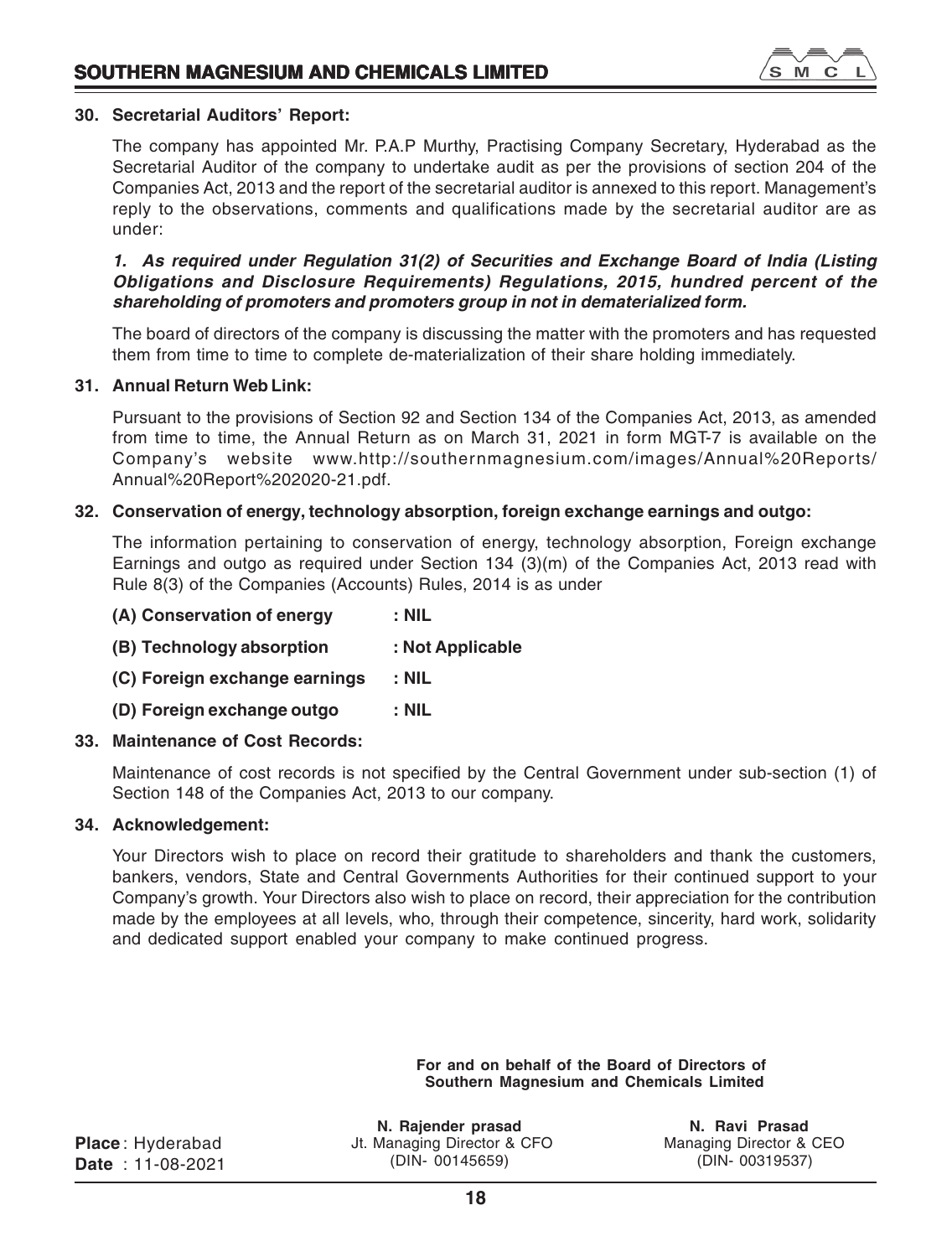

's M  $\mathbb{C}$ 

FOR THE FINANCIAL YEAR ENDED 31.03.2021 *[Pursuant to section 204(1) of the Companies Act, 2013 and rule No.9 of the Companies (Appointment and Remuneration Personnel) Rules, 2014]*

# To, The Members, **SOUTHERN MAGNESIUM AND CHEMICALS LIMITED Deccan Chambers, 5th Floor6-3-666/B, Somajiguda, Hyderabad Telangana- 500082.**

I have conducted the secretarial audit of the compliance of applicable statutory provisions and the adherence to good corporate practices by "**Southern Magnesium and Chemicals Limited"** (hereinafter called the Company). Secretarial Audit was conducted in accordance with the guidance note issued by the Institute of Company Secretaries of India and in a manner that provided me a reasonable basis for evaluating the corporate conducts/statutory compliances and expressing my opinion thereon.

Based on my verification of the Company's books, papers, minute books, forms and returns filed and other records maintained by the Company and also the information provided by the Company, its officers, agents and authorized representatives during the conduct of secretarial audit, I hereby report that in my opinion, according to the explanations given to me, the company has, during the audit period covering the financial year ended on March 31, 2021, complied with the statutory provisions listed hereunder and also that the Company has proper Board-processes and compliancemechanism in place to the extent, in the manner and subject to the reporting made hereinafter:

I have examined the books, papers, minute books, forms and returns filed and other records maintained by the Company for the financial year ended on March 31, 2021 according to the provisions of:

- (i) The Companies Act, 2013 (the Act) and the rules made thereunder;
- (ii) The Securities Contracts (Regulation) Act, 1956 ('SCRA') and the rules made thereunder;
- (iii) The Depositories Act, 1996 and the Regulations and Bye-laws framed thereunder;
- (iv) Foreign Exchange Management Act, 1999 and the rules and regulations made thereunder to the extent of Foreign Direct Investment, Overseas Direct Investment and External Commercial Borrowings. (Not applicable to the Company during the period of audit);
- (v) The following Regulations and Guidelines prescribed under the Securities and Exchange Board of India Act, 1992 ('SEBI Act'):-
	- (a) The Securities and Exchange Board of India (Substantial Acquisition of Shares and Takeovers) Regulations, 2011;
	- (b) The Securities and Exchange Board of India (Prohibition of Insider Trading) Regulations, 2015;
	- (c) The Securities and Exchange Board of India (Issue of Capital and Disclosure Requirements) Regulations, 2018; (Not applicable to the Company during the period of audit)
	- (d) The Securities and Exchange Board of India (Share Based Employee Benefits) Regulations, 2014 (Not applicable to the Company during the period of audit);
	- (e) The Securities and Exchange Board of India (Issue and Listing of Debt Securities) Regulations, 2008 (Not applicable to the Company during the period of audit);
	- (f) The Securities and Exchange Board of India (Registrars to an Issue and Share Transfer Agents) Regulations, 1993 regarding the Companies Act and dealing with client;
	- (g) The Securities and Exchange Board of India (Delisting of Equity Shares) Regulations, 2009 ; (Not applicable to the Company during the period of audit);
	- (h) The Securities and Exchange Board of India (Buyback of Securities) Regulations, 2018; (Not applicable to the Company during the period of audit)
	- (i) The Securities and Exchange Board of India (Listing Obligations and Disclosure Requirements) Regulations, 2015 and
	- (j) Securities and Exchange Board of India (Depositories and Participants) Regulations, 2018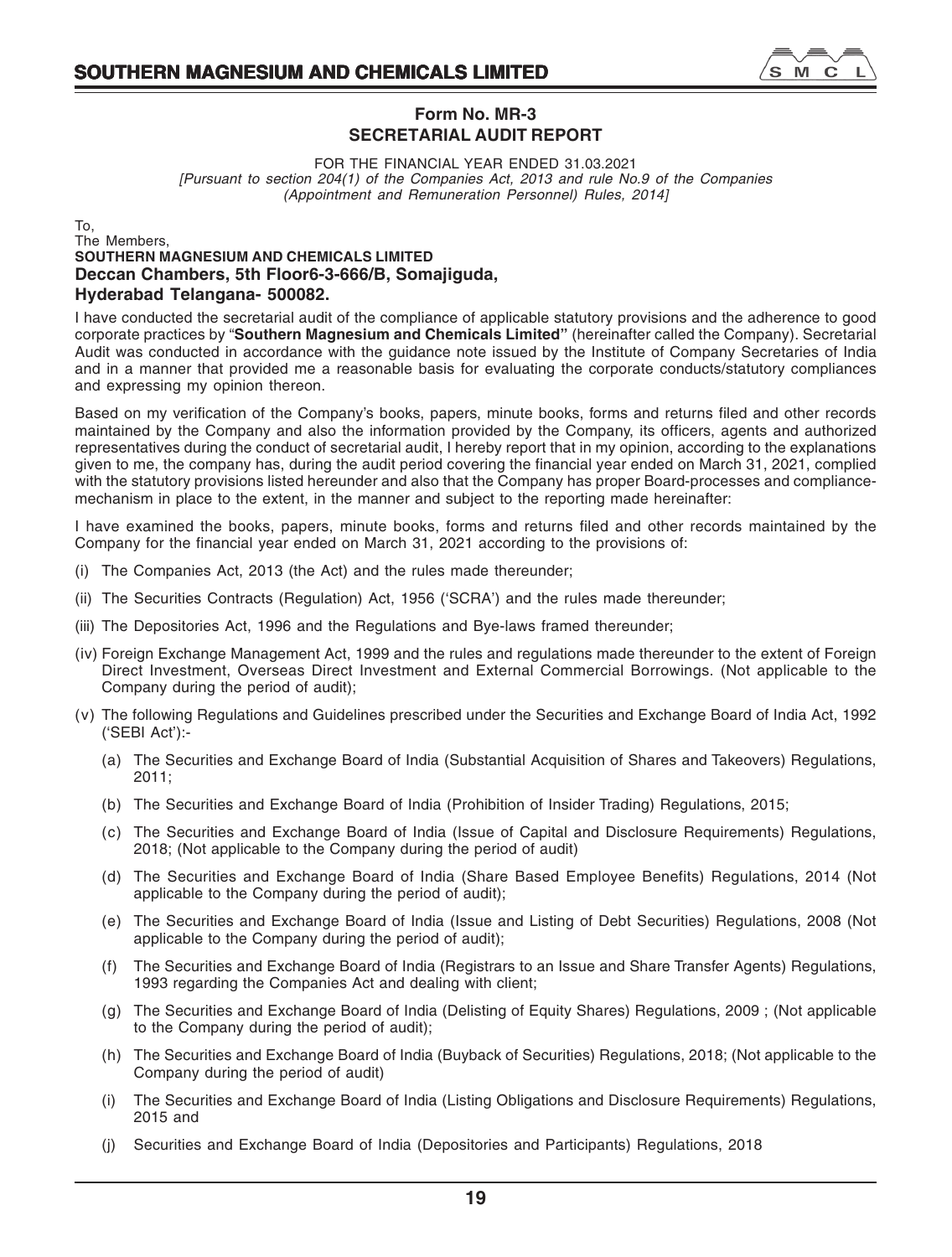

(vi) As per the representations and explanations given by the Management and Officers of the Company there are no industry specific laws applicable to the Company.

I have also examined compliance with the applicable clauses of the following:

- (i) Secretarial Standards issued by The Institute of Company Secretaries of India and notified under the Companies Act, 2013;
- (ii) The Listing Agreements entered into by the Company with BSE Limited.

During the period under review the Company has complied with the provisions of the Act, Rules, Regulations, Guidelines, Standards, etc. mentioned above, subject to the following observation:

As required under Regulation 31(2) of Securities and Exchange Board of India (Listing Obligations and Disclosure Requirements) Regulations, 2015 hundred percent of the shareholding of promoters and promoters group in not in dematerialized form.

# **I further report that**

The Board of Directors of the Company is duly constituted with proper balance of Executive Directors, Non-Executive Directors and Independent Directors. There are no changes in the composition of the Board of Directors during the period under review.

Adequate notice is given to all directors to schedule the Board Meetings, agenda and detailed notes on agenda were sent in advance, and a system exists for seeking and obtaining further information and clarifications on the agenda items before the meeting and for meaningful participation at the meeting.

Decisions at the Board Meetings are carried out unanimously as recorded in the Minutes.

**I further report that** there are adequate systems and processes in the company commensurate with the size and operations of the company to monitor and ensure compliance with applicable laws, rules, regulations and guidelines.

**I further report that** during the audit period the company has no specific events / actions having a major bearing on the company's affairs in pursuance of the above referred laws, rules, regulations, guidelines, standards, etc.

Place : Hyderabad Date : 11-8-2021

**Name of Company Secretary: P.A.P. MurthyFCS: 926; C. P. No: 6633 UDIN:F000926C000767395**

**This report is to be read with my letter of even date which is annexed as Annexure A and forms an integral A part of this report.**

# *'ANNEXURE A'*

# **To,**

# **The Members,**

# **SOUTHERN MAGNESIUM AND CHEMICALS LIMITED**

My report of even Date is to be read along with this letter

- 1. Maintenance of secretarial record is the responsibility of the management of the company. My responsibility is to express an opinion on these secretarial records based on my audit.
- 2. I have followed the audit practices and processes as were appropriate to obtain reasonable assurance about the correctness of the contents of the secretarial records. The verification was done on test basis to ensure that correct facts are reflected in secretarial records. I believe that the processes and practices, I followed provide a reasonable basis for my opinion.
- 3. I have not verified the correctness and appropriateness of financial records and Books of Accounts of the Company.
- 4. Where ever required, I have obtained the Management Representation about the compliance of laws, rules and regulations and happening of events etc.
- 5. The compliance of the provisions of Corporate and other applicable laws, rules, regulations, standards is the responsibility of management. My examination was limited to the verification of procedures on test basis.
- 6. The Secretarial Audit report is neither an assurance as to the future viability of the company nor of the efficacy or effectiveness and with which the management has conducted the affairs of the company.

Place : Hyderabad Date : 11-8-2021

**Name of Company Secretary: P.A.P. MurthyFCS: 926; C. P. No: 6633 UDIN:F000926C000767395**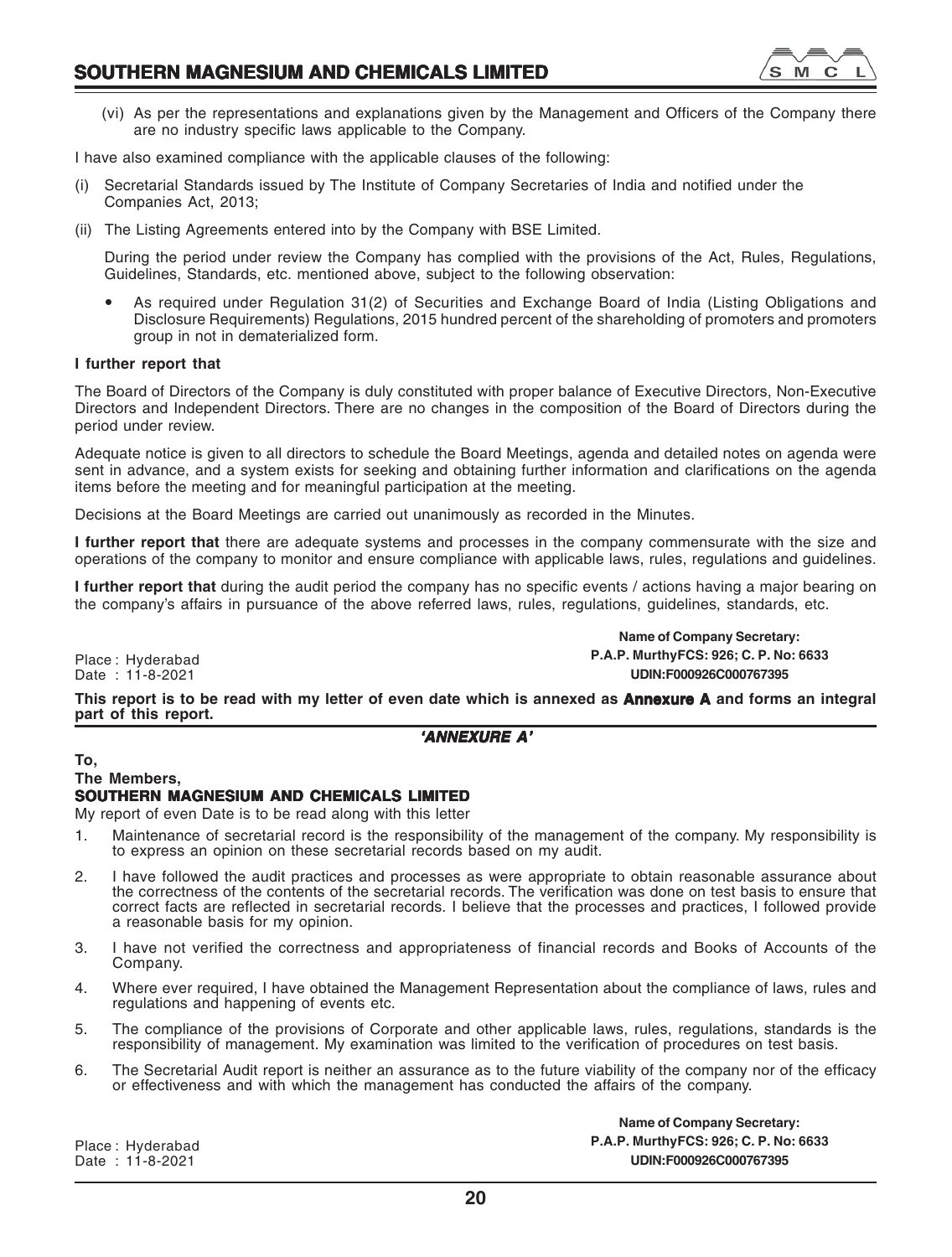

# **MANAGEMENT DISCUSSION AND ANALYSIS**

The Company was set up to produce primary Magnesium Metal. However due to dumping magnesium metal from China we had to shift on focus to downstream products. Today we largely produce magnesium powders, turnings, and also regular magnesium metal ingots.

# **OPPURTUNITIES, RISKS, CONCERNS THREATS & OUTLOOK:**

The past year has been challenging with some of our regular customers not placing new orders as they already had stock. To make up some of the loss your company has identified a few new customers. This way the factory production levels have been maintained.

Further, in recent times, the price of magnesium ingot has been very volatile and your Company has been making all efforts to see that our margins are maintained.

We are focused on increasing our market share of existing products and building strong relationship with our customers, there by laying a robust foundation for sustainable growth.

# **INTERNAL CONTROL SYSTEMS & ADEQUACY:**

The Company has established an appropriate system of internal control to ensure that there exists a proper control over all the transactions and that all its assets are properly safeguarded and not exposed to risk arising out of unauthorized use or disposal. The Internal Audit is conducted at all divisions for all the key areas of business. The Internal Control System is supplemented by a programme of Internal Audit to ensure that the assets are properly accounted for and the business operations are conducted in adherence to laid down policies and procedures. The Internal Audit is oriented towards review of controls and operational improvements.

# **FINANCIAL AND OPERATIONAL PERFORMANCE:**

Highlights of financial and operational Performance are given below:

|                                                     |         | (INR in Lakhs) |
|-----------------------------------------------------|---------|----------------|
| <b>Particulars</b>                                  | 2020-21 | 2019-20        |
| Net Sales / Income from Operations                  | 201.24  | 158.56         |
| Other income                                        | 2.58    | 2.77           |
| <b>Expenses</b>                                     | 215.47  | 195.73         |
| <b>Exceptional items</b>                            | 0       | 0              |
| Net Profit $(+)$ / (Loss) before Tax for the Period | (11.65) | (34.39)        |
| <b>Tax Expenses/Deferred Tax</b>                    | (2.41)  | (11.30)        |
| Net Profit $(+)$ / (Loss) for the Period            | (9.24)  | (23.09)        |

# **SEGMENT WISE OR PRODUCT WISE PERFORMANCE: NOT APPLICABLE**

# **HUMAN RESOURCES, INDUSTRY DEVELOPMENT RELATIONS:**

Relations with the employees remained cordial in general throughout the year. In order to optimize the contribution of the employees to the Company's business and operations, in- house training is given to the employees to induce contribution to productivity increase and development programmes for all levels of employees have been devised. Occupational Health Safety and Environmental Management are given utmost importance.

# **SENIOR MANAGEMENT DISCLOSURES:**

The Company's senior management makes disclosures to the Board relating to all material financial and commercial transactions as when they occur.

# **CAUTIONARY STATEMENT:**

Statement in this Management Discussion and Analysis describing the Company's objectives, projections, estimates, expectations or predictions may be 'forward-looking statements' within the meaning of applicable\ securities laws and regulations and such forward-looking statements involve risks and uncertainties. Actual results could differ materially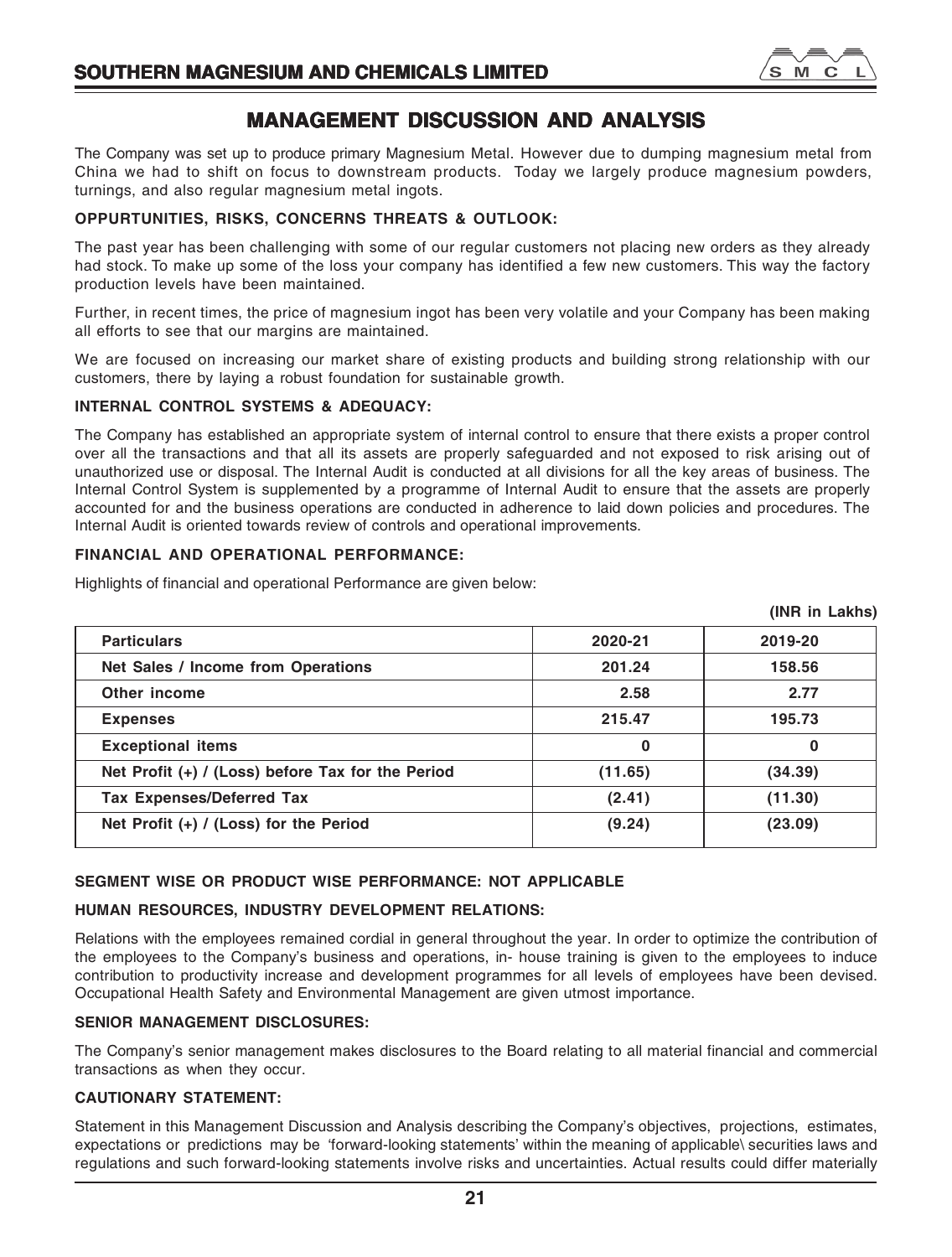

from those expressed or implied, important factors that could make a difference to the Company's operations include raw material availability and prices, cyclical demand and pricing in the Company's principal markets, changes in Government regulations, tax regimes, economic developments within India and the Countries in which the Company conducts business and other incidental factors. The Company undertakes no obligation to publicly update or revise any forward looking statements, whether as a result of new information, future events, or otherwise. Readers are cautioned not to place undue reliance on these forward looking statements that speaks only as of their dates.

# **Details of changes in key financial ratios:**

| <b>Financial Ratios</b>     | 2020-21            | 2019-20    |
|-----------------------------|--------------------|------------|
| <b>Debtors Turnover</b>     | <b>19.33 Times</b> | 8.80 Times |
| <b>Inventory Turnover</b>   | 0.89 Times         | 0.68 Times |
| Interest Coverage Ratio     | $-0.32$            | $-3.05$    |
| <b>Current Ratio</b>        | 2.64               | 4.86       |
| <b>Debt Equity Ratio</b>    | 0.54               | 0.28       |
| Operating Profit Margin (%) | $-1.40%$           | $-16.33%$  |
| Net Profit Margin (%)       | $-4.59%$           | $-14.56%$  |
| <b>Return on Net Worth</b>  | $-3.75%$           | $-9.03%$   |

The company largely deals with government entities and the business is to a large extent dependent on the orders received from the government entities. During the period revenue of the Company has increased to Rs.201.24 Lakhs as compared from Rs. 158.56 Lakhs of the previous year.

> For and on behalf of the board of Directors of **Southern Magnesium and Chemicals Limited**

**Place : Hyderabad Date : 11-08-2021**

**(Mr. N. Rajender Prasad) Jt. Managing Director & CFO (DIN: 00145659)**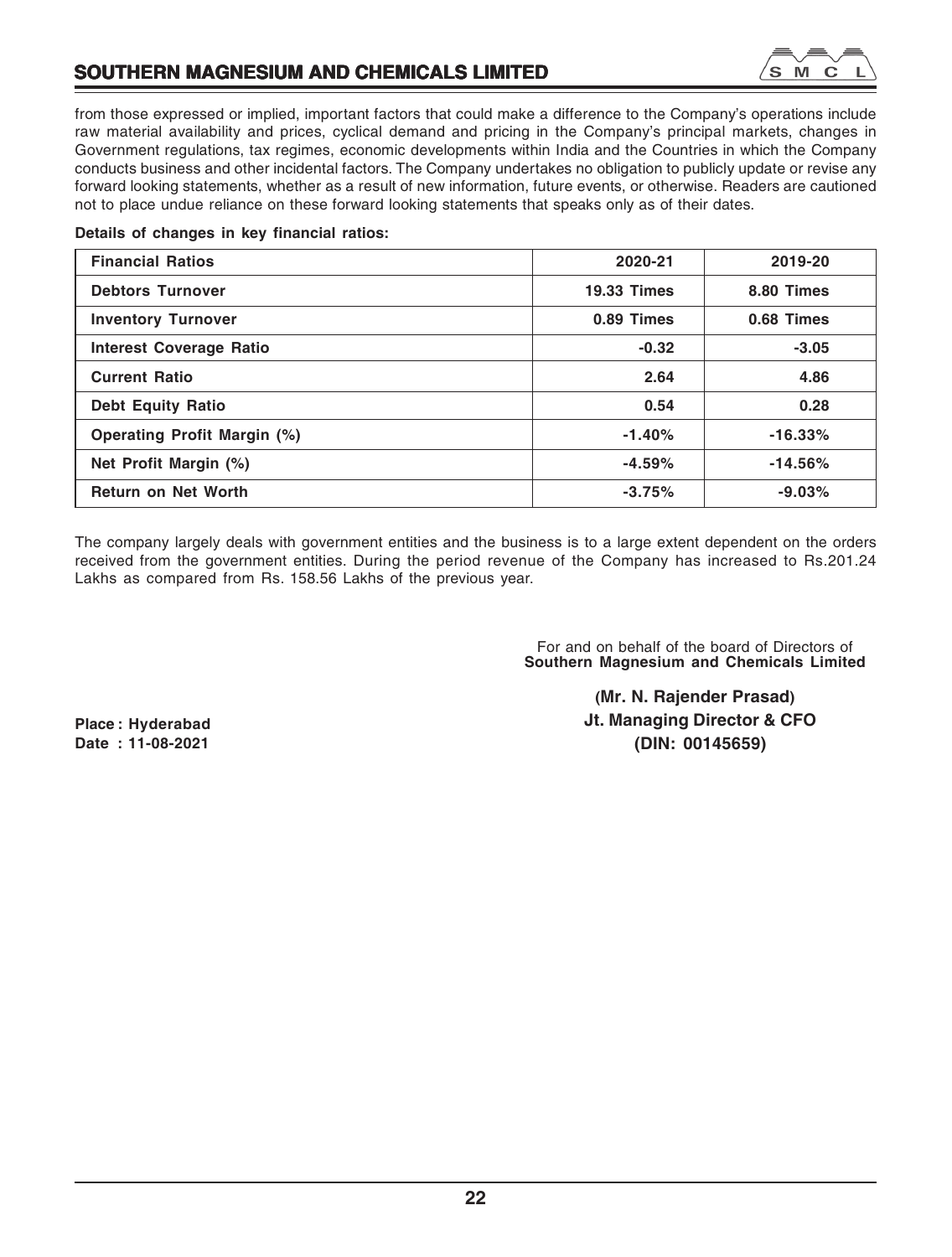

# **INDEPENDENT AUDITOR'S REPORT**

# **TO THE MEMBERS OF SOUTHERN MAGNESIUM AND CHEMICALS LIMITED, HYDERABAD**

# **Report on the Audit of the Financial Statements**

# **Opinion**

We have audited the accompanying financial statements of **SOUTHERN MAGNESIUM AND CHEMICALS LIMITED** ("the Company"), which comprise the Balance Sheet as at March 31, 2021, the Statement of Profit and Loss (including other comprehensive income), the Statement of Changes in Equity and the Statement of Cash Flows for the year ended on that date, and notes to the financial statements, including a summary of the significant accounting policies and other explanatory information (herein after referred to as "the financial statements").

In our opinion and to the best of our information and according to the explanations given to us the accompanying financial statements give the information required by the Companies Act, 2013 ("the Act") in the manner so required and give a true and fair view in conformity with the Indian Accounting Standards prescribed under section 133 of the Act read with the Companies (Indian Accounting Standard) Rules, 2015, as amended, ("Ind AS") and other accounting principles generally accepted in India, of the state of affairs of the Company as at March 31, 2021, its Loss and total comprehensive income, changes in equity and its cash flows for the year ended on that date.

# **Basis for Opinion**

We conducted our audit of the financial statements in accordance with the Standards on Auditing (SAs) specified under Section 143(10) of the Act. Our responsibilities under those standards are further described in the *Auditors responsibility for the Audit of Financial Statements* section of our report. We are independent of the company in accordance with the Code of Ethics issued by the Institute of Chartered Accountants of India (ICAI) together with the ethical requirements that are relevant to our audit of financial statements under the provisions of the Act and the Rules made thereunder, and we have fulfilled our other ethical responsibilities in accordance with these requirements and the Code of Ethics. We believe that the audit evidence we have obtained is sufficient and appropriate to provide a basis for our audit opinion on the financial statements.

# **Key Audit Matters**

Key Audit matters are those matters that in our professional judgment, were of most significance in our audit of the financial statements of the current period. These matters were addressed in the context of our audit of the financial statements as a whole, and in forming our opinion thereon, and we do not provide a separate opinion on these matters. We have determined the matters described below to be the key audit matters to be communicated in our report.

| <b>Key Audit Matters</b>                                                                                                                                                                                                                                                                                                               | <b>Auditor's Response</b>                                                                                                                                                                                                                                                                                                                                                          |
|----------------------------------------------------------------------------------------------------------------------------------------------------------------------------------------------------------------------------------------------------------------------------------------------------------------------------------------|------------------------------------------------------------------------------------------------------------------------------------------------------------------------------------------------------------------------------------------------------------------------------------------------------------------------------------------------------------------------------------|
| <b>Revenue Recognition</b>                                                                                                                                                                                                                                                                                                             | Principal audit procedures                                                                                                                                                                                                                                                                                                                                                         |
| Revenue from sale of goods is recognized when<br>significant risks and rewards in respect of ownership of<br>products are transferred to customers.<br>Revenue from domestic sale of products is recognized<br>on dispatch of products.                                                                                                | Assessing the appropriateness of the company's<br>revenue recognition policies in line with IND AS<br>115 - "Revenue from contracts with customers"<br>Understanding the Revenue recognition policy,<br>evaluating the design and implementation of<br>company's control in respect of revenue<br>recognition.                                                                     |
| Revenue from products is stated exclusive of Goods<br>and Service Tax (GST), returns and applicable trade<br>discounts and allowances.<br>Revenue from services is recognized as per the terms<br>of contract with customers when a performance<br>obligation is satisfied by transferring control over a<br>promised good or service. | Testing the supporting documentation for sales<br>transactions recorded during the period closer to<br>the year end and subsequent to the year end,<br>including examination of credit notes issued after<br>the year end to determine whether revenue was<br>recognised in the correct period.<br>Testing the effectiveness of such controls over<br>revenue cut off at year-end. |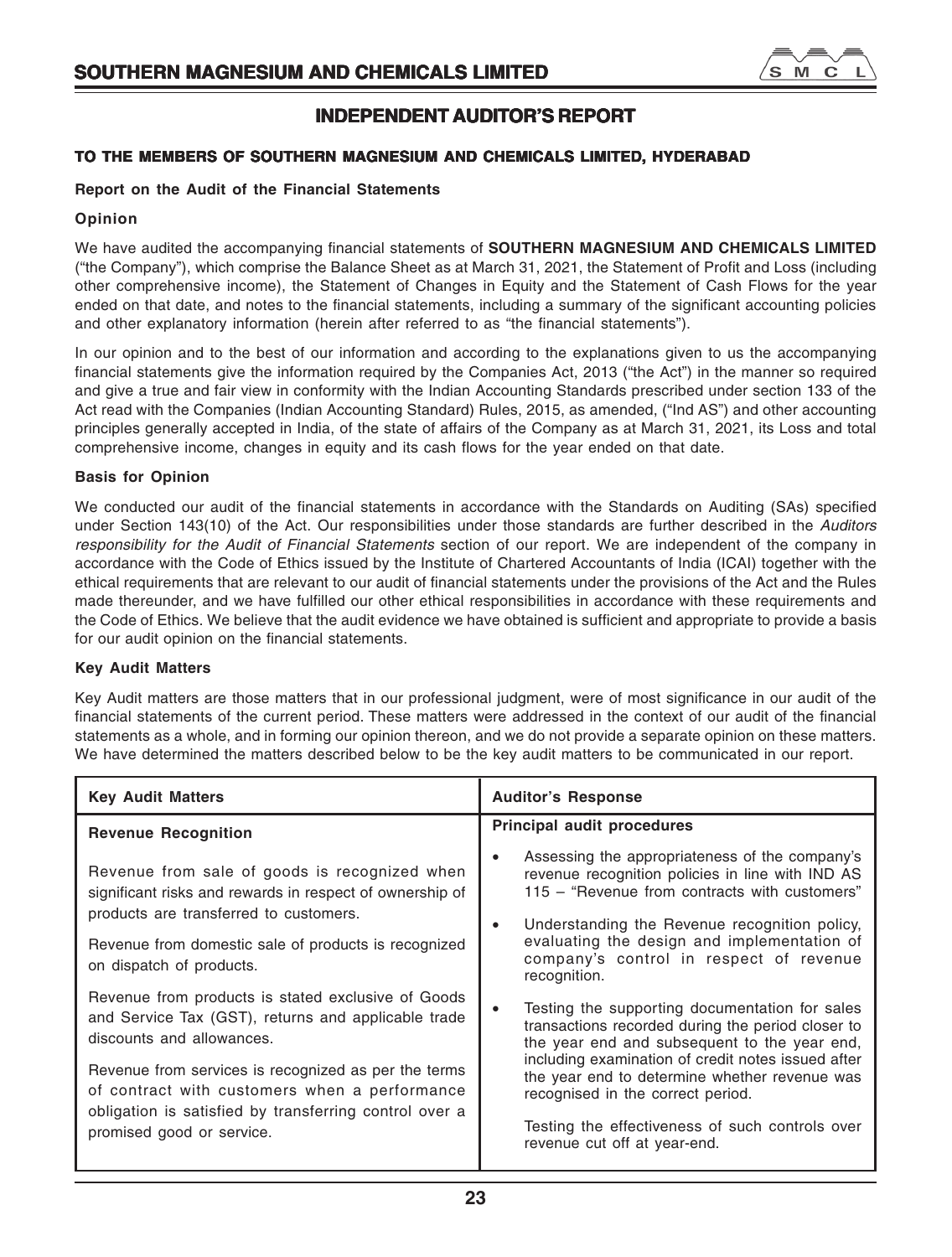

# **Other information**

The Company's Board of Directors is responsible for the other information. The other information comprises the information included in the Annual Report, but does not include the financial statements and our auditor's report thereon.

Our opinion on the financial statements does not cover the other information and we do not express any form of assurance conclusion thereon.

In connection with our audit of the financial statements, our responsibility is to read the other information and, in doing so, consider whether the other information is materially inconsistent with the financial statements or our knowledge obtained during the course of our audit or otherwise appears to be materially misstated. If, based on the work we have performed, we conclude that there is a material misstatement of this other information, we are required to report that fact. We have nothing to report in this regard.

# **Responsibilities of Management and those charged with governance for the Financial Statements**

The Company's Board of Directors is responsible for the matters stated in Section 134(5) of the Act with respect to the preparation of these financial statements that give a true and fair view of the financial position, financial performance including other comprehensive income, cash flows and changes in equity of the Company in accordance with the Indian Accounting Standards (Ind AS) prescribed under Section 133 of the Act read with relevant rules issued there under and other accounting principles generally accepted in India. This responsibility also includes maintenance of adequate accounting records in accordance with the provisions of the Act for safeguarding of the assets of the company and for preventing and detecting the frauds and other irregularities; selection and application of appropriate accounting policies; making judgments and estimates that are reasonable and prudent; and design, implementation and maintenance of adequate internal financial controls, that were operating effectively for ensuring the accuracy and completeness of the accounting records, relevant to the preparation and presentation of financial statements that give a true and fair view and are free from material misstatement, whether due to fraud or error.

In preparing the financial statements, the Board of Directors is responsible for assessing the company's ability to continue as a going concern, disclosing, as applicable, matters related to going concern and using the going concern basis of accounting unless the Board of Directors either intends to liquidate the company or to cease operations, or has no realistic alternative but to do so. The Board of Directors are responsible for overseeing the Company's financial reporting process.

# **Auditor's Responsibility for the Audit of the Financial Statements**

Our objectives are to obtain reasonable assurance about whether the financial statements as a whole are free from material misstatement, whether due to fraud or error, and to issue an auditor's report that includes our opinion. Reasonable assurance is a high level of assurance, but is not a guarantee that an audit conducted in accordance with SAs will always detect a material misstatement when it exists. Misstatements can arise from fraud or error and are considered material if, individually or in the aggregate, they could reasonably be expected to influence the economic decisions of users taken on the basis of these financial statements.

 As part of an audit in accordance with SAs, we exercise professional judgment and maintain professional skepticism throughout the audit. We also:

- Identify and assess the risks of material misstatement of the financial statements, whether due to fraud or error, design and perform audit procedures responsive to those risks, and obtain audit evidence that is sufficient and appropriate to provide a basis for our opinion. The risk of not detecting a material misstatement resulting from fraud is higher than for one resulting from error, as fraud may involve collusion, forgery, intentional omissions, misrepresentations, or the override of internal control.
- Obtain an understanding of internal financial controls relevant to the audit in order to design audit procedures that are appropriate in the circumstances. Under section 143(3)(i) of the Act, we are also responsible for expressing our opinion on whether the Company has adequate internal financial controls system in place and the operating effectiveness of such controls.
- Evaluate the appropriateness of accounting policies used and the reasonableness of accounting estimates and related disclosures made by management.
- Conclude on the appropriateness of management's use of the going concern basis of accounting and, based on the audit evidence obtained, whether a material uncertainty exists related to events or conditions that may cast significant doubt on the Company's ability to continue as a going concern. If we conclude that a material uncertainty exists, we are required to draw attention in our auditor's report to the related disclosures in the financial statements or, if such disclosures are inadequate, to modify our opinion. Our conclusions are based on the audit evidence obtained up to the date of our auditor's report. However, future events or conditions may cause the Company to cease to continue as a going concern.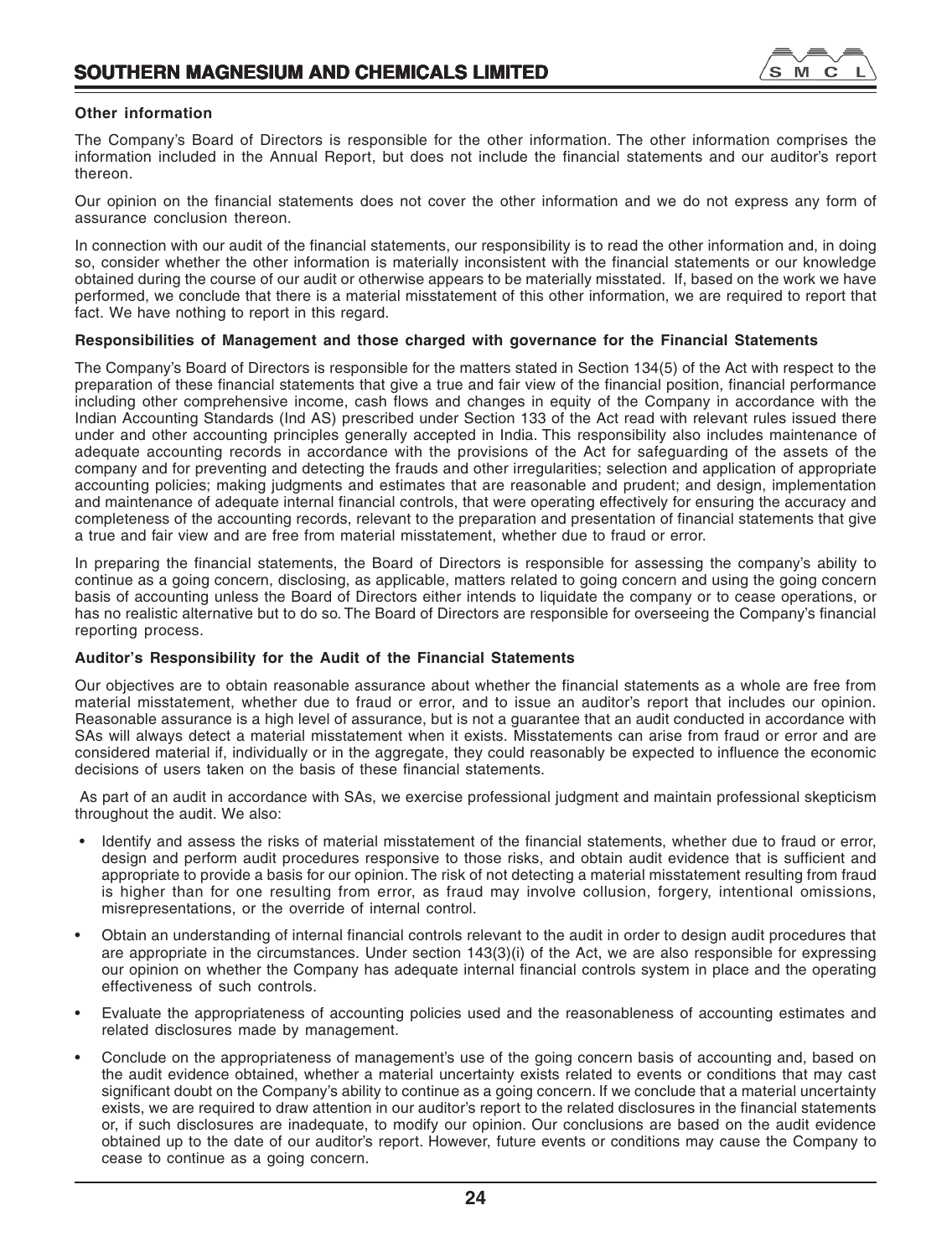

• Evaluate the overall presentation, structure and content of the financial statements, including the disclosures, and whether the financial statements represent the underlying transactions and events in a manner that achieves fair presentation.

We communicate with those charged with governance regarding, among other matters, the planned scope and timing of the audit and significant audit findings, including any significant deficiencies in internal control that we identify during our audit. We also provide those charged with governance with a statement that we have complied with relevant ethical requirements regarding independence, and to communicate with them all relationships and other matters that may reasonably be thought to bear on our independence, and where applicable, related safeguards.

From the matters communicated with those charged with governance, we determine those matters that were of most significance in the audit of the financial statements of the current period and are therefore the key audit matters. We describe these matters in our auditor's report unless law or regulation precludes public disclosure about the matter or when, in extremely rare circumstances, we determine that a matter should not be communicated in our report because the adverse consequences of doing so would reasonably be expected to outweigh the public interest benefits of such communication.

# **Report on Other Legal and Regulatory Requirements**

- 1) As required by the Companies (Auditor's Report) Order,2016 ("the Order") issued by the Central Government of India in terms of sub-section (11) of section 143 of the Act, we give in the Annexure A, a statement on the matters specified in the paragraph 3 and 4 of the Order, to the extent applicable.
- 2) As required by Section 143(3) of the Act we report that:
	- a) We have sought and obtained all the information and explanations which to the best of our knowledge and belief were necessary for the purposes of our audit,
	- b) In our opinion, proper books of account as required by law have been kept by the Company so far as it appears from our examination of those books,
	- c) the balance sheet, the statement of profit and loss including other comprehensive income, statement of changes in equity and the cash flow statement dealt with by this Report are in agreement with the books of account,
	- d) In our opinion, the aforesaid financial statements comply with the Indian Accounting Standards (Ind AS) prescribed under Section 133 of the Act.
	- e) On the basis of written representations received from the directors as on 31st March, 2021 taken on record by the Board of Directors, none of the directors is disqualified as on 31st March, 2021 from being appointed as a director in terms of Section 164(2) of the Act,
	- f) With respect to the adequacy of internal financial controls with reference to financial statements of the Company and the operating effectiveness of such controls, refer to our separate report in "Annexure B".
	- g) In our opinion, the managerial remuneration for the year ended 31 March 2021 has been paid / provided by the Company to its directors in accordance with the provisions of section 197 read with Schedule V to the Act;
	- h) With respect to the other matters to be included in the Auditor's report in accordance with Rule 11 of the Companies (Audit and Auditors) Rules, 2014, in our opinion and to the best of our information and according to the explanations given to us:
		- i. The Company does not have any pending litigations which would impact its financial position.
		- ii. The Company did not have any long-term contracts including derivative contracts for which there were any material foreseeable losses.
		- iii. There has been no delay in transferring amounts, required to be transferred, to the Investor Education and Protection Fund by the Company.

for **BRAHMAYYA & CO**. Chartered Accountants Firm's Regn No. 000513S

**(K.SHRAVAN)** Partner Membership No.215798 UDIN: **21215798AAAAIH6810**

**Place : HYDERABAD Date : 22.06.2021**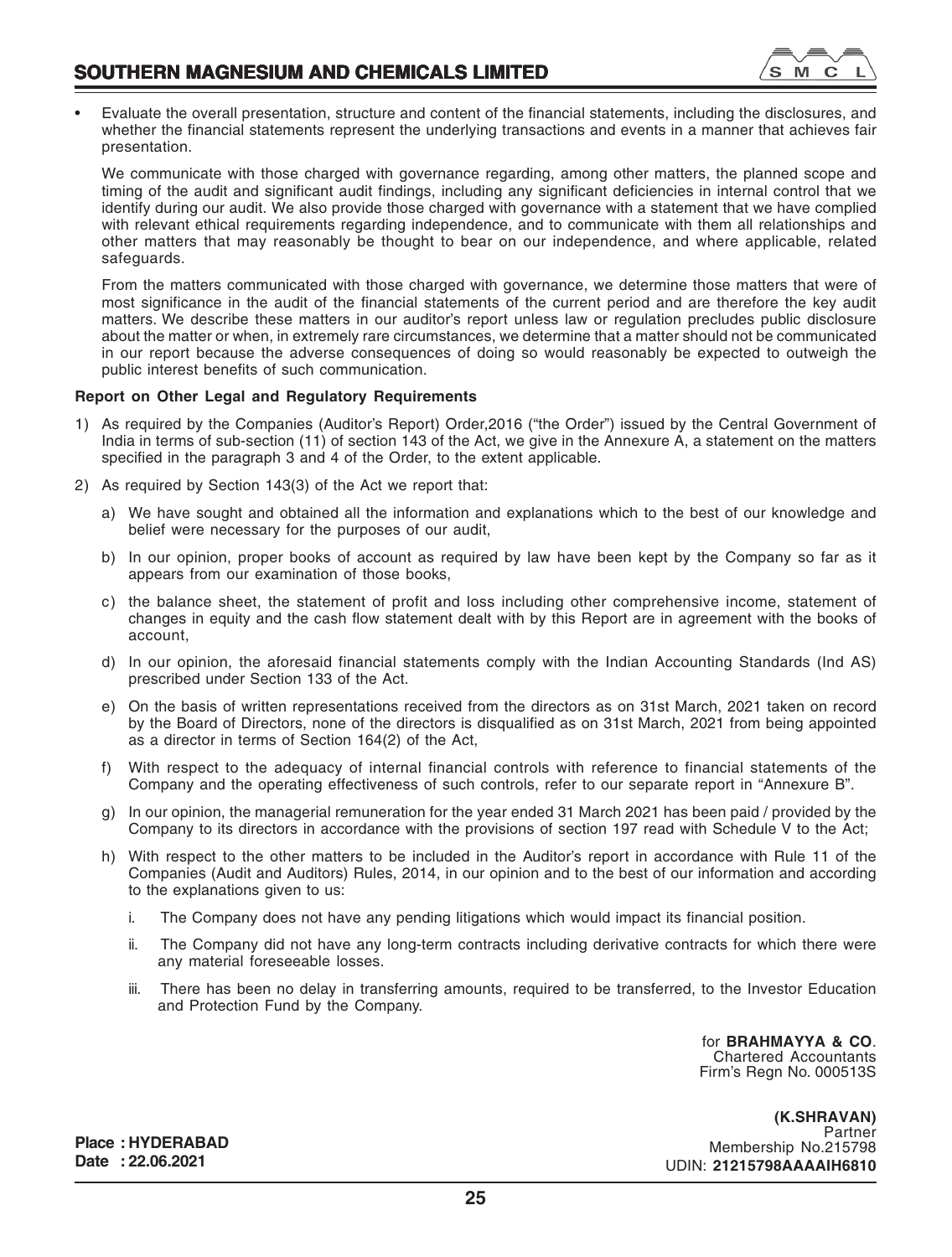

# **ANNEXURE - A TO THE AUDITOR'S REPORT:**

The Annexure referred to in Para 1 under the heading of "Report on Other Legal and Regulatory Requirements" of our report of even date ,to the members of SOUTHERN MAGNESUIM AND CHEMICALS LIMITED, for the year ended March 31,2021.,

- 1. a. The Company has maintained proper records showing full particulars, including quantitative details and situation of fixed assets.
	- b. As explained to us, the management has physically verified the fixed assets during the year and there is a regular programme of physical verification which, in our opinion, is reasonable having regard to the size of the Company and the nature of the assets. No discrepancies were noticed on such verification.
	- c. According to the information and explanation given to us and on the basis of our examination of the records of the Company, the title deeds of immovable properties are held in the names of the Company.
- 2. As explained to us, the inventories have been physically verified by the management at reasonable intervals during the year. In our opinion, the frequency of verification is reasonable. The discrepancies noticed on physical verification between the physical stocks and book records were not material.
- 3. a. During the year, the Company has not granted any loans, secured or unsecured to Companies, firms, limited liability partnerships or other parties covered in the register maintained under Section 189 of the Companies Act, 2013.
	- b. In view of our comments in para (a) above, Clause (III) (a), (b) and (c) of paragraph 3 of the aforesaid order are not applicable to the Company.
- 4. In our opinion and according to the information and explanation given to us, the Company has not advanced any loan to any Director and no investments were made during the year as referred to in sections 185 and 186 of the Act. Therefore, the provisions of Paragraph 3(iv) of the Companies (Auditor's Report) Order 2016 are not applicable to the Company.
- 5. The Company has not accepted any deposits from the public. Hence the provisions of Sections 73 to 76 or any other relevant provisions of the Companies Act, 2013, and the rules framed there under, do not apply to this Company.
- 6. We have broadly reviewed the cost records maintained by the Company pursuant to sub-section (1) of section 148 of the Companies Act, 2013 and are of the opinion that prime facie the prescribed accounts and records have been made and maintained. We have however not made a detailed examination of the cost records with a view to determine whether they are accurate or complete.
- 7. a. According to the records, the company is regular in depositing undisputed statutory dues including provident fund, employees 'state insurance, Income-tax, Sales-tax, Service tax, Goods and Services Tax, Duty of customs, Duty of excise, Value added tax , Cess and all other statutory dues with the appropriate authorities and there are no arrears of outstanding statutory dues as at March 31, 2021 for a period more than six months from the date they became payable.
	- b. According to the records of the Company and the information and explanations given to us, there were no dues of income tax or sales tax or service tax or duty of customs or duty of excise or value added tax have not been deposited on account of any dispute.
- 8. In our opinion and according to the information and explanations given to us, the Company has not defaulted in repayment of dues to any financial institutions and Banks during the year.
- 9. The Company did not raise any money by way of initial public offer or further public offer (including debt instruments) and term loans during the year. Accordingly, the provisions of paragraph 3 (ix) of the Companies (Auditor's Report) Order 2016 are not applicable
- 10. According to the information and explanations given to us, no material fraud by the Company or on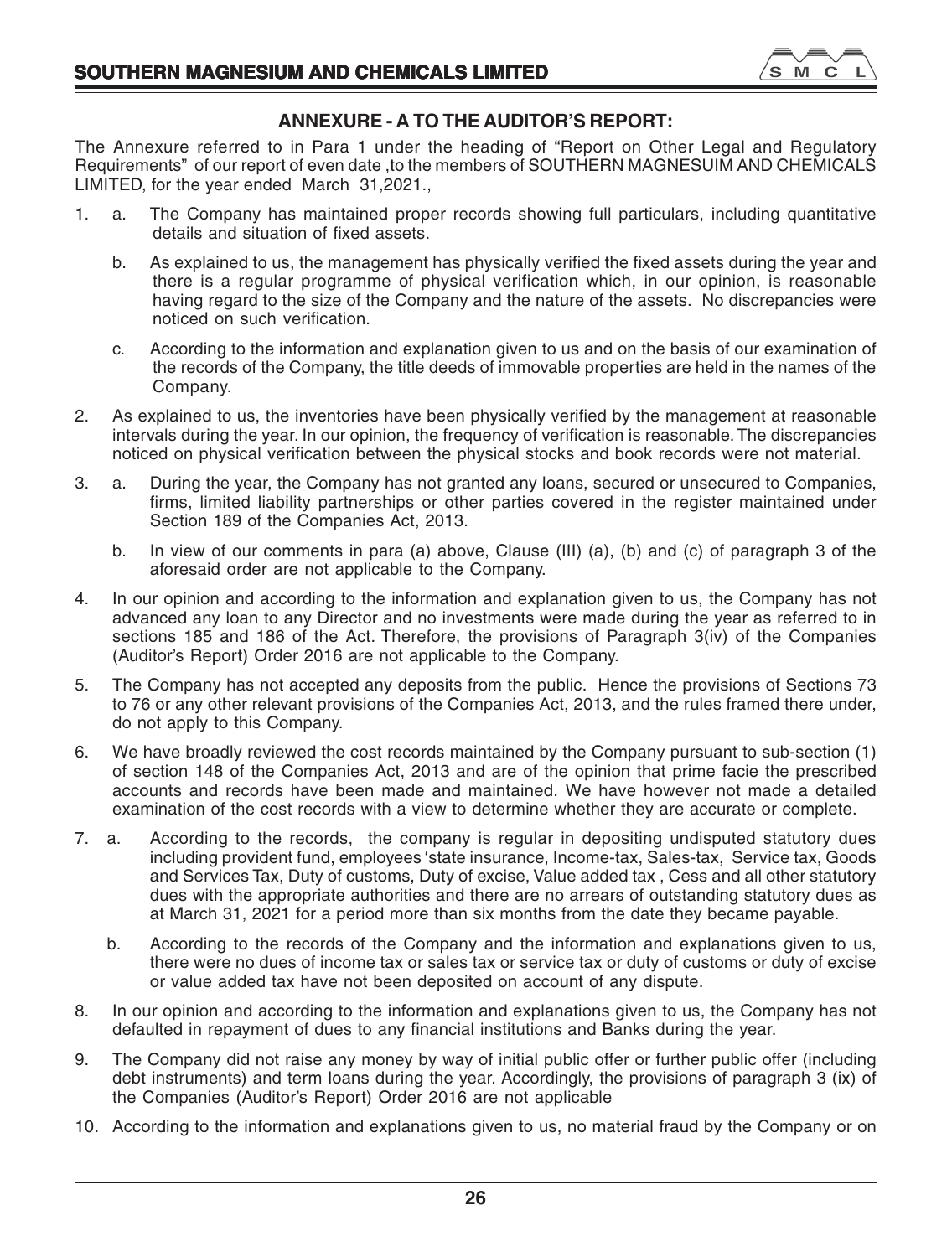

the Company by its officers or employees has been noticed or reported during the course of our audit.

- 11. According to the information and explanations given to us and based on our examination of the records of the Company, the Company has paid/provided for managerial remuneration in accordance with the requisite approvals mandated by the provisions of Section 197 read with Schedule V to the Act.
- 12. In our opinion and according to the information and explanations given to us, the Company is not a Nidhi Company. Accordingly, paragraph 3(xii) of the Companies (Auditor's Report) Order 2016 is not applicable.
- 13. According to the information and explanations given to us and based on our examination of the records of the Company, transactions with related parties are in compliance with sections 177 and 188 of the Act where applicable and details of such transactions have been disclosed in the financial statements as required by the applicable accounting standards.
- 14. According to the information and explanation given to us and based on our examination of the records of the Company, the Company has not made any preferential allotment or private placement of shares or fully or partly convertible debentures during the year.
- 15. According to the information and explanations given to us and based on our examination of the records of the Company, the Company has not entered into non-cash transactions with directors or persons connected with him. Accordingly, paragraph 3(xv) of the Companies (Auditor's Report) Order 2016 is not applicable.
- 16. The Company is not required to be registered under section 45-IA of the Reserve Bank of India Act 1934.

for **BRAHMAYYA & CO**. Chartered Accountants Firm's Regn No. 000513S

**Place : HYDERABAD Date : 22.06.2021**

**(K.SHRAVAN) Partner** Membership No.215798 UDIN: **21215798AAAAIH6810**

# **ANNEXURE – B TO THE AUDITOR'S REPORT**

# **Report on the Internal Financial Controls under Clause (i) of Sub-section 3 of Section 143 of the Companies Act, 2013 ("the Act")**

We have audited the internal financial controls with reference to financial statements of SOUTHERN MAGNESUIM AND CHEMICALS LIMITED ("the Company") as of 31<sup>st</sup> March 2021 in conjunction with our audit of the financial statements of the Company for the year ended on that date.

# **Management's Responsibility for Internal Financial Controls**

The Company's management is responsible for establishing and maintaining internal financial controls based on the internal control over financial reporting criteria established by the Company considering the essential components of internal control stated in the Guidance Note on Audit of Internal Financial Controls over Financial Reporting issued by the Institute of Chartered Accountants of India ('ICAI'). These responsibilities include the design, implementation and maintenance of adequate internal financial controls that were operating effectively for ensuring the orderly and efficient conduct of its business, including adherence to company's policies, the safeguarding of its assets, the prevention and detection of frauds and errors, the accuracy and completeness of the accounting records, and the timely preparation of reliable financial information, as required under the Act.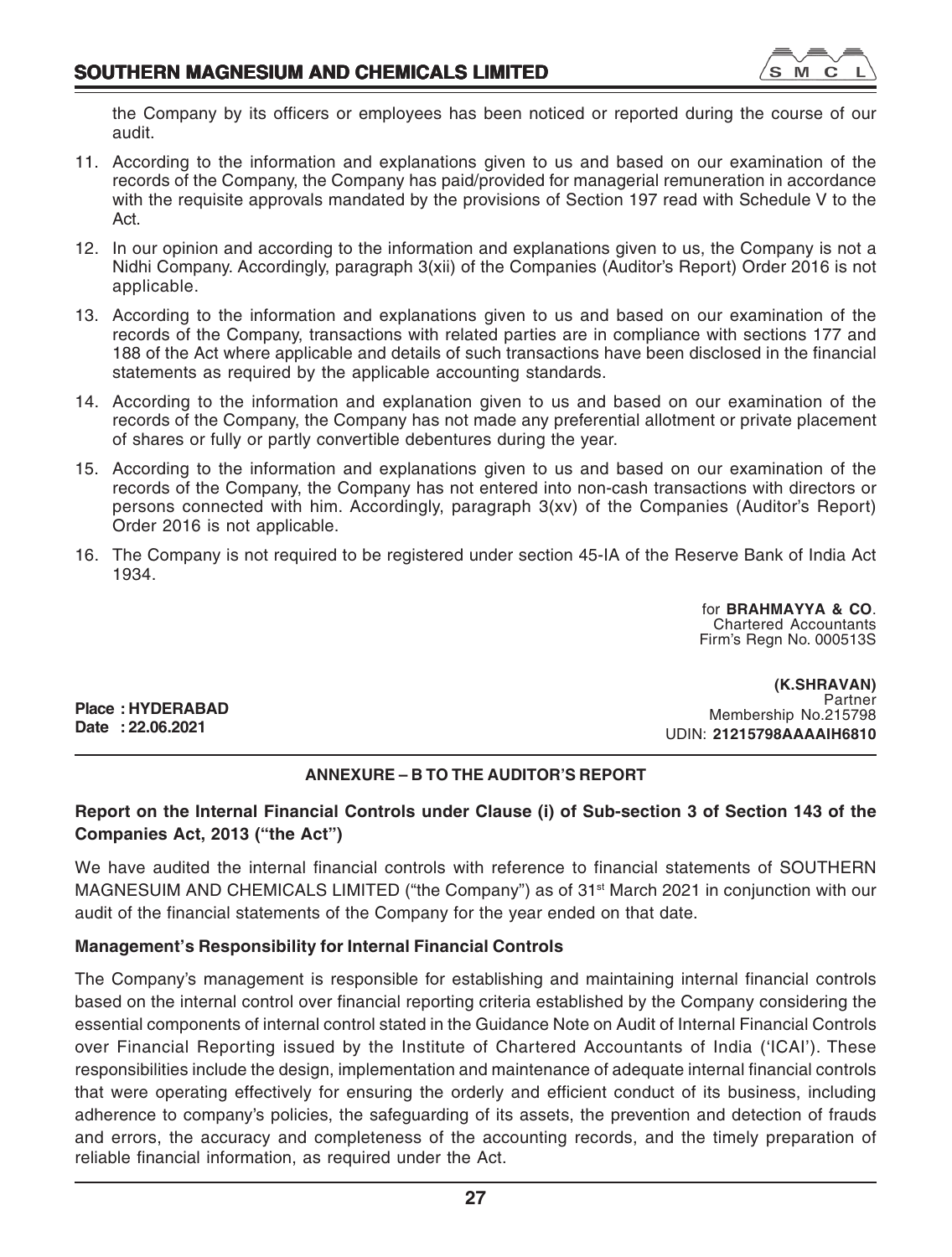

# **Auditor's Responsibility**

Our responsibility is to express an opinion on the Company's internal financial controls with reference to financial statements based on our audit. We conducted our audit in accordance with the Guidance Note on Audit of Internal Financial Controls over Financial Reporting (the "Guidance Note") and the Standards on Auditing, deemed to be prescribed under section 143(10) of the Act to the extent applicable to an audit of internal financial controls, both applicable to an audit of Internal Financial Controls and both issued by the ICAI. Those Standards and the Guidance Note require that we comply with ethical requirements and plan and perform the audit to obtain reasonable assurance about whether adequate internal financial controls with reference to financial statements was established and maintained and if such controls operated effectively in all material aspects.

Our audit involves performing procedures to obtain audit evidence about the adequacy of the internal financial controls system with reference to financial statements and their operating effectiveness. Our audit of internal financial controls with reference to financial statements included obtaining an understanding of internal financial controls with reference to financial statements, assessing the risk that a material weakness exists, and testing and evaluating the design and operating effectiveness of internal control based on the assessed risk. The procedures selected depend on the auditor's judgement, including the assessment of the risks of material misstatement of the financial statements, whether due to fraud and error.

We believe that the audit evidence we have obtained is sufficient and appropriate to provide a basis for our audit opinion on the Company's internal financial control system with reference to financial statements.

# **Meaning of Internal Financial Controls with reference to Financial Statements**

A company's internal financial controls with reference to financial statements is a process designed to provide reasonable assurance regarding the reliability of financial reporting and the preparation of financial statements for external purposes in accordance with generally accepted accounting principles. A company's internal financial controls with reference to financial statements includes those policies and procedures that: (1) pertain to the maintenance of records that, in reasonable detail, accurately and fairly reflect the transactions and dispositions of the assets of the company; (2) provide reasonable assurance that transactions are recorded as necessary to permit preparation of financial statements in accordance with generally accepted accounting principles, and that receipts and expenditure of the Company are being made only in accordance with authorisations of management and directors of the Company; and (3) provide reasonable assurance regarding prevention or timely detection of unauthorised acquisition, use, or disposition of the Company's assets that could have a material effect on the financial statements.

# **Inherent Limitations of Internal Financial Controls Over with reference to Financial Statements**

Because of the inherent limitations of internal financial controls with reference to financial statements, including the possibility of collusion or improper management override of controls, material misstatements due to error or fraud may occur and not be detected. Also, projections of any evaluation of the internal financial controls with reference to financial statements to future periods are subject to the risk that the internal financial controls with reference to financial statements may become inadequate because of changes in conditions, or that the degree of compliance with policies or procedures may deteriorate.

# **Opinion**

In our opinion, the Company has, in all material respects, an adequate internal financial controls with reference to financial statements and such internal financial controls with reference to financial statements were operating effectively as at 31 March 2021, based on the internal control over financial reporting criteria established by the Company considering the essential components of internal control stated in the Guidance Note on Audit of Internal Financial Controls Over Financial Reporting issued by the Institute of Chartered Accountants of India.

for **BRAHMAYYA & CO**. Chartered Accountants Firm's Regn No. 000513S

**(K.SHRAVAN)** Partner Membership No.215798 UDIN: **21215798AAAAIH6810**

**Place : HYDERABAD Date : 22.06.2021**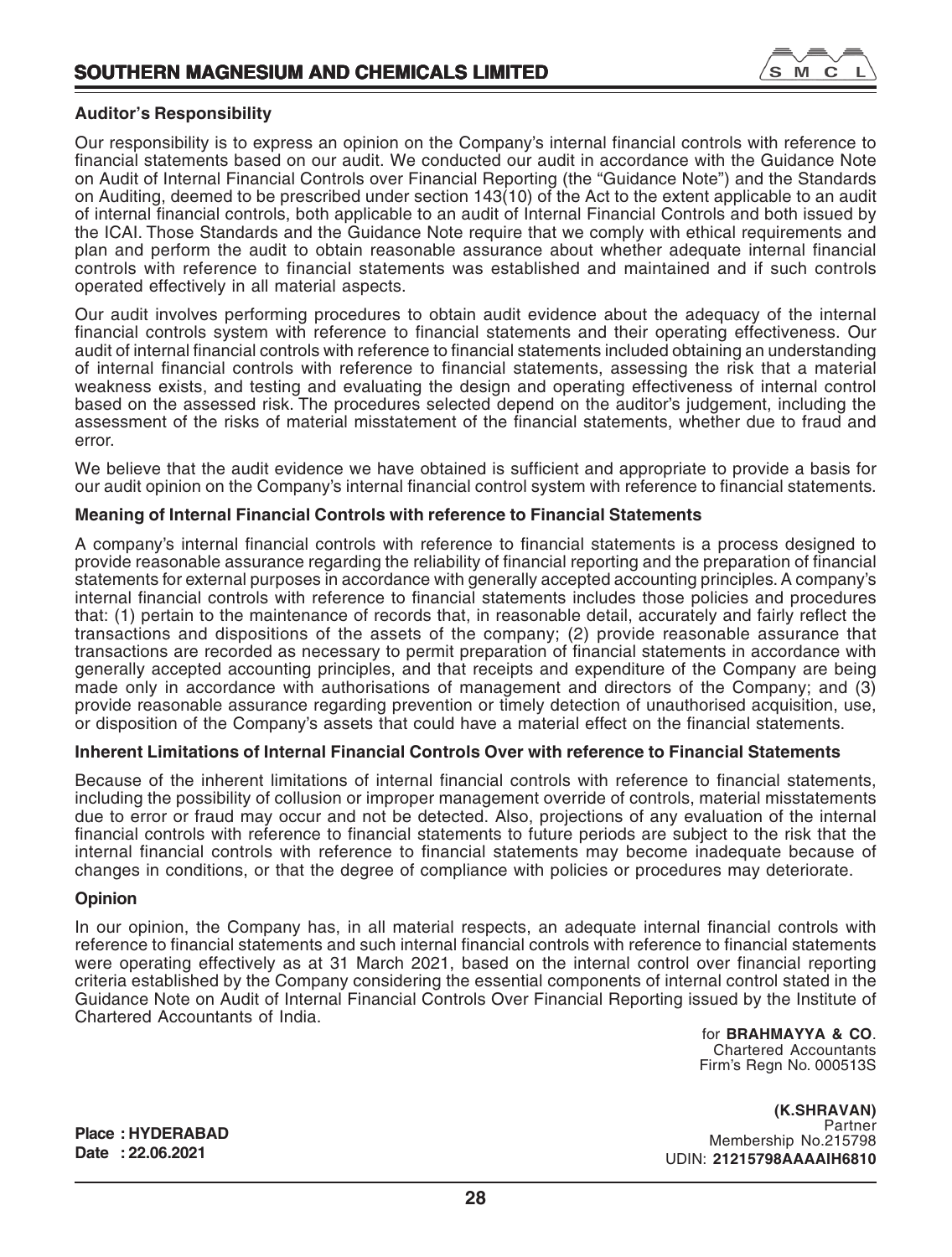

|   |                                                                                                                                                             | (All amounts are in Rupees)                                                                    |                               |                                        |  |
|---|-------------------------------------------------------------------------------------------------------------------------------------------------------------|------------------------------------------------------------------------------------------------|-------------------------------|----------------------------------------|--|
|   | <b>Particulars</b>                                                                                                                                          | Note No.                                                                                       | As at                         | As at<br>31 March, 2021 31 March, 2020 |  |
| A | <b>ASSETS</b>                                                                                                                                               |                                                                                                |                               |                                        |  |
|   | <b>Non- Current Assets</b><br>(a) Property, Plant and Equipment                                                                                             | 2                                                                                              | 4,730,290                     | 5,516,434                              |  |
|   | (b) Other Non Current Assets                                                                                                                                |                                                                                                | 114,014                       | 115,301                                |  |
|   | (c) Deferred Tax Asset                                                                                                                                      | З                                                                                              | 944.434                       | 703,276                                |  |
|   | <b>Total Non-Current Assets</b>                                                                                                                             |                                                                                                | 5,788,738                     | 6,335,011                              |  |
|   | <b>Current Assets</b><br>Inventories<br>(a)<br>(b)<br>Financial Assets                                                                                      | 4                                                                                              | 21,502,170                    | 23,447,073                             |  |
|   | Trade receivables                                                                                                                                           |                                                                                                | 1,088,610                     | 993,029                                |  |
|   | Cash and cash equivalents<br>(11)<br>Others bank balances<br>(iii)                                                                                          |                                                                                                | 99,130<br>10,000,000          | 374.165<br>2,693,000                   |  |
|   | (iv) Others financial assets                                                                                                                                |                                                                                                | 575,646                       | 554,266                                |  |
|   | Other current assets<br>(c)<br>(d)<br>Current tax asset (net)                                                                                               | 5<br>67<br>67<br>10<br>10                                                                      | 333,760<br>270,542            | 132,822<br>348,684                     |  |
|   | <b>Total Current Assets</b>                                                                                                                                 |                                                                                                | 33,869,858                    | 28,543,039                             |  |
|   | <b>Total Assets</b>                                                                                                                                         |                                                                                                | 39,658,596                    | 34,878,050                             |  |
| в | <b>EQUITY AND LIABILITY</b>                                                                                                                                 |                                                                                                |                               |                                        |  |
|   | <b>Equity</b><br>Equity share capital<br>(a)<br>(b)<br>Other equity                                                                                         | 11<br>12                                                                                       | 30.000.000<br>(5,363,027)     | 30,000,000<br>(4,438,906)              |  |
|   | <b>Total Equity</b>                                                                                                                                         |                                                                                                | 24,636,973                    | 25,561,094                             |  |
|   | <b>LIABILITIES</b><br><b>Non- Current Liabilities</b><br><b>Financial Liabilities</b><br>(a)                                                                |                                                                                                |                               |                                        |  |
|   | <b>Borrowings</b><br>Provisions<br>(b)                                                                                                                      | 13<br>14                                                                                       | 2,198,000                     | 2,390,000<br>1,058,907                 |  |
|   | <b>Total Non-Current Liability</b>                                                                                                                          |                                                                                                | 2,198,000                     | 3,448,907                              |  |
|   | <b>Current Liabilities</b><br><b>Financial Liabilities</b><br>(a)<br><b>Borrowings</b><br>(۱)                                                               | 15                                                                                             | 11,262,743                    | 4,827,107                              |  |
|   | $\langle \hat{ii} \rangle$<br>Trade payables<br>- Total outstanding dues of micro and small enterprises<br>- Total outstanding dues of other than micro and |                                                                                                |                               |                                        |  |
|   | small enterprises<br>(iii) Other financial liabilities<br>(b)<br>Other current liabilities                                                                  | 16<br>17                                                                                       | 542,056<br>652,109<br>366,715 | 835,062<br>205,880                     |  |
|   | <b>Total Current Liabilities</b>                                                                                                                            |                                                                                                | 12,823,623                    | 5,868,049                              |  |
|   | <b>Total Equity &amp; Liability</b>                                                                                                                         |                                                                                                | 39,658,596                    | 34,878,050                             |  |
|   | The accompanying notes form an integral                                                                                                                     |                                                                                                |                               |                                        |  |
|   | part of the financial statements 01 to 35                                                                                                                   |                                                                                                |                               |                                        |  |
|   | As per our report of even date<br>For <b>BRAHMAYYA &amp; CO.,</b><br><b>Chartered Accountants</b>                                                           | For and on behalf of the Board of Directors<br><b>Southern Magnesium and Chemicals Limited</b> |                               |                                        |  |

Firm Registration No.000513S

**K. Shravan** Partner Membership No. 215798

Place : Hyderabad Date : 22.06.2021

**N. Rajender prasad** Jt. Managing Director & CFO (DIN- 00145659)

**N. Ravi Prasad** Managing Director & CEO (DIN- 00319537)

**Mrs. Sneha Sridayal Soni** Company Secretary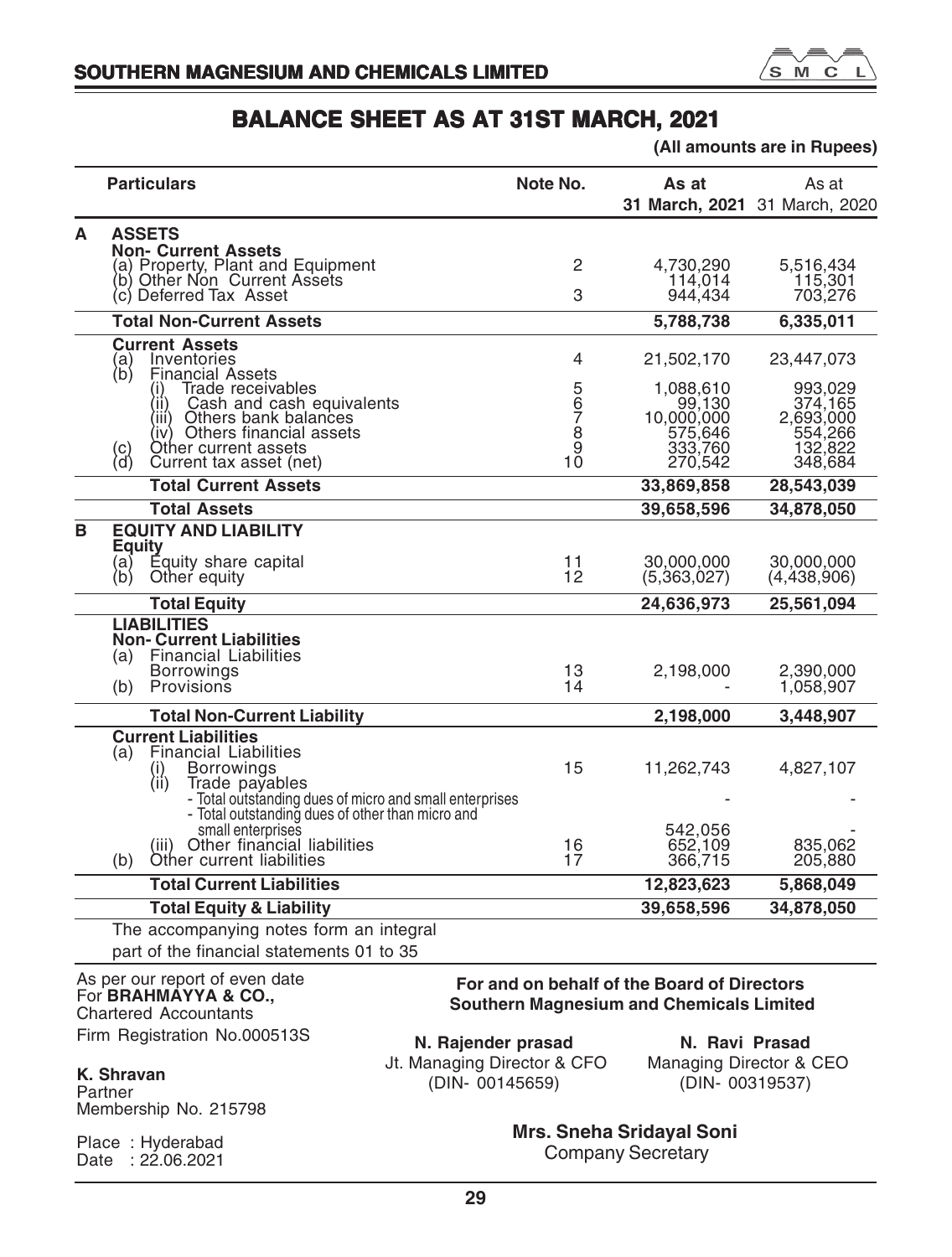

# **STATEMENT OF PROFIT AND LOSS FOR THE YEAR ENDED 31 MARCH 2021**

(All amounts are in Rupees)

|         |                                                                                                                       |                             | <b>Year Ended</b>                                                                              | Year Ended              |
|---------|-----------------------------------------------------------------------------------------------------------------------|-----------------------------|------------------------------------------------------------------------------------------------|-------------------------|
|         | <b>Particulars</b>                                                                                                    | <b>Notes</b>                | 31st March, 2021                                                                               | 31st March, 2020        |
| ı.      | <b>Revenue from operations</b>                                                                                        | 18                          | 20,123,960                                                                                     | 15,856,485              |
| II.     | <b>Other Income</b>                                                                                                   | 19                          | 257,874                                                                                        | 277,287                 |
| III.    | <b>Total Income</b>                                                                                                   |                             | 20,381,834                                                                                     | 16,133,772              |
| IV.     | <b>Expenses</b>                                                                                                       |                             |                                                                                                |                         |
|         | Cost of raw materials consumed                                                                                        | 20                          | 7,915,545                                                                                      | 6,081,193               |
|         | Changes in inventories of finished goods                                                                              |                             |                                                                                                |                         |
|         | and work-in-progress                                                                                                  | 21                          | 1,385,909                                                                                      | 228,539                 |
|         | Employee benefits expenses                                                                                            | 22                          | 7,187,201                                                                                      | 7,544,670               |
|         | Finance costs                                                                                                         | 23                          | 883,158                                                                                        | 849,597                 |
|         | Depreciation and amortization expenses                                                                                | 2                           | 964,985                                                                                        | 948,285                 |
|         | Other expenses                                                                                                        | 24                          | 3,210,316                                                                                      | 3,920,765               |
|         | <b>Total expenses (IV)</b>                                                                                            |                             | 21,547,113                                                                                     | 19,573,049              |
| V.      | Profit / (Loss) before Exceptional item and tax (III-IV)                                                              |                             | (1, 165, 279)                                                                                  | (3,439,277)             |
| VI.     | <b>Exceptional Items</b>                                                                                              |                             |                                                                                                |                         |
| VII.    | Profit/(Loss) before tax (V+VI)                                                                                       |                             | (1, 165, 279)                                                                                  | (3,439,277)             |
|         | <b>VIII. Tax Expenses</b>                                                                                             |                             |                                                                                                |                         |
|         | <b>Current Tax</b>                                                                                                    |                             |                                                                                                |                         |
|         | Relating to previous year                                                                                             |                             |                                                                                                | (653, 910)              |
|         | Deferred tax                                                                                                          |                             | (241, 158)                                                                                     | (476, 311)              |
| IX.     | Profit/(Loss) for the Period (VIII-IX)                                                                                |                             | (924, 121)                                                                                     | (2,309,056)             |
|         | <b>Other Comprehensive Income</b>                                                                                     |                             |                                                                                                |                         |
|         | (i) Items that will not be reclassified subsequently                                                                  |                             |                                                                                                |                         |
|         | to Profit or Loss Account                                                                                             |                             |                                                                                                |                         |
|         | (ii) Income Tax relating to Items that will not be                                                                    |                             |                                                                                                |                         |
|         | reclassified to profit or loss                                                                                        |                             |                                                                                                |                         |
| Χ.      | Total other Comprehensive Income for the period (VIII)<br>Total Comprehensive Income/(Loss) for the Period (VII+VIII) |                             |                                                                                                |                         |
|         |                                                                                                                       |                             | (924, 121)                                                                                     | (2,309,056)             |
| XI.     | Earning per equity share (Face value of Rs 10/- each)                                                                 |                             |                                                                                                |                         |
|         | (1) Basic<br>(2) Diluted                                                                                              |                             | (0.31)<br>(0.31)                                                                               | (0.77)<br>(0.77)        |
|         | The accompanying notes form an integral<br>part of the financial statements Note 1 to 35                              |                             |                                                                                                |                         |
|         |                                                                                                                       |                             |                                                                                                |                         |
|         | As per our report of even date<br>For BRAHMAYYA & CO.,<br><b>Chartered Accountants</b>                                |                             | For and on behalf of the Board of Directors<br><b>Southern Magnesium and Chemicals Limited</b> |                         |
|         | Firm Registration No.000513S                                                                                          | N. Rajender prasad          |                                                                                                | N. Ravi Prasad          |
|         |                                                                                                                       | Jt. Managing Director & CFO |                                                                                                | Managing Director & CEO |
|         | K. Shravan                                                                                                            | (DIN- 00145659)             |                                                                                                | (DIN- 00319537)         |
| Partner | Membership No. 215798                                                                                                 |                             |                                                                                                |                         |
|         |                                                                                                                       |                             | <b>Mrs. Sneha Sridayal Soni</b>                                                                |                         |
|         | Place: Hyderabad<br>Date: $2\dot{2} - 06 - 2021$                                                                      |                             | <b>Company Secretary</b>                                                                       |                         |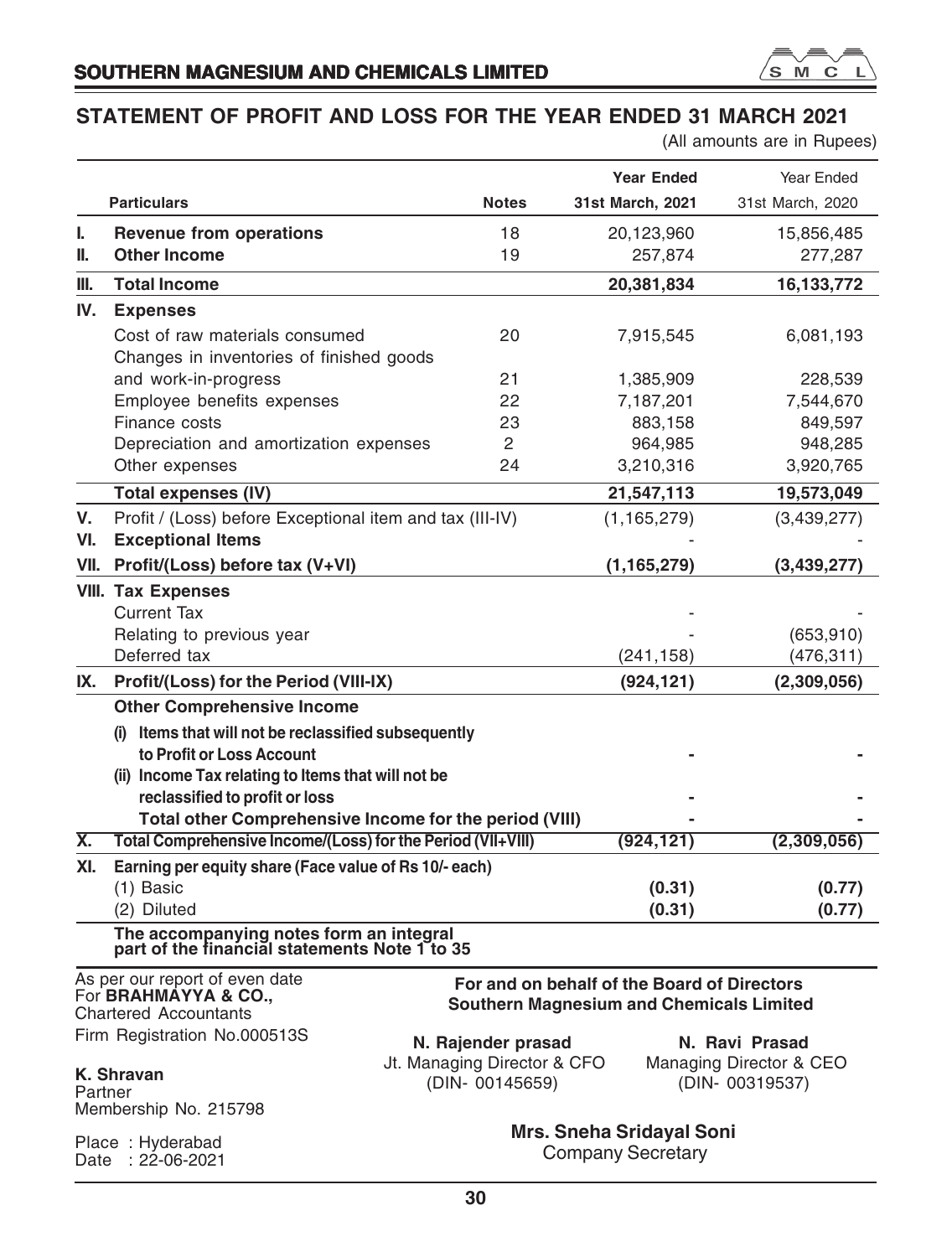# **EQUITY SHARE CAPITAL**

# **Statement of Changes in Equity**

# **A. Equity Share Capital**

| <b>Particulars</b>                             | No. of shares | Amount in  |
|------------------------------------------------|---------------|------------|
|                                                |               | Rs.        |
| Balance as at 1st April, 2019                  | 3,000,000     | 30,000,000 |
| Changes in Equity share capital during 2019-20 | 0             |            |
| Balance as at 31st March, 2020                 | 3,000,000     | 30,000,000 |
| Changes in Equity share capital during 2020-21 | $\Omega$      |            |
| Balance as at 31st March 2021                  | 3,000,000     | 30,000,000 |

# **B. Other Equity**

| <b>Particulars</b>                      | As at                    | As at         |
|-----------------------------------------|--------------------------|---------------|
|                                         | 31-03-2021               | 31-03-2020    |
| Surplus in statement of Profit and Loss |                          |               |
| <b>Opening Balance</b>                  | (4, 438, 906)            | (2, 129, 850) |
| Add: Profit / (Loss)                    | (924, 121)               | (2,309,056)   |
| Less: Appropriations                    | $\overline{\phantom{0}}$ |               |
| <b>Closing Balance</b>                  | (5,363,027)              | (4,438,906)   |

As per our report of even date For **BRAHMAYYA & CO.,** Chartered Accountants Firm Registration No.000513S

**For and on behalf of the Board of Directors Southern Magnesium and Chemicals Limited**

**N. Rajender prasad** Jt. Managing Director & CFO (DIN- 00145659)

**N. Ravi Prasad** Managing Director & CEO (DIN- 00319537)

**Mrs. Sneha Sridayal Soni**

Company Secretary

# **K. Shravan** Partner

Membership No. 215798

Place : Hyderabad Date : 22.06.2021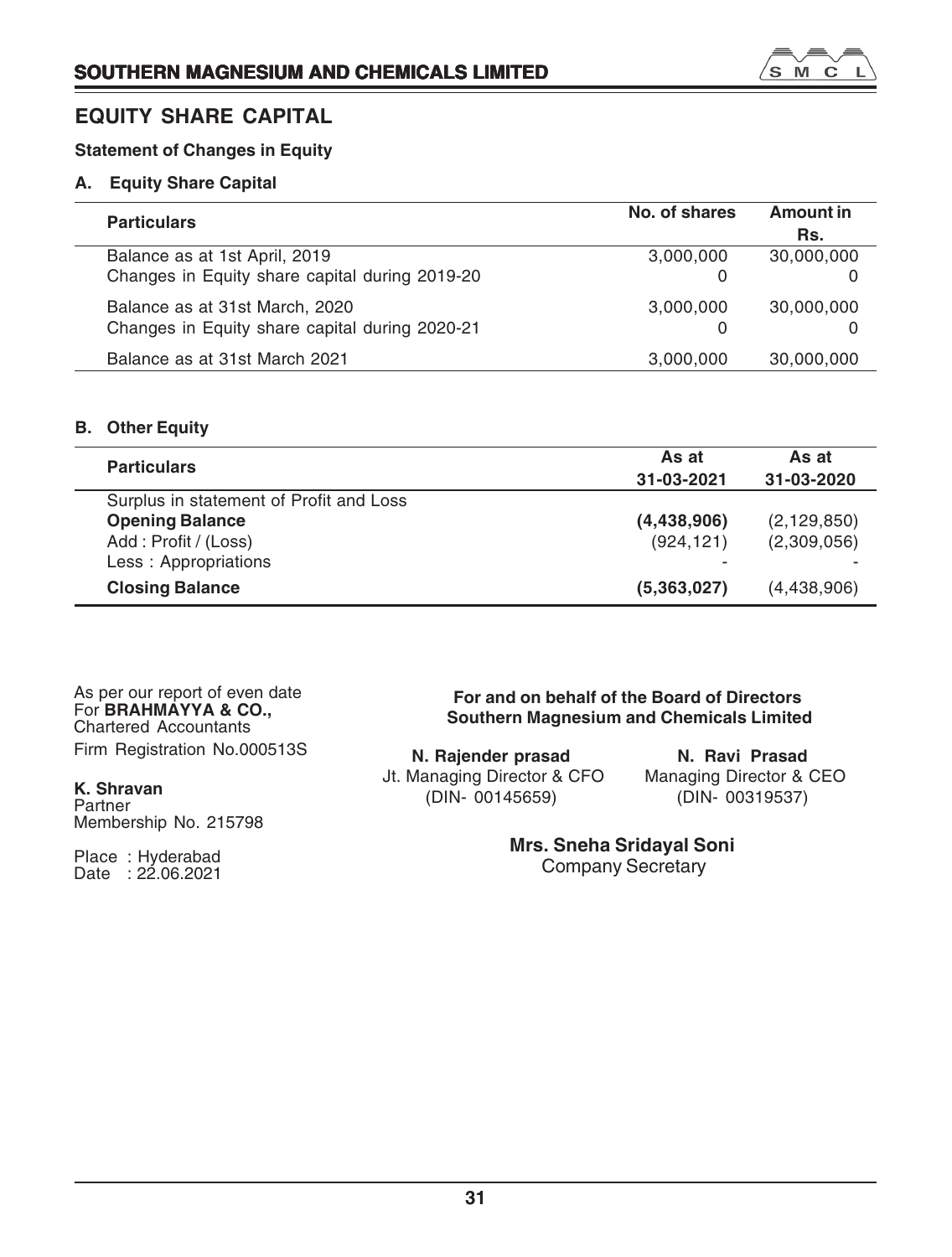

# **CASH FLOW STATEMENT FOR THE YEAR ENDED 31 MARCH 2021**

|                                                                                                                                                                                  |                                        | (All amounts are in Rupees)            |
|----------------------------------------------------------------------------------------------------------------------------------------------------------------------------------|----------------------------------------|----------------------------------------|
| SI.<br><b>Particulars</b><br>No.                                                                                                                                                 | For the year ended<br>31st March, 2021 | For the year ended<br>31st March, 2020 |
| Cash flows from/(used in) operating activities                                                                                                                                   |                                        |                                        |
| Net Profit/ (Loss) before tax                                                                                                                                                    | (1, 165, 279)                          | (3,439,277)                            |
| Adjustments for:                                                                                                                                                                 |                                        |                                        |
| Depreciation and amortisation expenses                                                                                                                                           | 964,985                                | 948,285                                |
| Interest Income                                                                                                                                                                  | (240, 129)                             | (265, 227)                             |
| Finance costs                                                                                                                                                                    | 883,158                                | 849,597                                |
| Operating Profit before working capital changes<br>Changes in operating assets and liabilities:                                                                                  | 442,735                                | (1,906,622)                            |
| (Increase) / Decrease in Inventories                                                                                                                                             | 1,944,903                              | (510, 910)                             |
| (Increase) / Decrease in Trade receivables                                                                                                                                       | (95,581)                               | 1,616,475                              |
| (Increase) / Decrease in financial and non financial assets                                                                                                                      | (221,030)                              | 862,118                                |
| Increase / (Decrease) in Trade payables                                                                                                                                          | 542,056                                |                                        |
| Increase / (Decrease) in financial liabilities and other liabilities                                                                                                             | (22, 118)                              | (3,027,615)                            |
| Increase / (Decrease) in Provisions                                                                                                                                              | (1,058,907)                            | 1,058,907                              |
| Cash generated/(used in) from Operations                                                                                                                                         | 1,532,057                              | (1,907,647)                            |
| Income tax paid (net of refunds)                                                                                                                                                 | (78, 142)                              | 649,553                                |
| Net Cash generated from operating activities (A)                                                                                                                                 | 1,610,199                              | (2,557,201)                            |
| Cash flows from/(used in) investing activities                                                                                                                                   |                                        |                                        |
| Purchase of property, plant and equipment                                                                                                                                        | (178, 841)                             | (2,252,947)                            |
| Interest received                                                                                                                                                                | 240.129                                | 265,227                                |
| Movment in other bank balances                                                                                                                                                   | (7,307,000)                            | 3,525,000                              |
| Net Cash generated from/(used in) investing activities (B)                                                                                                                       | (7, 245, 712)                          | 1,537,280                              |
| Cash flows from/(used in) Financing activities                                                                                                                                   |                                        |                                        |
| Repayment of Borrowings                                                                                                                                                          | (192,000)                              | (265,000)                              |
| Proceeds/(Repayment) from Current borrowings<br>Interest paid                                                                                                                    | 6,435,636<br>(883, 158)                | 1,997,352<br>(849, 597)                |
| Net cash used in financing activities (C)                                                                                                                                        | 5,360,478                              | 882,755                                |
| Net increase/(decrease) in cash and cash equivalents (A+B+C)<br>Cash and cash equivalents as at the beginning of the year<br>Cash and cash equivalents as at the end of the year | (275, 035)<br>374,165<br>99,130        | (137, 166)<br>511,331<br>374,165       |

Reconciliation of cash and cash equivalents as per the statement of cash flow

| Cash and cash equivalents at the end of the year | As at<br>31st March, 2021 | As at<br>31st March, 2020 |
|--------------------------------------------------|---------------------------|---------------------------|
| Cash on hand<br>Current accounts                 | 55,678<br>43.452          | 235.971<br>138.194        |
| Total                                            | 99.130                    | 374,165                   |

# As per our report of even date For **BRAHMAYYA & CO.,** Chartered Accountants Firm Registration No.000513S

# **K. Shravan**

Partner Membership No. 215798

Place : Hyderabad Date : 22.06.2021

**For and on behalf of the Board of Directors Southern Magnesium and Chemicals Limited**

**N. Rajender prasad** Jt. Managing Director & CFO (DIN- 00145659)

**N. Ravi Prasad** Managing Director & CEO (DIN- 00319537)

**Mrs. Sneha Sridayal Soni** Company Secretary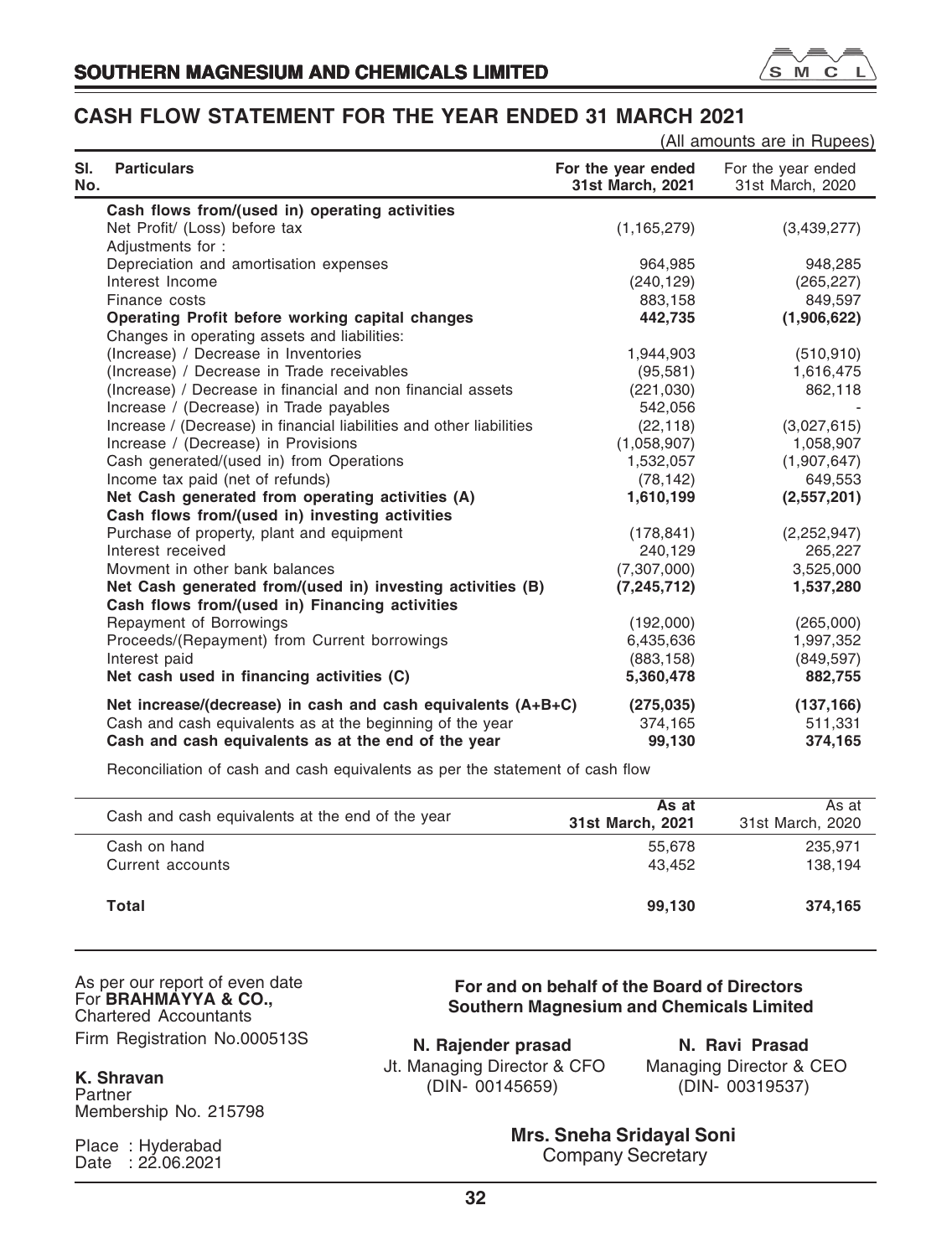

# **SIGNIFICANT ACCOUNTING POLICIES AND NOTES TO THE FINANCIAL STATEMENTS**

# **Corporate Information**

Southern Magnesium & Chemicals Limited (SMCL or "the Company) is promoted by Dr. N B Prasad and family. The Company is in the business of manufacturing magnesium metal, in a joint venture with the Andhra Pradesh Industrial Development Corporation. The Company diversified its business into production of various downstream products like magnesium granules, magnesium powder, magnesium alloy and magnesium extrusion.

# **1. Basis of Preparation of Financial Statements:**

# **Statement of compliance**

These financial statements have been prepared in accordance with the Indian Accounting Standards (Ind AS) as specified under section 133 of the Companies Act 2013 read together with the Rule 4 of Companies (Indian Accounting Standards) Rules,2015 as amended by Companies (Indian Accounting Standards) Amendment Rules 2016 to the extent applicable and the other relevant provisions of the Act, pronouncements of the regulatory bodies applicable to the Company. The accounting policies are applied consistently to all the periods presented in the financial statements.

The Financial statements of the Company for the year ended 31 March,2021 were approved by the Board of Directors on 22nd June,2021.

These financial statements have been prepared by the Company as a going concern on the basis of relevant Ind AS that are effective or elected for early adoption at the Company's annual reporting date, 31 March 2021. The accounting policies are applied consistently to all the periods presented in the financial statements. The financial statements have been prepared on a historical cost basis, except for financial instruments which have been measured at fair value at the end of each reporting period, as explained in the accounting policies mentioned below.

# **1.1 Current Vs Non-current classifications:**

All assets and liabilities have been classified as current or non-current as per the Company's normal operating cycle and other criteria set out in the Schedule III (Division II) to the Companies Act, 2013. Based on the nature of products and the time between the acquisition of assets for processing and their realization in cash and cash equivalents, the Company has ascertained its operating cycle as 12 months for the purpose of current or non-current classification of assets and liabilities.

# **1.2 Significant Accounting Policies**

# **a. Property, Plant and Equipment:**

An item of property, plant and equipment that qualifies as an asset is measured on initial recognition at cost. Following initial recognition, items of property, plant and equipment other than land are carried at their cost less accumulated depreciation and accumulated impairment losses. Freehold land is carried at cost of acquisition.

The cost of an item of property, plant and equipment comprises the purchase price and any cost attributable to bring the asset to its location and working condition for its intended use. Borrowing costs relating to acquisition of property, plant and equipment which take substantial period of time to get ready for its intended use are also included to the extent they relate to the period till such assets are ready to put to use.

Subsequent costs are included in the asset's carrying amount or recognized as a separate asset, as appropriate, only when it is probable that future economic benefits associated with the item will flow to the Company and the cost of the item can be measured reliably. Costs in nature of repairs and maintenance are recognized in the Statement of Profit and Loss as and when incurred.

# **Depreciation and Amortization Expense**

Depreciation is provided on Straight Line Method on the assets over the useful lives specified in Schedule II to the Companies Act, 2013. Depreciation on additions is being provided on pro rata basis from the date of such additions. Depreciation on assets sold, discarded or demolished during the year is being provided up to the date on which such assets are sold, discarded or demolished.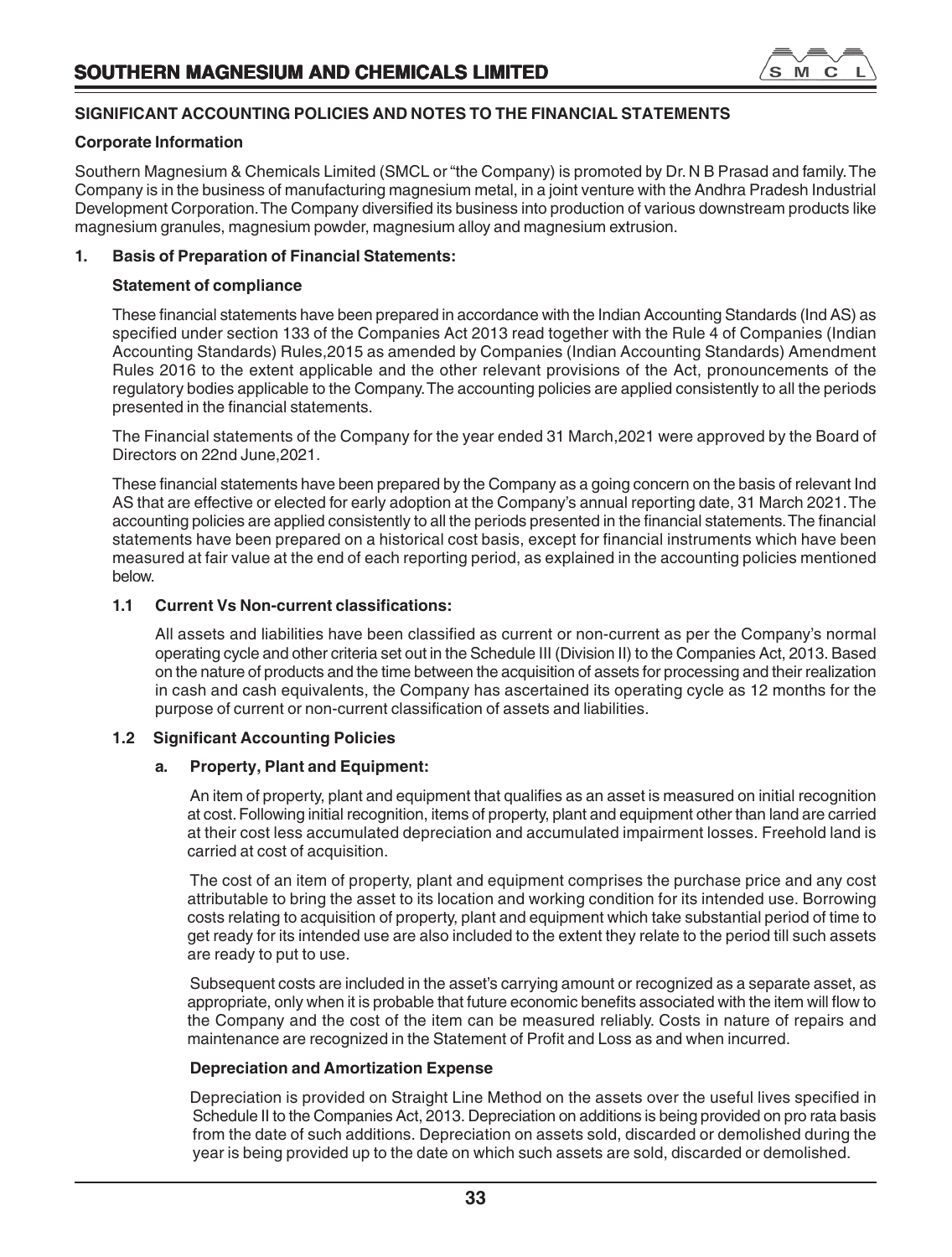

# **b. Impairment of Assets:**

In accordance with Ind AS 36, the company assesses at each Balance Sheet date whether there is any indication that an asset may be impaired. An asset is treated as impaired when the carrying cost exceeds its recoverable value. An impairment loss is charged to the Statement of Profit and Loss in the year in which an asset is identified as impaired. The impairment loss recognized in a prior accounting period is reversed if there has been a change in the estimate of recoverable amount.

# **c. Valuation of Inventories:**

Inventories are valued at the lower of cost and net realizable value. Cost is arrived at by using weighted average method and includes all costs of purchases, conversion and other costs incurred in bringing the inventories to their present location and condition.

# **d. Financial Instruments**

A financial instrument is any contract that gives rise to a financial asset of one entity and a financial liability or equity instrument of another entity.

# **I. Financial Assets**

# **Initial recognition and measurement**

All financial instruments are recognized initially at fair value plus, in the case of financial assets not recorded at fair value through profit & loss account transaction costs that are attributable to the acquisition of the financial asset, purchase or sales of financial assets that require delivery of assets within a time frame established by regulation or convention in the market place are recognized on the trade date i.e. the date that the company commits to purchase or sell the asset.

# **Subsequent Measurement**

For the purpose of subsequent measurement financial assets are classified as measured at:

- 1) Amortized Cost
- 2) Fair value through profit and loss(FVTPL)
- 3) Fair value through other comprehensive income(FVTOCI)

# **Financial Asset measured at amortized cost**

Financial Assets held within a business model whose objective is to hold financial assets in order to collect contractual cash flows and the contractual terms of the financial asset give rise on specified dates to cash flows that are solely payments of principal and interest on the principal amount outstanding are measured at amortized cost using effective interest rate (EIR) method. The EIR amortization is recognized as finance income in the statement of Profit &Loss. The company while applying above criteria has classified all the financial assets at amortized cost.

# **Financial Assets Measured at fair value through other comprehensive income**

Financial assets that are held within a business model whose objective is achieved by both, selling financial assets and collecting contractual cash flows that are solely payment so principal and interest ,are subsequently measured at fair value through other comprehensive income. Fair value movements are recognized in the other comprehensive income(OCI). Interest income measured using the EIR method and impairment losses, if any are recognized in the Statement of Profit and Loss. On de-recognition, cumulative gain or loss previously recognized in OCI is reclassified from the equity to' other income' in the Statement of Profit and Loss.

# **Financial Assets at fair value through profit or loss (FVTPL)**

Financial Asset are measured at fair value through Profit & Loss if it does not meet the criteria for classification as measured at amortized cost or at FVTOCI. All fair value changes are recognized in the statement of profit & loss.

# **De-recognition of Financial Assets**

The Company de-recognizes a financial asset when the contractual rights to the cash flows from the financial asset expire, or it transfers the contractual rights to receive the cash flows from the asset.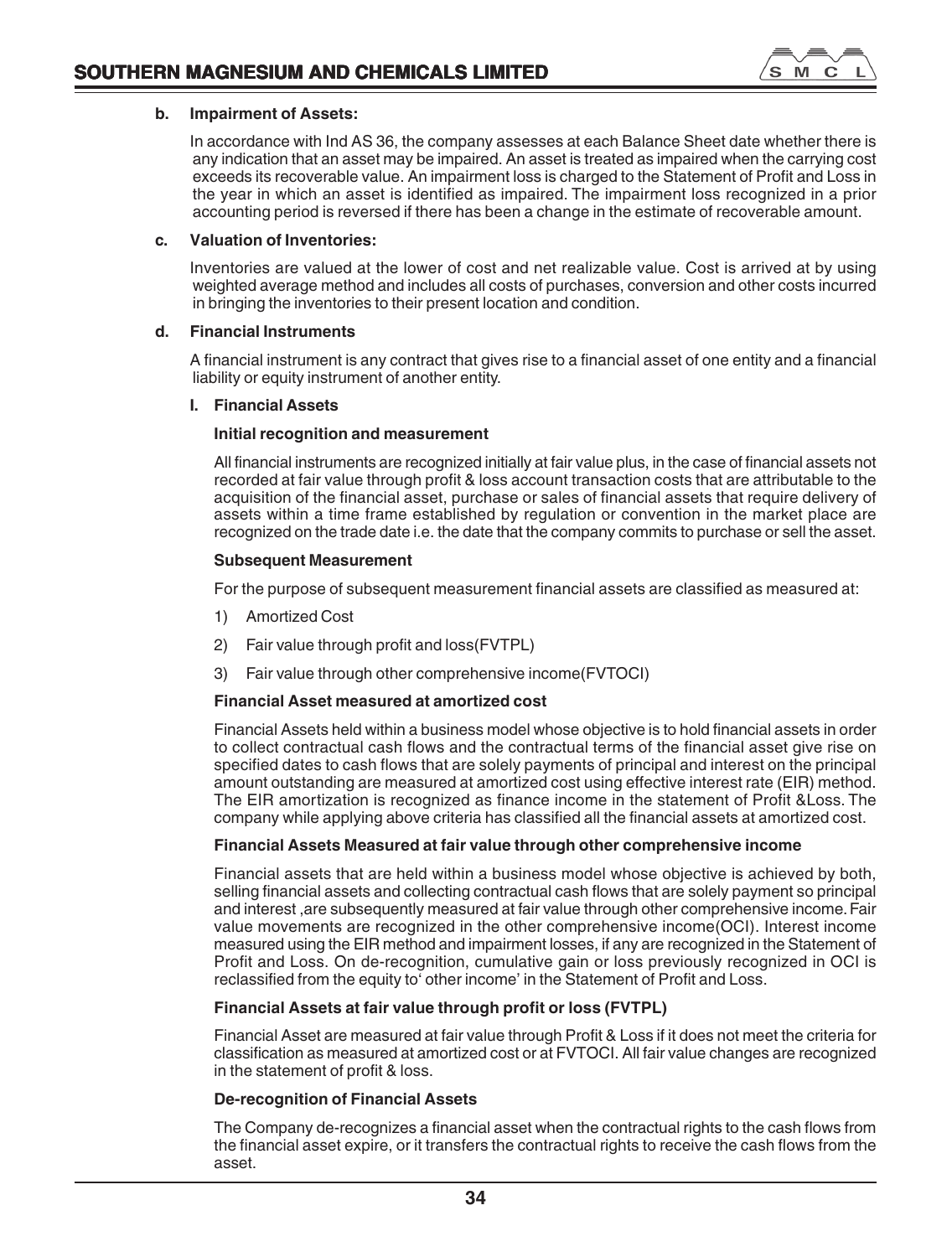

# **II. Financial Liabilities.**

# **Initial recognition and measurement**

Financial liabilities are recognized initially at fair value plus any transaction cost that are attributable to the acquisition of the financial liability except financial liabilities at FVTPL that are measured at fairvalue.

# **Subsequent Measurement**

Financial liabilities are subsequently measured at amortized cost using the EIR method. Financial liabilities carried at fair value through profit or loss are measured at fair value with all changes in fair value recognized in the Statement of Profit and Loss.

# **Financial Liabilities at amortized cost**

Amortized cost for financial liabilities represents amount at which financial liability is measured at initial recognition minus the principal repayments, plus or minus the cumulative amortization using the effective interest method of any difference between the initial amount and the maturity amount. All the financial liabilities of the company are subsequently measured at amortized cost using Effective Interest method.

# **De recognition of Financial Liabilities**

A financial liability shall be de-recognized when, and only when, it is extinguished i.e. when the obligation specified in the contract is discharged or canceled or expires.

# **e. Leases**

The Company assesses at contract inception whether a contract is, or contains, a lease. That is, if the contract conveys the right to control the use of an identified asset for a period of time in exchange for consideration.

At the date of commencement of lease, the Company recognises a Right-of-use asset ("ROU") and a corresponding liability for all lease arrangements in which it is a lessee, except for leases with the term of twelve months or less (short term leases) and low value leases. For short term and low value leases, the Company recognises the lease payment as an operating expense on straight line basis over the term of lease.

Right-of-use assets are depreciated from the commencement date on a straight-line basis over the shorter of the lease term and useful life of the underlying asset.

The lease liability is initially measured at amortised cost at the present value of the future lease payments. The lease payments are discounted using the interest rate explicit in the lease or, if not readily determinable, using the incremental borrowing rates in the country of domicile of these leases.

# **f. Foreign Exchange Transactions:**

Transactions denominated in foreign currency are accounted for initially at the exchange rate prevailing on the date of transaction. Foreign Currency monetary Assets and Liabilities are translated at year end exchange rates. Fluctuations, if any, due to change in exchange rates between the dates of transactions and the dates of crystallisation are debited / credited to Statement of Profit & Loss.

# **g. Revenue Recognition**

Revenue is measured at the fair value of consideration received or receivable and is recognized to the extent that it is probable that the economic benefits will flow to the Company

# **Sale of goods**

Revenue from sale of goods is recognized when all the significant risks and rewards of ownership in the goods are transferred to the buyer. Revenue is measured at fair value of the consideration received or receivable, Amount disclosed as revenue are excluding goods and service tax (GST), sales tax or value added taxes or service taxes or duties collected on behalf of the government, and net off returns, trade discounts, rebates and any amount collected on behalf of third parties.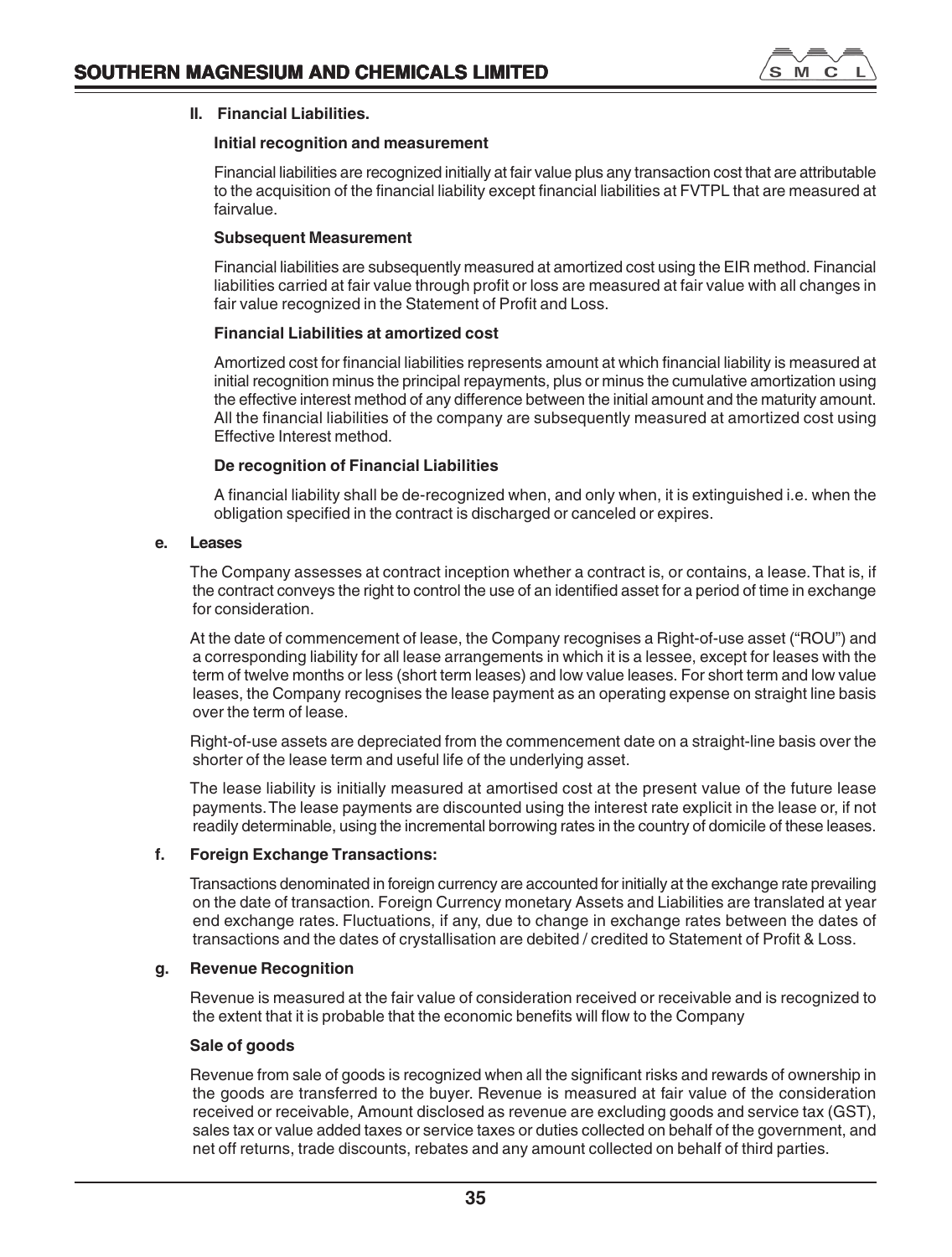

# **Interest/ Dividend**

Interest Income is recognized using the Effective interest rate (EIR) method. Dividend income is recognized when right to receive is established.

# **h. Borrowing Costs:**

Borrowing costs attributable to the acquisition or construction of qualifying assets are capitalized as part of the cost of such assets. A qualifying asset is one that necessarily takes substantial period of time to get ready for intended use. All other borrowing costs are charged to revenue.

# **i. Provisions, Contingent Liabilities and Contingent Assets:**

Provisions involving substantial degree of estimation in measurement are recognized when there is a present obligation as a result of past events and it is probable that there will be an out flow of resources. Contingent Liabilities are not recognized but are disclosed in the notes on accounts. Contingent Assets are neither recognized nor disclosed in the financial statements.

# **j. Income Taxes**

Income tax expense for the year comprises of current tax and deferred tax. It is recognized in the Statement of Profit and Loss except to the extent it relates to a business combination or to an item which is recognized directly in equity or in other comprehensive income.

**Current tax** is the expected tax payable/receivable on the taxable income/ loss for the year using applicable tax rates at the Balance Sheet date, and any adjustment to taxes in respect of previous years. Interest income/ expenses and penalties, if any, related to income tax are included in current tax expense.

**Deferred tax** is recognized in respect of temporary differences between the carrying amount of assets and liabilities for financial reporting purposes and the corresponding amounts used for taxation purposes using tax rates enacted, or substantively enacted, by the end of the reporting period.

# **k. Earnings Per Share**

The Company presents basic and diluted earnings per share ("EPS") data for its ordinary shares. Basic EPS is calculated by dividing the profit or loss attributable to ordinary shareholders of the Company by the weighted average number of ordinary shares outstanding during the period. Diluted EPS is determined by adjusting the profit or loss attributable to ordinary shareholders and the weighted average number of ordinary shares outstanding for the effects of all dilutive potential ordinary shares, which includes all stock options granted to employees.

# **l. Critical Accounting Estimates and Judgments**

The preparation of financial statements is in conformity with generally Accepted Accounting Principles require management to make estimates and assumptions that affect the reported amounts of assets and liabilities and disclosure of contingent liabilities at the date of the financial statements and the result of operations during the reporting period. Although these estimates are based upon management's best knowledge of current events and actions, actual results could differ from these estimates. Revisions in accounting estimates are recognized prospectively.

The areas involving critical estimates or judgments are –

- Estimates of Useful life of Property, plant and equipment and intangibles
- Measurement of defined benefit obligation
- Recognition of deferred taxes
- Estimation of impairment
- Estimation of provision and contingent liabilities

# **1.3 Recent Accounting Pronouncements**

On March 24th, 2021, The Ministry of Corporate affairs (MCA) through notification amended schedule no. 3 of the Companies Act, 2013. The Amendment revise division No.I, II & III of schedule 3 and are applicable from April 1, 2021. The Amendments of extensive and the Company will avaluate the same to give effect to them as require by law.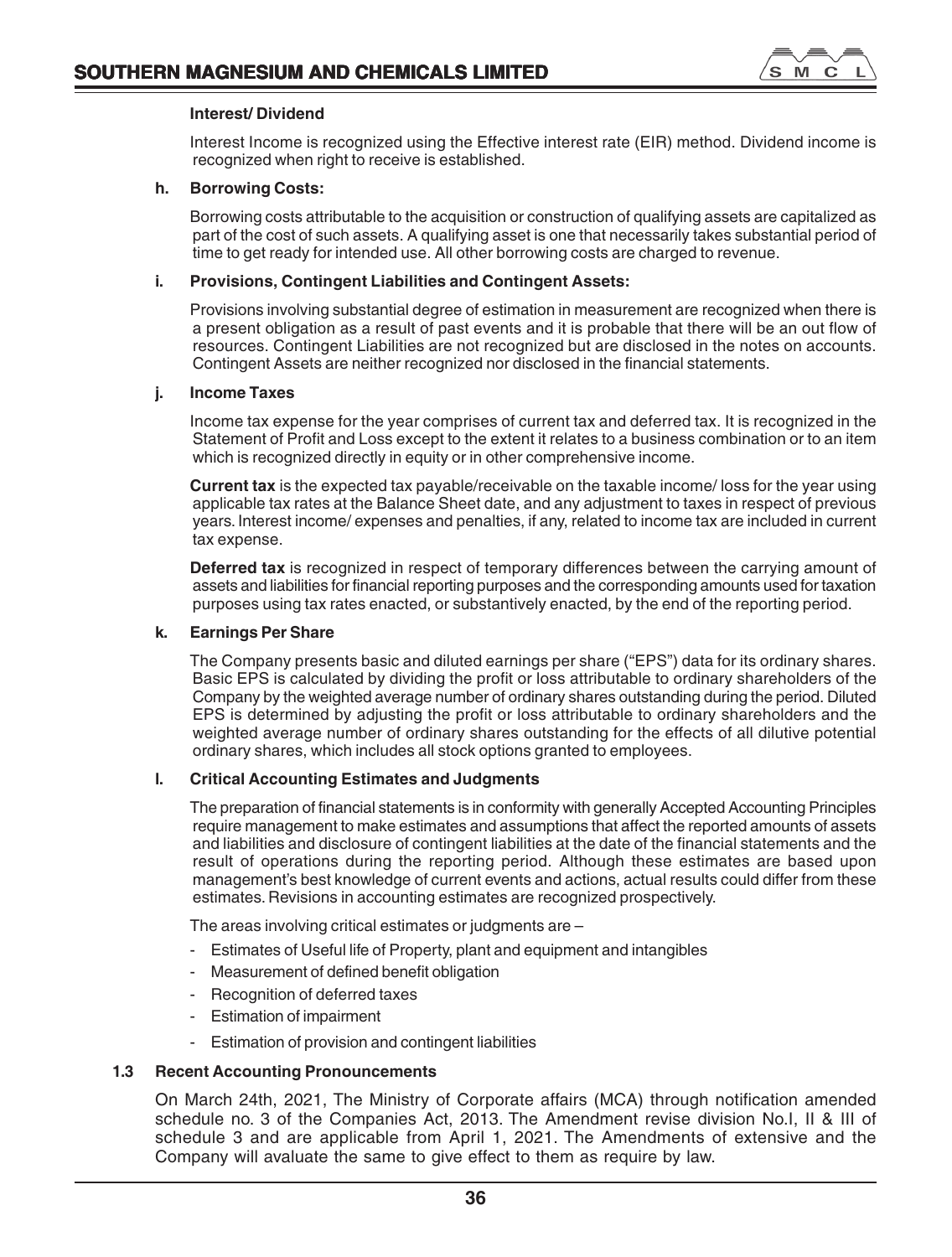# NOTES FORMING PART OF FINANCIAL STATEMENTS FOR THE YEAR ENDED 31 MARCH, 2021 **NOTES FORMING PART OF FINANCIAL STATEMENTS FOR THE YEAR ENDED 31 MARCH, 2021**

2. Property. Plant & Equipment

(All amounts are in Bunees)

| 2. Property, Plant & Equipment                                                                                          |                     |                                 |                                        |                       |                    |                     |                    | (All amounts are in Rupees) |                     |
|-------------------------------------------------------------------------------------------------------------------------|---------------------|---------------------------------|----------------------------------------|-----------------------|--------------------|---------------------|--------------------|-----------------------------|---------------------|
|                                                                                                                         |                     |                                 | GROSS BLOCK                            |                       |                    | DEPRECIATION        |                    |                             | NET BLOCK           |
| <b>Particulars</b>                                                                                                      | 01.04.2020<br>As at | during the<br>Additions<br>year | Duringthe<br>Deletions<br>year         | 31.03.2021<br>Asat    | 01.04.2020<br>Upto | For the<br>year     | 31.03.2021<br>Upto | 31.03.2021<br>As at         | 31.03.2020<br>As at |
| (A) Tangible Assets                                                                                                     |                     |                                 |                                        |                       |                    |                     |                    |                             |                     |
| (i) Land: - Factory                                                                                                     | 235,862             |                                 | ٠                                      | 235,862               |                    |                     |                    | 235,862                     | 235,862             |
| (ii) Buildings:                                                                                                         |                     |                                 |                                        |                       |                    |                     |                    |                             |                     |
| (a) Factory                                                                                                             | 4,135,121           |                                 | Ŧ                                      | 4,135,121             | 3,431,165          | 103,264             | 3,534,429          | 600,692                     | 703,956             |
| (b) Non-Factory                                                                                                         | 2,497,589           |                                 |                                        | 2,497,589             | 1,106,491          | 40,296              | 1,146,787          | 1,350,802                   | 1,391,098           |
| (iii) Plant and Machinery                                                                                               | 1,412,203           | 25,000                          |                                        | 1,437,203             | 1,337,642          | 1,009               | 1,338,651          | 98,552                      | 74,561              |
|                                                                                                                         | 132,946             |                                 |                                        | 132,946               | 94,238             | 4,750               | 98,988             | 33,958                      | 38,708              |
|                                                                                                                         | 410,491             |                                 |                                        | 410,491               | 390,216            |                     | 390,216            | 20,275                      | 20,275              |
| (iv) Electrical Installations<br>(v) Weighing Machines<br>(vi) Fire Fighting Equipment<br>(vii) Data Processing Equipme | 29,810              |                                 |                                        | 29,810                | 28,319             |                     | 28,319             | 1,491                       | 1,491               |
| ipment                                                                                                                  | 125,346             |                                 |                                        | 125,346               | 119,079            |                     | 119,079            | 6,267                       | 6,267               |
| (viii)Lab Equipment                                                                                                     | 814, 615            |                                 |                                        | 814,615               | 773,884            |                     | 773,884            | 40,731                      | 40,731              |
| (ix) Furniture and Fixtures                                                                                             | 268,084             |                                 |                                        | 268,084               | 247,835            | 1,805               | 249,640            | 18,444                      | 20,249              |
| (x) Vehicles                                                                                                            | 4,976,398           | 68,000                          |                                        | 5,044,398             | 2,139,185          | 787,183             | 2,926,368          | 2,118,030                   | 2,837,213           |
| (xi) Office equipment                                                                                                   | 616,648             | 85,841                          |                                        | 702,489               | 470,625            | 26,678              | 497,303            | 205,186                     | 146,023             |
| Total                                                                                                                   | 15,655,113          | 178,841                         |                                        | 15,833,954 10,138,679 |                    | 964,985             | 11,103,664         | 4,730,290                   | 5,516,434           |
| <b>Previous Year</b>                                                                                                    | 13,402,166          | 2,252,947                       |                                        | 15,655,113            | 9,190,385          | 948,285             | 10,138,679         | 5,516,434                   | 4.211.771           |
|                                                                                                                         |                     |                                 | GROSS BLOCK                            |                       |                    | <b>DEPRECIATION</b> |                    |                             | NET BLOCK           |
| <b>Particulars</b>                                                                                                      | 01.04.2020<br>As at | during the<br>Additions<br>year | <b>During the</b><br>Deletions<br>year | 31.03.2021<br>Asat    | 31.03.2020<br>Upto | For the<br>year     | 31.03.2021<br>Upto | 31.03.2021<br>As at         | 31.03.2020<br>As at |
| (b) Intangible Assets<br>Process Knowhow                                                                                | 500,000             |                                 |                                        | 500,000               | 500,000            |                     | 500,000            |                             |                     |
| Total                                                                                                                   | 500,000             |                                 |                                        | 500,000               | 500,000            |                     | 500,000            |                             |                     |
| <b>Previous Year</b>                                                                                                    | 500,000             |                                 |                                        | 500,000               | 500,000            |                     | 500,000            |                             |                     |

# **SOUTHERN MAGNESIUM AND CHEMICALS LIMITED**

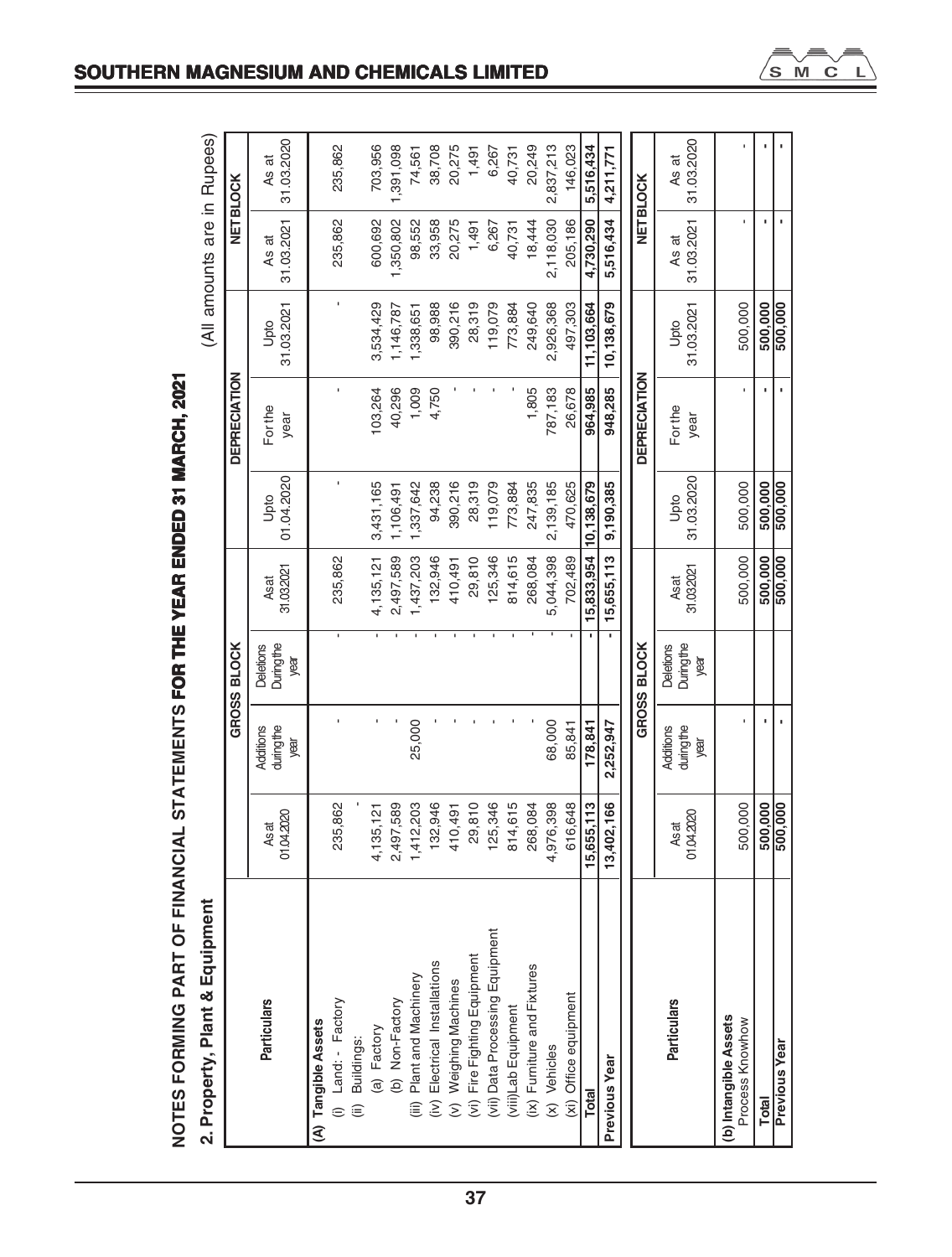

# **NOTES FORMING PART OF FINANCIAL STATEMENTS FOR THE YEAR ENDED 31 MARCH, 2021**

| 3 | <b>Deferred Tax Asset (Net)</b>                   |                             | (All amounts are in Rupees) |
|---|---------------------------------------------------|-----------------------------|-----------------------------|
|   | <b>Particulars</b>                                | As at                       | As at                       |
|   |                                                   | 31 March 2021 31 March 2020 |                             |
|   | <b>Deferred Tax Asset</b>                         |                             |                             |
|   | <b>MAT Credit</b>                                 | 834,354                     | 834,354                     |
|   | On Expenses Allowed on Payment basis              | 33,041                      | 299,061                     |
|   | On Unused Carry forward Losses                    | 437,700                     | 0                           |
|   | <b>Gross Deferred Tax Asset</b>                   | 1,305,095                   | 1,133,415                   |
|   | <b>Deferred Tax Liability</b>                     |                             |                             |
|   | On Property, Plant and Equipment                  | 360,661                     | 430,139                     |
|   | Gross Deferred Tax Liability                      | 360,661                     | 430,139                     |
|   | Net Defrred Tax Asset/(Liability)                 | 944,434                     | 703,276                     |
| 4 | <b>INVENTORIES:</b>                               |                             |                             |
|   |                                                   | As at                       | As at                       |
|   | <b>Particulars</b>                                | 31 March 2021 31 March 2020 |                             |
|   | Raw materials<br>(i)                              | 13,556,943                  | 14,115,937                  |
|   | (ii) Finished goods                               | 7,945,227                   | 9,331,136                   |
|   |                                                   |                             |                             |
|   | <b>TOTAL</b>                                      | 21,502,170                  | 23,447,073                  |
| 5 | <b>TRADE RECEIVABLES</b>                          |                             |                             |
|   | <b>Particulars</b>                                | As at                       | As at                       |
|   |                                                   | 31 March 2021 31 March 2020 |                             |
|   | Secured<br>А.                                     | 0                           | 0                           |
|   | В.<br>Unsecured                                   |                             |                             |
|   | i.Considered good                                 | 1,088,610                   | 991,200                     |
|   | ii.Significant increase in credit risk            | 701,830                     | 701,830                     |
|   | iii.Credit Impaired                               |                             |                             |
|   | Less: Provision for doubtfull allowance           | 701,830                     | 700,000                     |
|   | <b>TOTAL</b>                                      | 1,088,610                   | 993,030                     |
| 6 | <b>CASH AND CASH EQUIVALENTS</b>                  |                             |                             |
|   | <b>Particulars</b>                                | As at                       | As at                       |
|   |                                                   | 31 March 2021 31 March 2020 |                             |
|   | Cash on hand<br>i)                                | 55,678                      | 235,971                     |
|   | Balances with banks in Current Accounts<br>ii)    | 43,452                      | 138,194                     |
|   | <b>TOTAL</b>                                      | 99,130                      | 374,165                     |
|   | <b>OTHER BANK BALANCES</b>                        |                             |                             |
|   |                                                   | As at                       | As at                       |
|   | <b>Particulars</b>                                |                             | 31 March 2021 31 March 2020 |
|   | <b>Balances with Bank</b>                         |                             |                             |
|   | - Margin money deposits (on Bank Gaurantees) with |                             |                             |
|   | balance maturity of less than 3 Months            | 10,000,000                  | 2,693,000                   |
|   | <b>TOTAL</b>                                      | 10,000,000                  | 2,693,000                   |
|   |                                                   |                             |                             |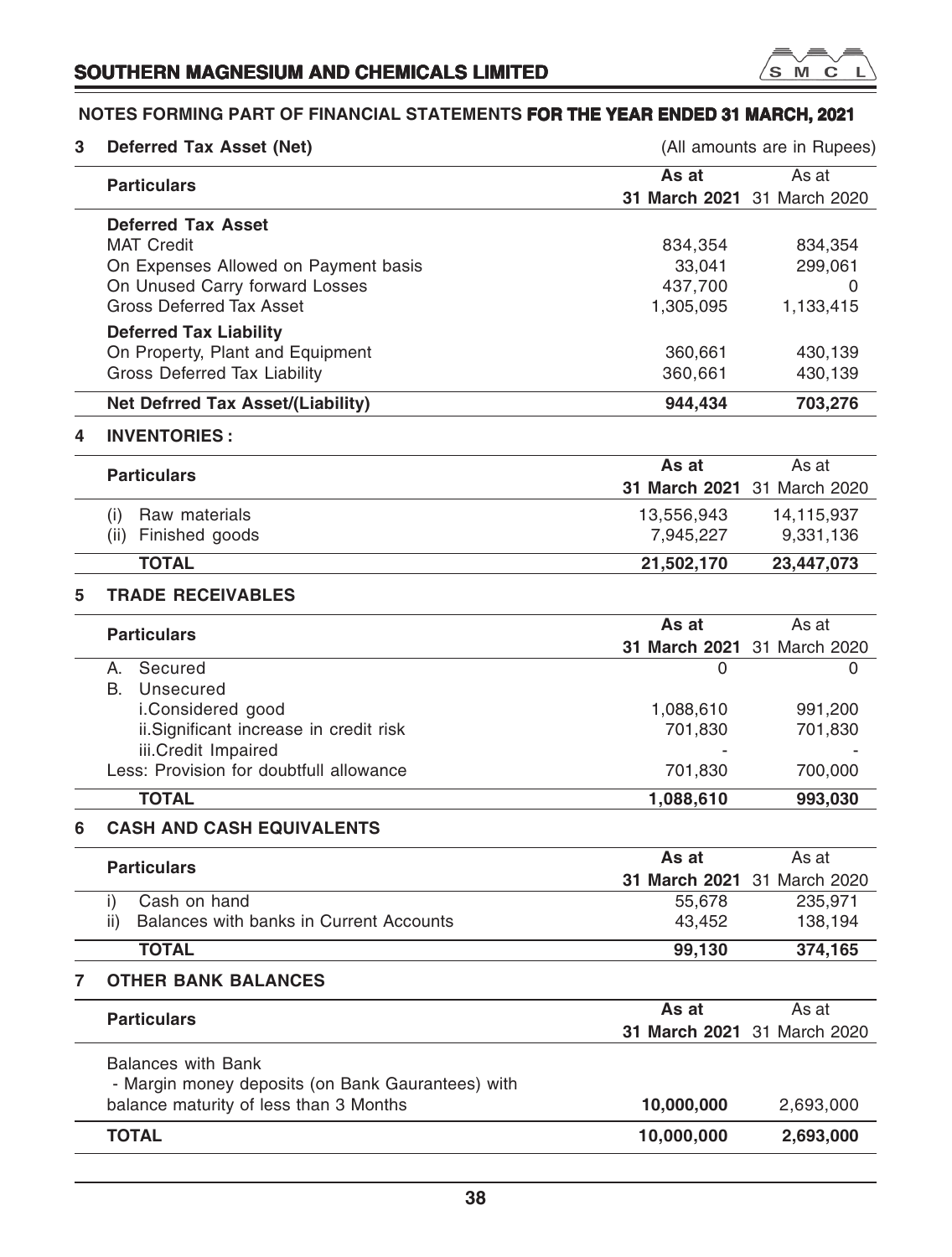# **NOTES FORMING PART OF FINANCIAL STATEMENTS FOR THE YEAR ENDED 31 MARCH, 2021**

 $^{\prime}$ s M  $\mathbb{C}$ 

| 8. | <b>OTHER FINANCIAL ASSETS</b> |                             | (All amounts are in Rupees) |
|----|-------------------------------|-----------------------------|-----------------------------|
|    | <b>Particulars</b>            | As at                       | As at                       |
|    |                               | 31 March 2021 31 March 2020 |                             |
|    | (i) Interest receivable       | 454.450                     | 267,070                     |
|    | (ii) Deposits Recoverable     | 117.196                     | 287,196                     |
|    | (iii) Advances to Staff       | 4.000                       |                             |
|    | <b>TOTAL</b>                  | 575.646                     | 554.266                     |

# **9 OTHER CURRENT ASSETS**

| <b>Particulars</b>                              | As at                       | As at   |
|-------------------------------------------------|-----------------------------|---------|
|                                                 | 31 March 2021 31 March 2020 |         |
| Advance for purchase of raw material and stores | 8.222                       | 8.222   |
| <b>Prepaid Expenses</b><br>(ii)                 | 70.304                      | 43.142  |
| (iii) Balance with Central Excise and others    | 10.208                      | 10.208  |
| (iv) GST Receivable                             | 245.026                     | 71.250  |
| <b>TOTAL</b>                                    | 333,760                     | 132.822 |

# **10 CURRENT TAX ASSET (Net)**

| <b>Particulars</b>              | As at<br>31 March 2021 31 March 2020 | As at   |
|---------------------------------|--------------------------------------|---------|
| Income tax (Net of Advance tax) | 270.542                              | 348.684 |
| Total                           | 270.542                              | 348,684 |

# **11 EQUITY SHARE CAPITAL**

| <b>Particulars</b>                                                                                                                     | As at<br>31 March 2021 31 March 2020 | As at                    |
|----------------------------------------------------------------------------------------------------------------------------------------|--------------------------------------|--------------------------|
| Authorised:<br>40,00,000 - Equity Shares of Rs 10/- each<br>10,00,000 - 5% Redeemable Cumulative Preference<br>Shares of Rs 10/- each. | 40,000,000<br>10,000,000             | 40,000,000<br>10,000,000 |
| <b>Issued Subscribed &amp; Fully Paid Up</b>                                                                                           |                                      |                          |
| 30,00,000 - Equity Shares of Rs 10/- each, fully paid up                                                                               | 30,000,000                           | 30,000,000               |
| Total                                                                                                                                  | 30,000,000                           | 30,000,000               |

# **11 (a)Reconciliation of the number of shares.**

| <b>Particulars</b>                                                            |                | As at 31st March 2021                                       |            | As at 31st March 2020 |
|-------------------------------------------------------------------------------|----------------|-------------------------------------------------------------|------------|-----------------------|
|                                                                               | <b>Nos</b>     | Amount                                                      | <b>Nos</b> | Amount                |
| Shares outstanding at the beginning of the year<br>Add: Issue during the year | 3.000.000<br>۰ | 30,000,000 3,000,000 30,000,000<br>$\overline{\phantom{a}}$ | -          |                       |
| Shares outstanding at the end of the year                                     | 3,000,000      | 30,000,000                                                  |            | 3,000,000 30,000,000  |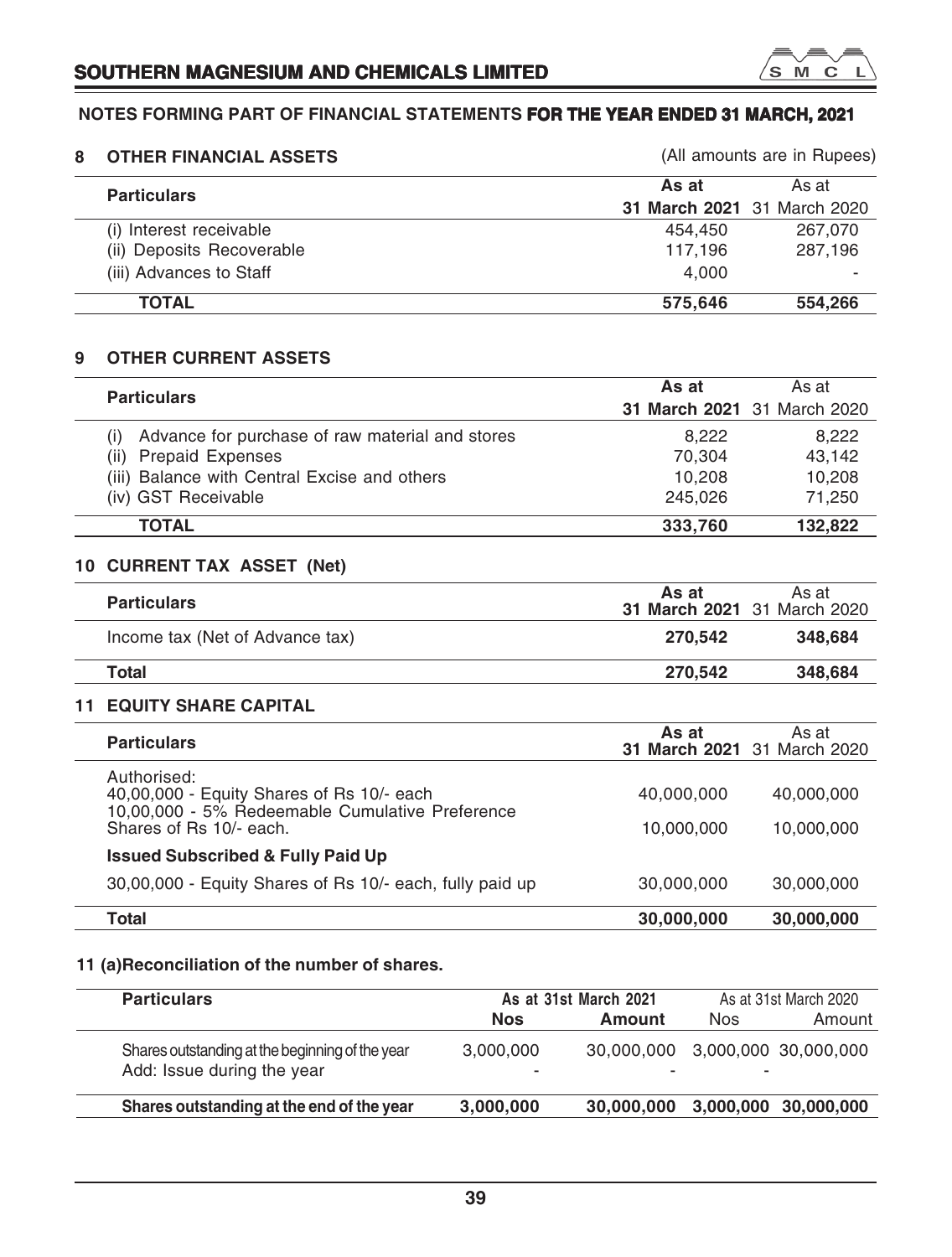

# **11(b) Rights, preference and restriction attached to shares :**

**Equity shares**: The company has one class of equity shares having a par value of Rs.10 per share. Each shareholder is eligible for one vote per share held. The dividend proposed by the Board of Directors is subject to the approval of the shareholders in the ensuing Annual General Meeting, except in case of interim dividend. In the event of liquidation, the equity shareholders are eligible to receive the remaining assets of the Company after distribution of all preferential amounts, in proportion to their shareholding.

# **11(c) Shareholders holding more than 5% shares in the Company**

|    | <b>Particulars</b><br>As at 31st March 2021<br>No of shares<br>% held                               |        | No of shares | As at 31st March 2020<br>% held |                                      |
|----|-----------------------------------------------------------------------------------------------------|--------|--------------|---------------------------------|--------------------------------------|
|    | Mr. N. Ravi Prasad                                                                                  | 390648 | 13.02        | 390648                          | 13.02                                |
|    | M/s. Andhra Pradesh Industrial                                                                      |        |              |                                 |                                      |
|    | Development Corporation                                                                             | 337500 | 11.25        | 337500                          | 11.25                                |
|    | Mr. N. Ranga Prasad                                                                                 | 259298 | 8.64         | 259298                          | 8.64                                 |
|    | Mr. N. Rajender Prasad                                                                              | 248498 | 8.28         | 248498                          | 8.28                                 |
|    | Smt. N. Anantha Lakshmi                                                                             | 233998 | 7.80         | 233998                          | 7.80                                 |
|    | Mr. N Ram Prasad                                                                                    | 180298 | 6.01         | 180298                          | 6.01                                 |
|    | <b>12 OTHER EQUITY</b>                                                                              |        |              |                                 |                                      |
|    | <b>Particulars</b>                                                                                  |        |              | As at                           | As at<br>31 March 2021 31 March 2020 |
|    | Surplus/(Deficit) in statement of Profit and Loss<br><b>Opening Balance</b><br>Add: Profit / (Loss) |        |              | (4,438,906)<br>(924, 121)       | (2, 129, 850)<br>(2,309,056)         |
|    | <b>Closing Balance</b>                                                                              |        |              | (5,363,027)                     | (4,438,906)                          |
|    | <b>13 FINANCIAL LIABILITIES:</b>                                                                    |        |              |                                 | (All amounts are in Rupees)          |
|    | (i) BORROWINGS                                                                                      |        |              |                                 |                                      |
|    | <b>Particulars</b>                                                                                  |        |              | As at                           | As at                                |
|    |                                                                                                     |        |              |                                 | 31 March 2021 31 March 2020          |
|    | Unsecured loans - Loans from related parties                                                        |        |              |                                 |                                      |
|    | Inter-corporate Deposits                                                                            |        |              | 2,198,000                       | 2,390,000                            |
|    | <b>TOTAL</b>                                                                                        |        |              | 2,198,000                       | 2,390,000                            |
|    | <b>14 PROVISIONS</b>                                                                                |        |              |                                 |                                      |
|    | <b>Particulars</b>                                                                                  |        |              | As at                           | As at                                |
|    |                                                                                                     |        |              |                                 | 31 March 2021 31 March 2020          |
|    | Provision for gratuity                                                                              |        |              |                                 | 1,058,907                            |
|    | <b>TOTAL</b>                                                                                        |        |              | $\blacksquare$                  | 1,058,907                            |
| 15 | <b>BORROWINGS</b>                                                                                   |        |              |                                 |                                      |
|    | <b>Particulars</b>                                                                                  |        |              | As at                           | As at                                |
|    |                                                                                                     |        |              |                                 | 31 March 2021 31 March 2020          |
|    | Secured Loan                                                                                        |        |              |                                 |                                      |
|    | Union Bank of India OD A/c                                                                          |        |              | 11,262,743                      | 4,827,107                            |
|    | <b>TOTAL</b>                                                                                        |        |              | 11,262,743                      | 4,827,107                            |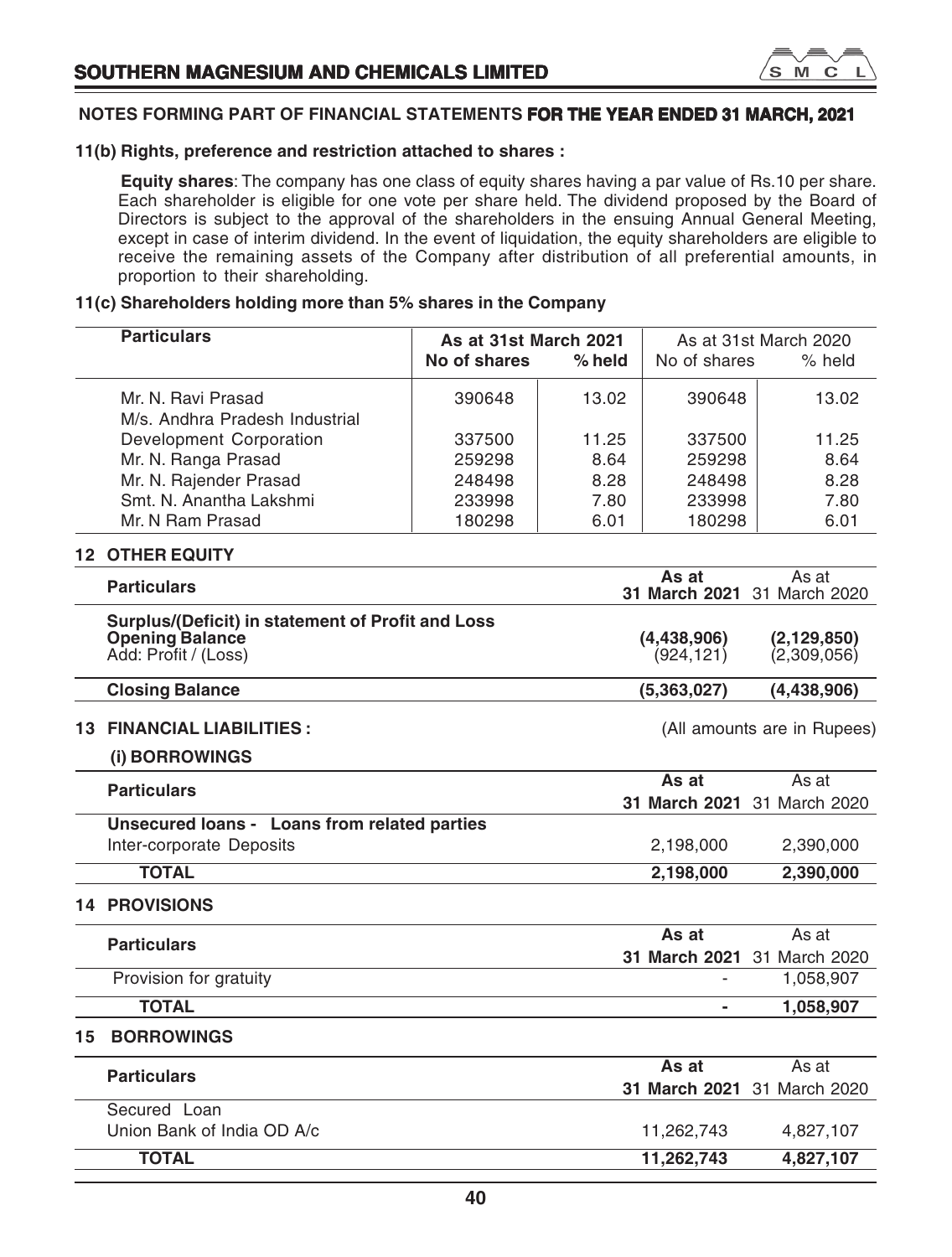

# **16 OTHER FINANCIAL LIABILITIES**

| <b>Particulars</b>           | As at                       | As at   |
|------------------------------|-----------------------------|---------|
|                              | 31 March 2021 31 March 2020 |         |
| Creditors for Other expenses | 310.873                     | 388,997 |
| Employee benefit payable     | 341.236                     | 446.065 |
| <b>TOTAL</b>                 | 652.109                     | 835,062 |

# **17 OTHER CURRENT LIABILITIES**

| <b>Particulars</b>              | As at                       | As at   |
|---------------------------------|-----------------------------|---------|
|                                 | 31 March 2021 31 March 2020 |         |
| Dues to related party Directors | 102.449                     | 73.396  |
| (ii) Statutory liabilities      | 264.266                     | 132.484 |
| <b>TOTAL</b>                    | 366,715                     | 205,880 |

# **18 REVENUE FROM OPERATIONS**

| <b>Particulars</b> | Year ended      |                 |
|--------------------|-----------------|-----------------|
|                    | 31st March 2021 | 31st March 2020 |
| Sale of Products   | 20.123.960      | 15.856.485      |
| <b>TOTAL</b>       | 20.123.960      | 15,856,485      |

# **19 OTHER INCOME**

 $\overline{\phantom{0}}$ 

| <b>Particulars</b> | Year ended      |                 |
|--------------------|-----------------|-----------------|
|                    | 31st March 2021 | 31st March 2020 |
| Interest Income    | 240.129         | 265,227         |
| Misc. Income       | 17.745          | 12.060          |
| <b>TOTAL</b>       | 257.874         | 277.287         |

# **20 COST OF MATERIAL CONSUMED**

| <b>Particulars</b>                     | Year ended             | Year ended      |
|----------------------------------------|------------------------|-----------------|
|                                        | <b>31st March 2021</b> | 31st March 2020 |
| Inventory at the beginning of the year | 14,115,937             | 11,655,747      |
| Add: Purchases                         | 7,356,551              | 8,541,383       |
| Less: Inventory at the end of the year | 13.556.943             | 14,115,937      |
| Cost of raw materials consumed         | 7.915.545              | 6,081,193       |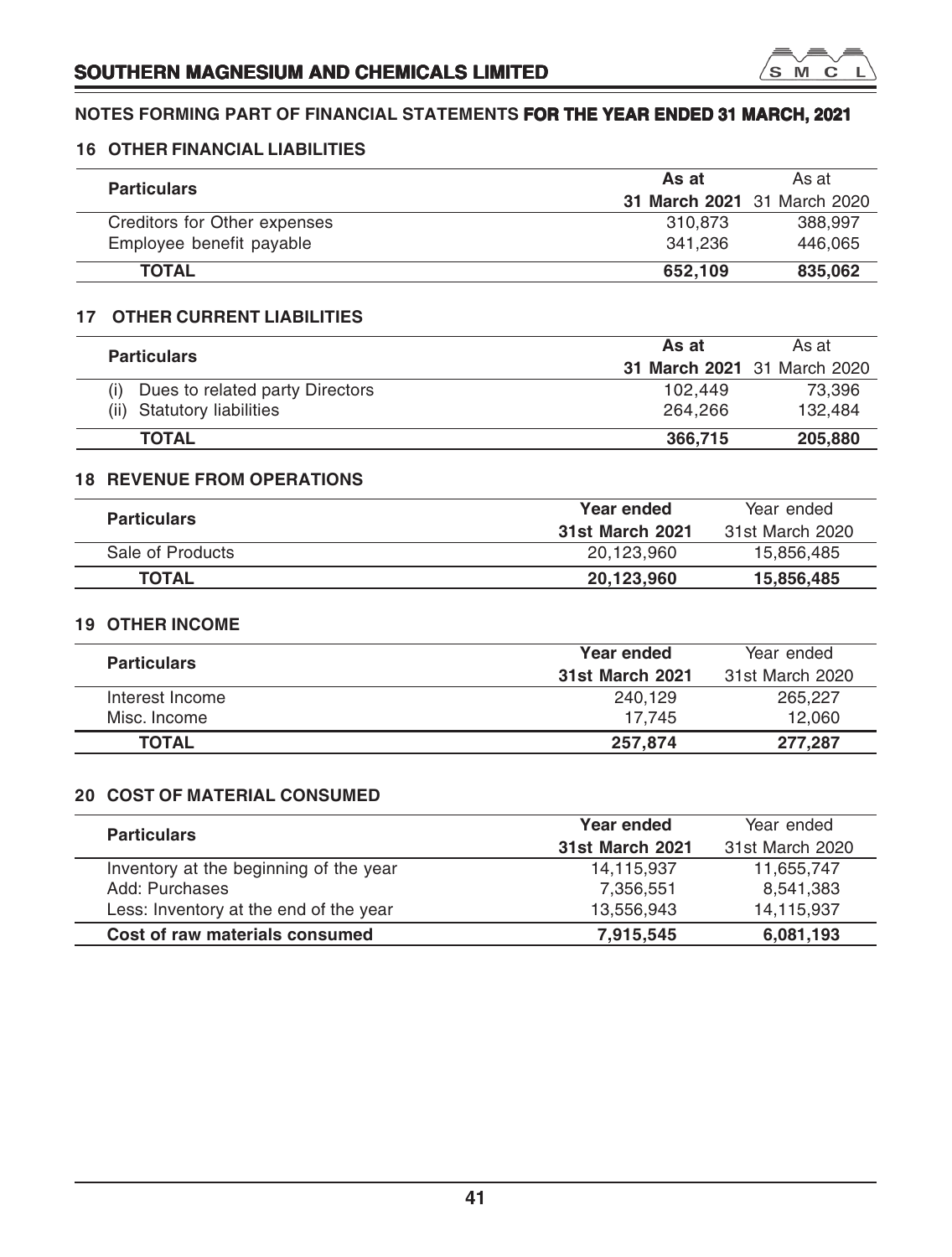

# **21 CHANGES IN INVENTORIES OF ,FINISHED GOODS,TRADED GOODS AND WORK-IN-PROCESS**

|                 | <b>Particulars</b>                                                                                                                                                                                                                                     | Year ended<br>31st March 2021                                                             | Year ended<br>31st March 2020                                                                |
|-----------------|--------------------------------------------------------------------------------------------------------------------------------------------------------------------------------------------------------------------------------------------------------|-------------------------------------------------------------------------------------------|----------------------------------------------------------------------------------------------|
|                 | <b>Opening inventories</b><br>Finished goods<br>(1)<br>(ii)<br>Work-In-process                                                                                                                                                                         | 9,331,136                                                                                 | 11,280,416                                                                                   |
|                 | Adjustment in Inventory                                                                                                                                                                                                                                |                                                                                           | (1,720,741)                                                                                  |
|                 | <b>Closing inventories</b><br>Finished goods<br>(i)<br>(ii)<br>Work-In-process                                                                                                                                                                         | 7,945,227                                                                                 | 9,331,136                                                                                    |
|                 | (Increase) / decrease in inventory                                                                                                                                                                                                                     | 1,385,909                                                                                 | 228,539                                                                                      |
| 22 <sub>2</sub> | <b>EMPLOYEE BENEFITS EXPENSE</b>                                                                                                                                                                                                                       |                                                                                           |                                                                                              |
|                 | <b>Particulars</b>                                                                                                                                                                                                                                     | Year ended<br><b>31st March 2021</b>                                                      | Year ended<br>31st March 2020                                                                |
|                 | Salaries, wages, and bonus<br>(i)                                                                                                                                                                                                                      | 6,485,951                                                                                 | 6,669,026                                                                                    |
|                 | (ii) Contribution to provident fund<br>(iii) Staff welfare expenses                                                                                                                                                                                    | 405.465<br>295,785                                                                        | 335.635<br>540,009                                                                           |
|                 | <b>TOTAL</b>                                                                                                                                                                                                                                           | 7,187,201                                                                                 | 7,544,670                                                                                    |
| 23              | <b>FINANCE COSTS</b>                                                                                                                                                                                                                                   |                                                                                           |                                                                                              |
|                 | <b>Particulars</b>                                                                                                                                                                                                                                     | Year ended<br><b>31st March 2021</b>                                                      | Year ended<br>31st March 2020                                                                |
|                 | Interest expense on :<br>(i) Working capital facility                                                                                                                                                                                                  | 761,848                                                                                   | 652,776                                                                                      |
|                 | (ii) Others                                                                                                                                                                                                                                            | 121,310                                                                                   | 196,821                                                                                      |
|                 | <b>TOTAL</b>                                                                                                                                                                                                                                           | 883,158                                                                                   | 849.597                                                                                      |
| 24              | <b>OTHER EXPENSES</b>                                                                                                                                                                                                                                  |                                                                                           |                                                                                              |
|                 | <b>Particulars</b>                                                                                                                                                                                                                                     | Year ended<br><b>31st March 2021</b>                                                      | Year ended<br>31st March 2020                                                                |
|                 | Consumption of general stores<br>Power and Fuel                                                                                                                                                                                                        | 312,654<br>377,973                                                                        | 102,852<br>266,230                                                                           |
|                 | Repairs to:<br><b>Buildings</b><br>Machinery<br>Others<br>Vehicle maintenance<br>Freight & Others                                                                                                                                                      | 33,890<br>535.641<br>101,540<br>185.066<br>88,097                                         | 6,250<br>389.342<br>88,167<br>315.485<br>146,501                                             |
|                 | <b>Payments to Auditors</b><br>As Auditors<br>for Tax Audit<br>for Certification<br>Rates and Taxes<br>Postage, Telegrams and Telephones<br>Travelling, Conveyance and Vehicle expenses<br>Insurance<br>Professional charges<br>Miscellaneous expenses | 46,000<br>15,000<br>6,000<br>25,404<br>112,344<br>81,870<br>149.458<br>256,520<br>882,859 | 46,000<br>15,000<br>6,000<br>26,304<br>165,791<br>1,003,981<br>159.152<br>198,990<br>984,720 |
|                 | <b>TOTAL</b>                                                                                                                                                                                                                                           | 3,210,316                                                                                 | 3,920,765                                                                                    |

# **25 EARNINGS PER SHARE (EPS)**

| <b>Particulars</b>                                               | Year ended<br><b>31st March 2021</b> | Year ended<br>31st March 2020 |
|------------------------------------------------------------------|--------------------------------------|-------------------------------|
| Profit/(Loss) for the Period<br>Face Value of Share of Rs.       | (924, 121)<br>Rs. 10 Each            | (2,309,056)<br>Rs. 10 Each    |
| Weighted Avg. No. of. Shares for computing basic and diluted EPS | 3.000.000                            | 3.000.000                     |
| <b>Earnings Per Share</b><br>Basic and Diluted (in Rs.)          | (0.31)                               | (0.77)                        |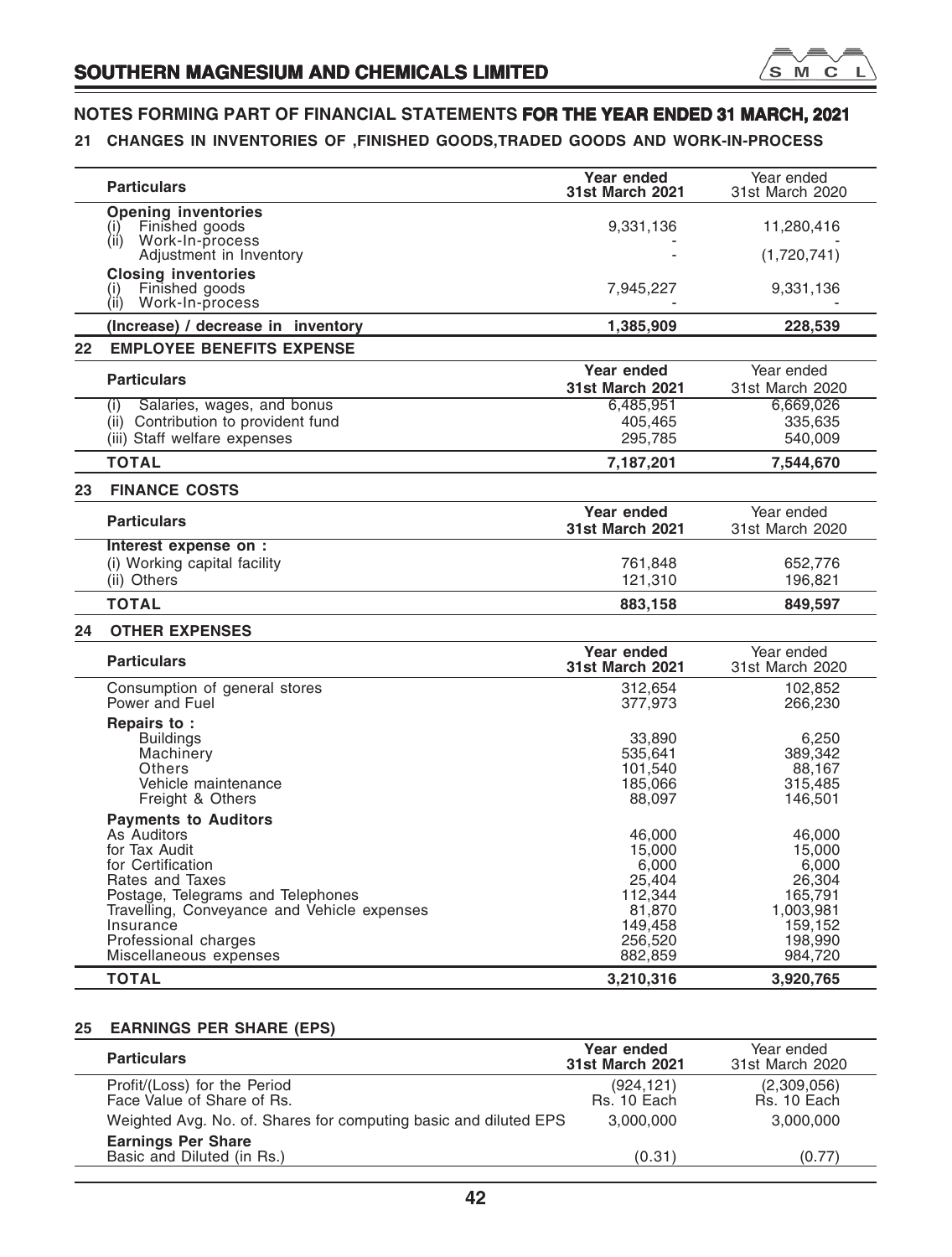

# **Financial Risk Management**

The Company's activities expose it to market risk, credit risk and liquidity risk. Company's overall risk management focus the unpredictability of financial markets and seeks to minimize potential adverse effects on the financial performance.

# **I. Market Risk**

Market risk is the risk of loss of the future earnings, fair values or future cash flows that may result from a change in the price of a financial instrument. The value of a financial instrument may change as a result of changes in the interest rates, foreign currency exchange rates, commodity prices and other market changes that affect market risk sensitive instruments. Market risk is attributable to all market risk sensitive financial instruments including investments and deposits, foreign currency receivables, payables and borrowings.

# **a. Foreign Currency Risk**-

Foreign Currency Risk is the risk of impact related to fair value or future cash flows of an exposure in foreign currency, which fluctuate due to change in foreign currency rates. The Company's exposure to the risk of changes in foreign exchange rates is negligible. The company does not enter into any derivative instruments for trading or speculative purposes.

# **b. Interest Rate Risk**–

Interest rate risk is the risk that the fair value or future cash flows of a financial instrument will fluctuate because of changes in market interest rates. The Company's exposure to the risk of changes in market rates relates primarily to the Company's short term borrowing. The Company constantly monitors the credit markets and rebalances its financing strategies to achieve an optimal maturity profile and financing cost.

# **II. Credit Risk**

Credit risk arises when a customer or counterparty does not meet its obligations under a financial instrument or custom contract, leading to a financial loss. The Company is exposed to credit risk from its operating activities (primarily trade receivables) and from its financing/investing activities, including deposits with banks. The company has a prudent and conservative process for managing its credit risk arising in the course of its business activities. The Company is receiving payments regularly from its customers and hence the Company has no significant credit risk.

# **III. Liquidity Risk**

Liquidity risk is defined as the risk that the company will not be able to settle or meet obligations on time or at reasonable price. Prudent liquidity risk management implies maintaining sufficient cash and marketable securities and the availability of funding through an adequate amount of credit facilities to meet obligations when due. The Company's treasury team is responsible for liquidity, funding as well as settlement management. In addition, processes and policies related to such risks are overseen by senior management. Management monitors the Company's liquidity position through rolling forecasts based on expected cash flows

# **Note 27**

# **Fair value hierarchy**

The following table provides an analysis of financial instruments that are measured subsequent to initial recognition at fair value, grouped into level 1 to level 3 as described below

# **Level 1 – Quoted prices in an active market**:

This level of hierarchy includes financial assets that are measured by reference to quoted prices (unadjusted) in active markets for identical assets or liabilities.

# **Level 2 – Valuation techniques with observable inputs:**

This level of hierarchy includes financial assets and liabilities, measured using inputs other than quoted prices included within level 1 that are observable for the asset or liability, either directly (i.e., as prices) or indirectly (i.e., derived from prices). There are no financial instruments held by the company which fall under this category

# **Level 3 – Valuation techniques with significant unobservable inputs:**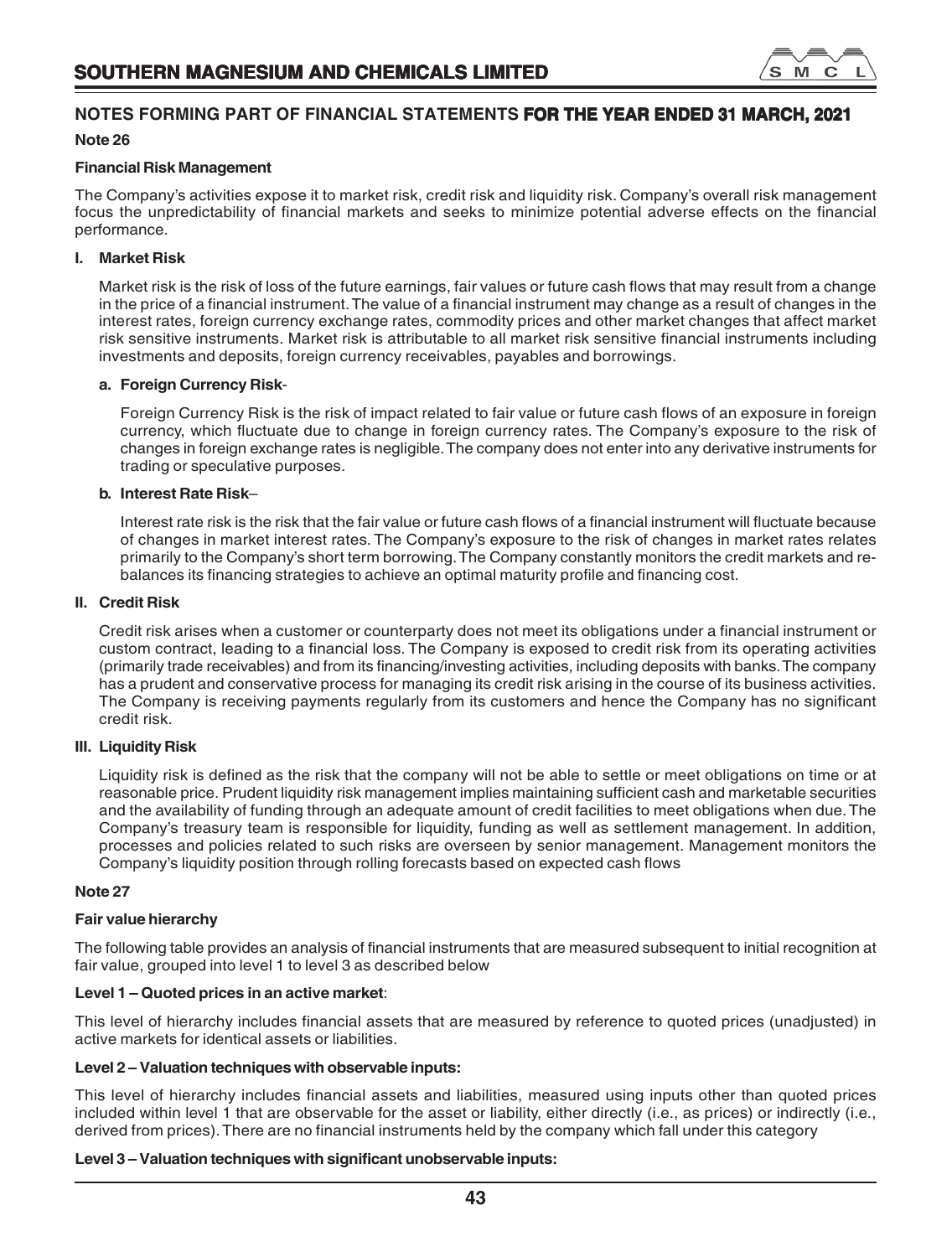

This level of hierarchy includes financial assets and liabilities measured using inputs that are not based on observable market data (unobservable inputs). Fair values are determined in whole or in part, using a valuation model based on assumptions that are neither supported by prices from observable current market transactions in the same instrument nor are they based on available market data. There are no financial instruments held by the company which fall under this category.

# **Note 28**

# **Forex Transactions**

| <b>Particulars</b>                       | <b>Current Year</b> | <b>Previous Year</b> |
|------------------------------------------|---------------------|----------------------|
| Raw Materials:<br>Value of Imports (CIF) | -                   | 62,03,847            |
| Total                                    |                     | 62,03,847            |

# **Note 29**

# **Capital Management**

The Company's objectives when managing capital are to

- i) Safeguard their ability to continue as a going concern, so that they can continue to provide returns for shareholders and benefits for other stakeholders.
- ii) Maintain an optimal capital structure to reduce the cost of capital Consistent with others in the industry, the company monitors capital on the basis of the following gearing ratio:

Net debt (total borrowings net of cash and cash equivalents) divided by Total 'equity' (as shown in the balance sheet) **Gearing Ratio**

| <b>Particulars</b>           | As at         |               |
|------------------------------|---------------|---------------|
|                              | March 31,2021 | March 31,2020 |
| a) Debt Obligations          | 1,34,60,743   | 72,17,107     |
| b) Cash and Cash Equivalents | 99.130        | 3,74,165      |
| c) Net Debt (a-b)            | 1,33,61,613   | 68,42,942     |
| d) Total Equity              | 2,46,36,973   | 2,55,61,094   |
| e) Debt to Equity ratio      | 0.54          | 0.27          |

# **Note 30**

Reconciliation of Tax Expense and Accounting profit multiplied by Applicable tax rate

|      | <b>Particulars</b>                                               |               | Previous Year |
|------|------------------------------------------------------------------|---------------|---------------|
| (1)  | Tax expense/ (credit) recognized in Statement of Profit and loss |               |               |
|      | Current Tax                                                      | 0             | O             |
|      | Deferred Tax                                                     | (2, 41, 158)  | (4,76,311)    |
|      | Relating to previous years                                       |               | (6,53,910)    |
|      | Total                                                            | (2, 41, 158)  | (11, 30, 221) |
| (II) | <b>Effective tax Reconciliation</b>                              |               |               |
|      | (a) Profit/(loss) before tax                                     | (11, 65, 279) | (34, 39, 277) |
|      | (b) Applicable tax rate                                          | 26%           | 26%           |
|      | (c) Tax expense/(credit) on Net profit (a*b)                     | (3,02,972)    | (8,94,212)    |
|      | (d) Others adjustments                                           | 61.814        | (2,36,009)    |
|      | (e) Tax Expense as per Statement of Profit and loss (c+d)        | (2, 41, 158)  | (11, 30, 221) |

# **Note 31**

# **Employee benefits**

In view of very limited strength of the employees, presently working in the Company the requirements of the Ind AS -19 Employee Benefits in respect of Gratuity could not be complied with. However, Liability for Gratuity is being funded through Life Insurance Corporation of India.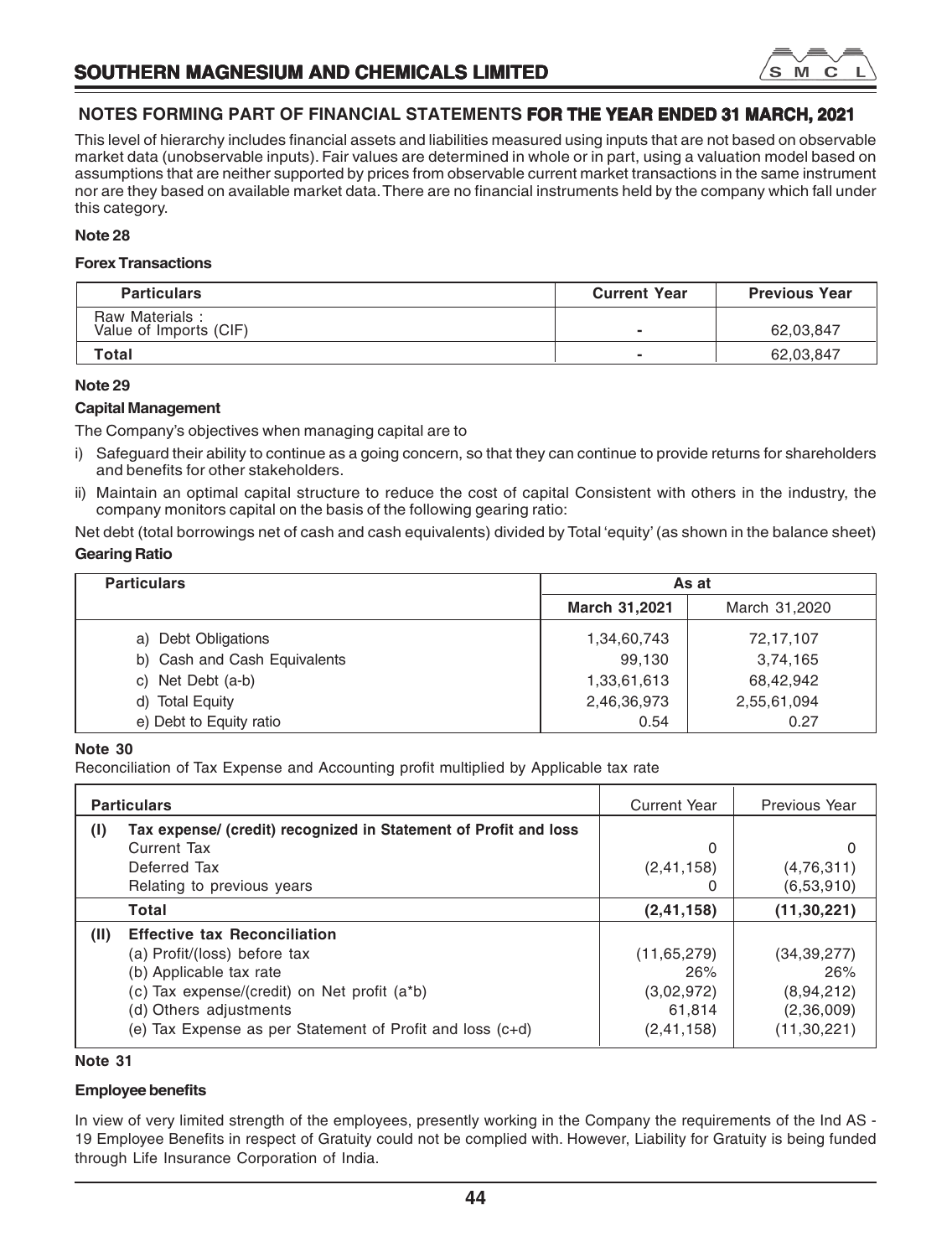

# **Related party disclosures as required by the IND AS 24**

| S. No          | <b>Related Parties</b>                           | Nature of Relationship                                                        |  |  |
|----------------|--------------------------------------------------|-------------------------------------------------------------------------------|--|--|
|                | Sri. N. Ravi Prasad, Managing Director           |                                                                               |  |  |
| $\mathcal{P}$  | Sri. N. Rajender Prasad, Joint Managing Director | Key Managerial Personnel                                                      |  |  |
| $\overline{3}$ | Smt. N. Anantha Lakshmi                          | <b>Relatives of Directors</b>                                                 |  |  |
|                | Sri, N. Ram Prasad                               |                                                                               |  |  |
| 5              | Southern Electrodes Ltd                          | Enterprise over which                                                         |  |  |
| 6              | Pumps India Pvt. Ltd                             | Key Managerial Personnel & their<br>relatives exercise significant Influence. |  |  |

### **1. Transactions with Key Management personnel** (Amount in Rs.)

### S.No Nature of transaction **Current Year** Previous Year Previous Year 1 **Remuneration** 36,86,400 30,13,037 2 **Medical Reimbursement** 1,81,598 1,81,598 3,00,998<br>3 **Club Subscriptions** 30.760 3 **Club Subscriptions**<br>4 **Din Secured Loans** 4 **Un Secured Loans** Outstanding at the beginning of the year  $\begin{array}{ccc} 0 & 0 \\ 0 & 0 \end{array}$ Amounts received during the year 0 0 Amounts repaid during the year 0 0 Outstanding at the end of the year 0 0 5 **Current Liabilities – Current Accounts of the Key Managerial Personal** Outstanding at the beginning of the year 73,396 1,52,297<br>Amounts received during the year 73,396 6,03,155 5,98,819 Amounts received during the year 6,03,155 6,03,155 5,98,819 5,98,819 5,98,819 5,98,819 6,03,155 5,98,819 Amounts repaid during the year  $\overline{6,74,102}$  6,77,720<br>Outstanding at the end of the year  $\overline{6,74,102}$  6,77,720 Outstanding at the end of the year

### **2. Transactions with Enterprises over which Key Management personal and their relatives exercise Significant Influence:**

| S.No. | <b>Nature of Transaction</b>                                                                                                                                                              | <b>Current Year</b>                | Previous Year                      |
|-------|-------------------------------------------------------------------------------------------------------------------------------------------------------------------------------------------|------------------------------------|------------------------------------|
|       | Inter Corporate Deposits received<br>Outstanding at the beginning of the year<br>Amounts received during the year<br>Amounts repaid during the year<br>Outstanding at the end of the year | 23,90,000<br>1.92.000<br>21,98,000 | 26,55,000<br>2,65,000<br>23,90,000 |
|       | <b>Current Liabilities</b><br>Outstanding at the beginning of the year<br>Amounts received during the year<br>Amounts repaid during the year<br>Outstanding at the end of the year        | 82,022<br>78,494<br>13.528         | 92,022<br>10,000<br>82,022         |

**Note 33**

# **Micro, Small and Medium Enterprises**

There are no amounts outstanding as at 31<sup>st</sup>March, 2021 payable to Micro, Small and Medium Enterprises. There are no Micro, Small and Medium Enterprises, to whom the Company owes dues, which are outstanding for more than 45 days during the year and also as at 31st March, 2021. This information as required to be disclosed under the Micro, Small and Medium Enterprises Development Act, 2006 has been determined to the extent such parties have been identified on the basis of information available with the Company and relied upon by the Auditors.

**Note 34**

Previous Year's figures have been regrouped wherever necessary to correspond with the current year's figures. Except otherwise stated.

**As per our report of even date For BRAHMAYYA & CO., Chartered Accountants Firm Registration No.000513S**

# **K. Shravan Partner**

**Membership No. 215798**

**Place : Hyderabad Date : 22-06-2021**

 **Southern Magnesium and Chemicals Limited N. Rajender prasad** Jt. Managing Director & CFO

**N. Ravi Prasad** Managing Director & CEO (DIN- 00319537)

**Mrs. Sneha Sridayal Soni** Company Secretary

**For and on behalf of the Board of Directors**

(DIN- 00145659)